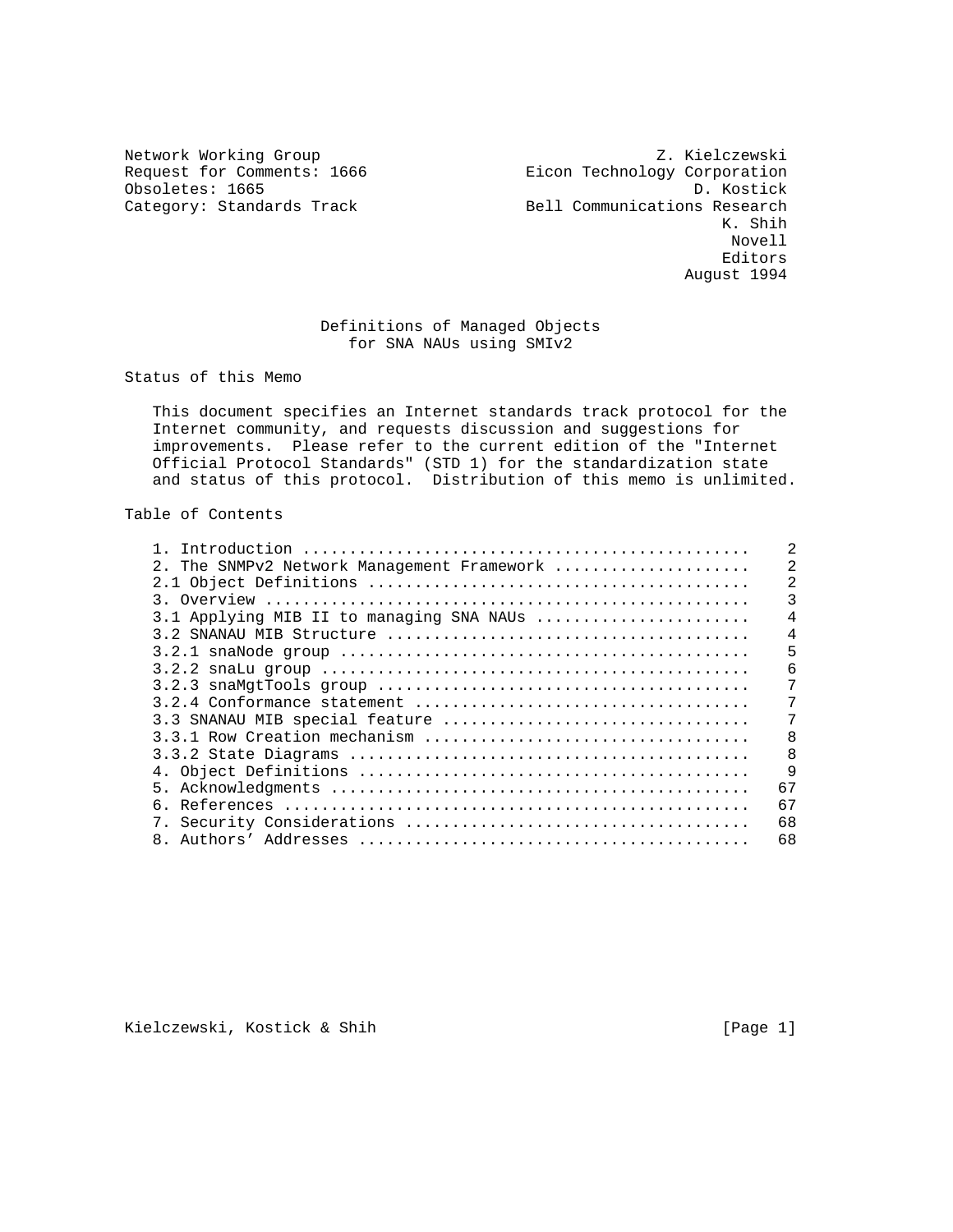- 
- 1. Introduction

 This memo defines a portion of the Management Information Base (MIB) for use with network management protocols in the Internet community. In particular, it defines objects for managing the configuration, monitoring and control of Physical Units (PUs) and Logical Units (LUs) in an SNA environment. PUs and LUs are two types of Network Addressable Units (NAUs) in the logical structure of an SNA network. NAUs are the origination or destination points for SNA data streams. This memo identifies managed objects for PU Type 1.0, 2.0 and Type 2.1 and LU Type 0, 1, 2, 3, 4, 7. The generic objects defined here can also be used to manage LU 6.2 and any LU-LU session. The SNA terms and overall architecture are documented in [1].

2. The SNMPv2 Network Management Framework

 The SNMPv2 Network Management Framework consists of four major components. They are:

- o RFC 1442 [2] which defines the SMI, the mechanisms used for describing and naming objects for the purpose of management.
- o STD 17, RFC 1213 [3] defines MIB-II, the core set of managed objects for the Internet suite of protocols.
- o RFC 1445 [4] which defines the administrative and other architectural aspects of the framework.
- o RFC 1448 [5] which defines the protocol used for network access to managed objects.

 The Framework permits new objects to be defined for the purpose of experimentation and evaluation.

## 2.1. Object Definitions

 Managed objects are accessed via a virtual information store, termed the Management Information Base or MIB. Objects in the MIB are defined using the subset of Abstract Syntax Notation One (ASN.1) defined in the SMI (RFC 1442 [2]). In particular, each object type is named by an OBJECT IDENTIFIER, an administratively assigned name. The object type together with an object instance serves to uniquely identify a specific instantiation of the object. For human convenience, we often use a textual string, termed the descriptor, to refer to the object type.

Kielczewski, Kostick & Shih [Page 2]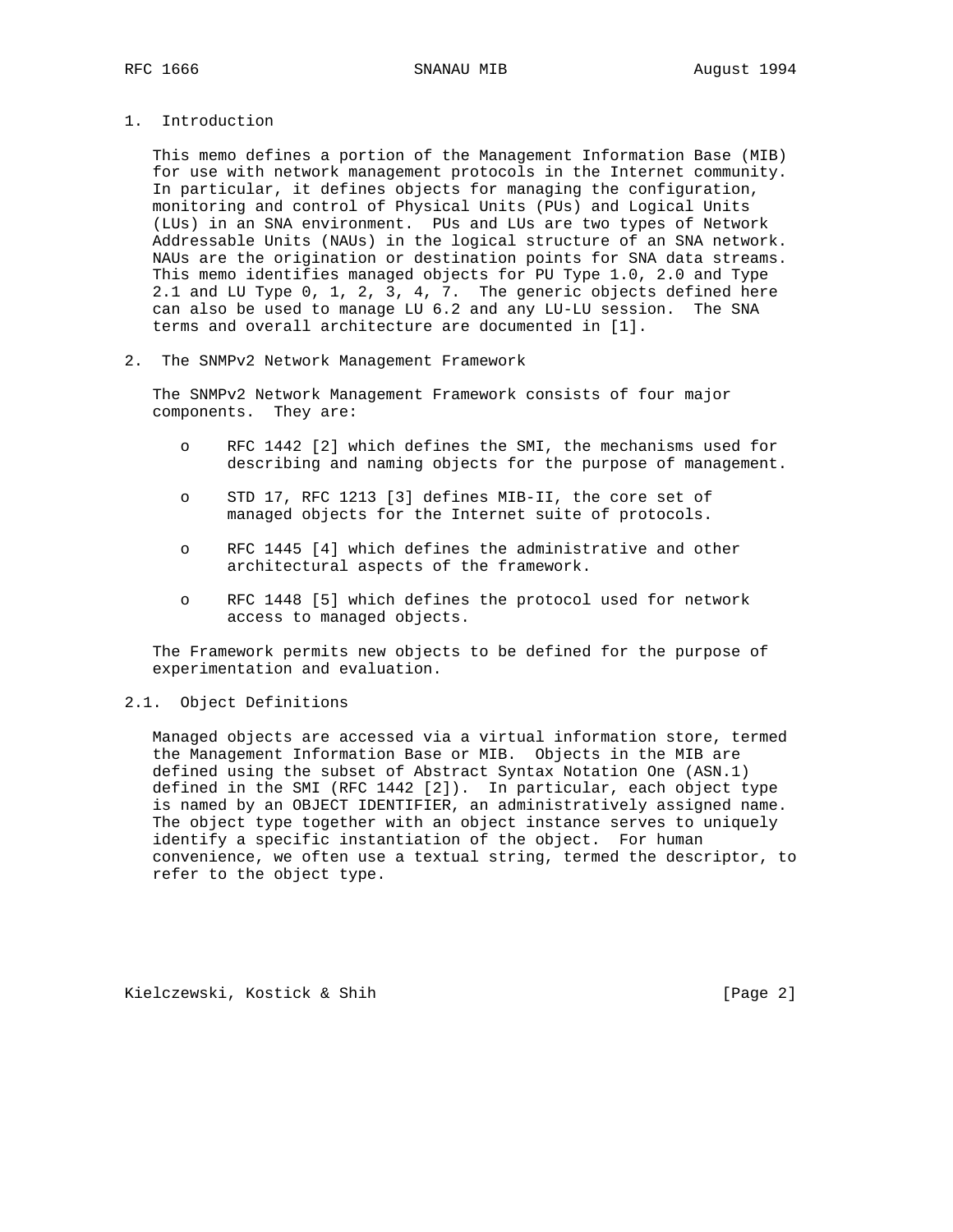## 3. Overview

 This document identifies the proposed set of objects for managing the configuration, monitoring and control of Physical Units (PUs) and Logical Units (LUs) in an SNA environment. In this document, the name "Node" is used to describe SNA Node Type 1.0, 2.0 and Type 2.1 and the name "LU" is used to describe Logical Unit of Type 0, 1, 2, 3, 4, 7 and 6.2. Note however that only objects common to all PU and LU types are covered here and LU 6.2 specific objects are not included in this MIB module.

 Highlights of the management functions supported by the SNANAU MIB module include the following:

- o Creation/deletion of Nodes and LUs via the RowStatus objects in the snaNodeAdminTable and in the snaLuAdminTable.
- o Creation/deletion of table entries associating Node instances with link instances via the RowStatus object in the snaNodeLinkAdminTable
- o Activation/Deactivation of Nodes via the AdminState object in the snaNodeAdminTable
- o Deactivation of sessions via the AdminState object in the snaLuSessnTable
- o Monitoring and modification of parameters related to Nodes, LUs, and Node/link associations
- o Monitoring of session operational parameters
- o PU2.0 operational statistics
- o Session operational statistics
- o RTM statistics
- o Traps for:
	- + Node state change
	- + Node activation failure
	- + LU state change
	- + LU session BIND failure

Kielczewski, Kostick & Shih [Page 3]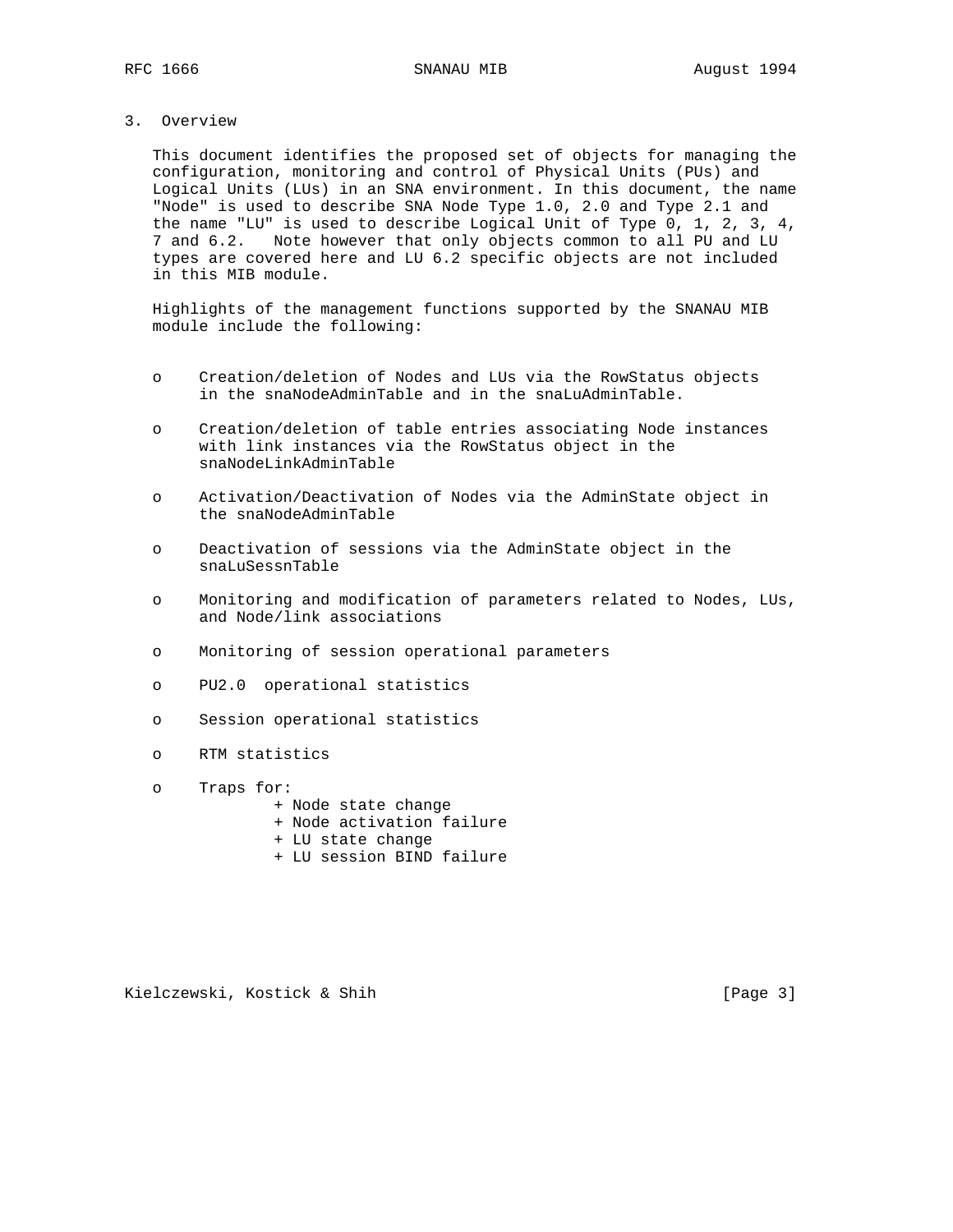This MIB module does not support:

- o creation of links,
- o activation or deactivation of LUs, nor
- o activation of sessions.
- 3.1. Applying MIB II to managing SNA NAUs

 This section identifies how MIB II objects, specifically the MIB II system group will be used in SNMP-based management of SNA NAUs. The MIB II system group applies to the SNMP Agent. The following object is from the MIB II system group:

 sysUpTime: clock in the SNMP Agent/proxy-Agent; expressed in TimeTicks (1/100s of a seconds).

 This MIB module uses the TimeStamp TEXTUAL-CONVENTION which is defined in the SNMPv2 Textual Conventions (RFC 1443 [6]) as "the value of MIB II's sysUpTime object when a specific occurrence happens." The specific occurrences related to SNA NAU management are defined in this MIB module.

3.2. SNANAU MIB Structure

The SNANAU MIB module contains three groups of objects:

- o snaNode objects related to Node configuration, monitoring and control.
- o snaLu objects related to LU definition, monitoring and control.
- o snaMgtTools objects related to specific management tools well known in SNA environment.

These groups are described below in more detail.

 The objects related to PUs and LUs are organized into two types of tables: the Admin and Oper tables.

 The "Admin" table contains parameters which are used by a Management Station to affect the operation of the SNA service. Some parameters are used to initialize and configure the SNA service at the next startup, while others can take effect immediately. A Management Station can dynamically define SNA resources (PUs, LUs) by creating new entries in the Admin table. It uses a special object, AdminState,

Kielczewski, Kostick & Shih [Page 4]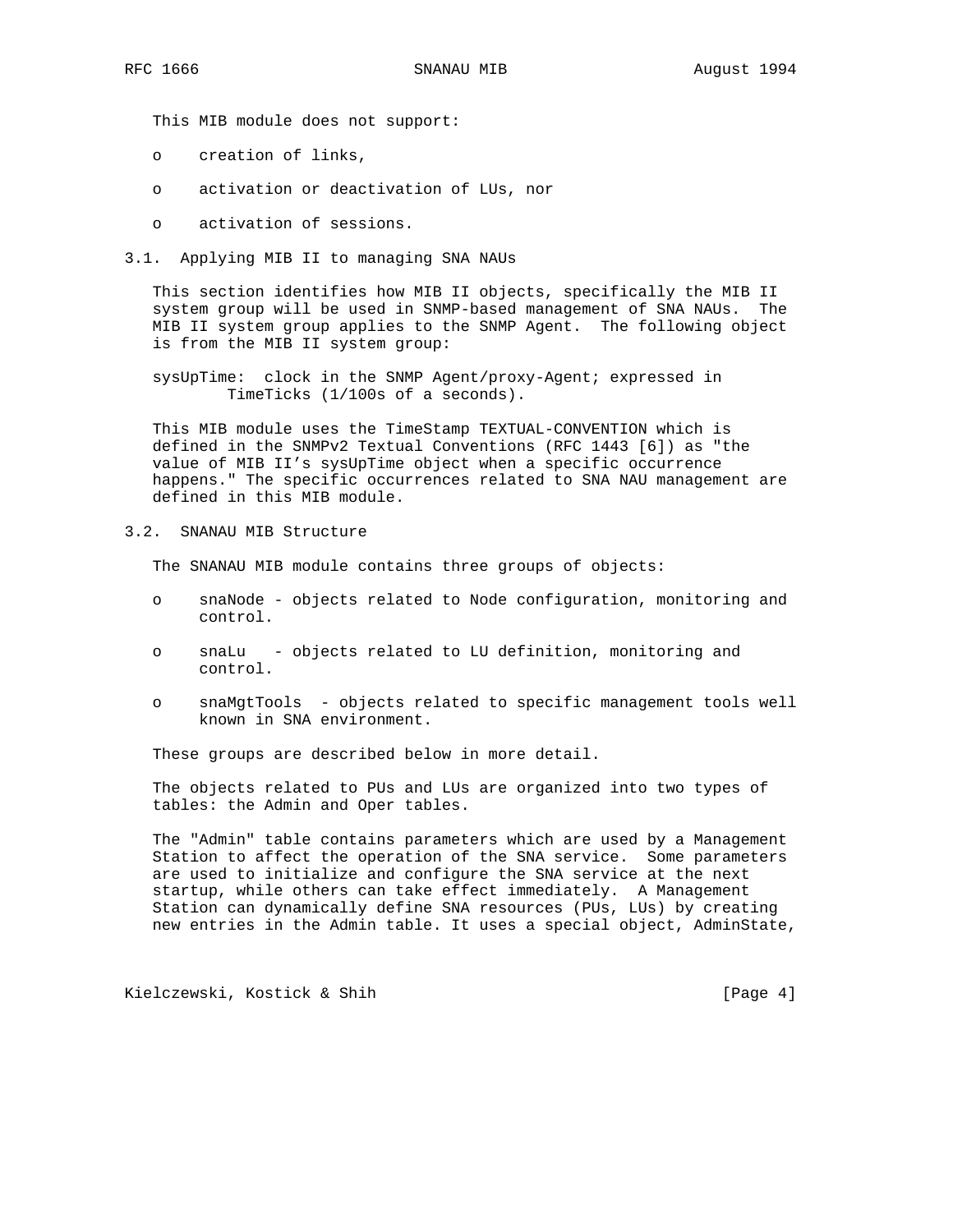to control the desired state of a defined PU or LU Session resource. Note that this MIB does not allow the manipulation of an LU's operational state.

 The "Oper" table is an extension (augment) of the corresponding Admin table. It contains objects which correspond to the values of parameters currently used by the SNA system.

### 3.2.1. snaNode group

The snaNode group consists of the following tables:

 1) snaNodeAdminTable - This table contains objects which describe the configuration parameters of an SNA Node. Link-specific configuration objects are contained in a separate MIB module (e.g., the SNA DLC MIB module) corresponding to link type. Entries in this table can be created, modified and deleted by either an Agent or a Management Station. The snaNodeAdminRowStatus object describes the status of an entry and is used to change the status of that entry.

 The snaNodeAdminState object describes the desired operational state of a Node and is used to change the operational state of a Node.

 How an Agent or a Management Station obtains the initial value of each object at creation time is an implementation specific issue not addressed in this memo.

 For each entry in the snaNodeAdminTable, there is a corresponding entry in the snaNodeOperTable. While the objects in this table describe the desired or configured operational values of the SNA Node, the actual runtime values are contained in snaNodeOperTable.

 2) snaNodeOperTable - Each row contains runtime and operational state variables for a Node. It is an extension of snaNodeAdminTable and as such uses the same index. The rows in this table are created by an Agent as soon as the entry in the Admin Table become 'active'. The entries in this table cannot be modified by a Management Station.

 3) snaPu20StatsTable - Each row contains statistics variables (counters) for a PU 2.0. The entries in this table are indexed by snaNodeAdminIndex. The rows in this table are created by an Agent as soon as the corresponding entry in the snaNodeAdminTable becomes 'active'.

Kielczewski, Kostick & Shih [Page 5]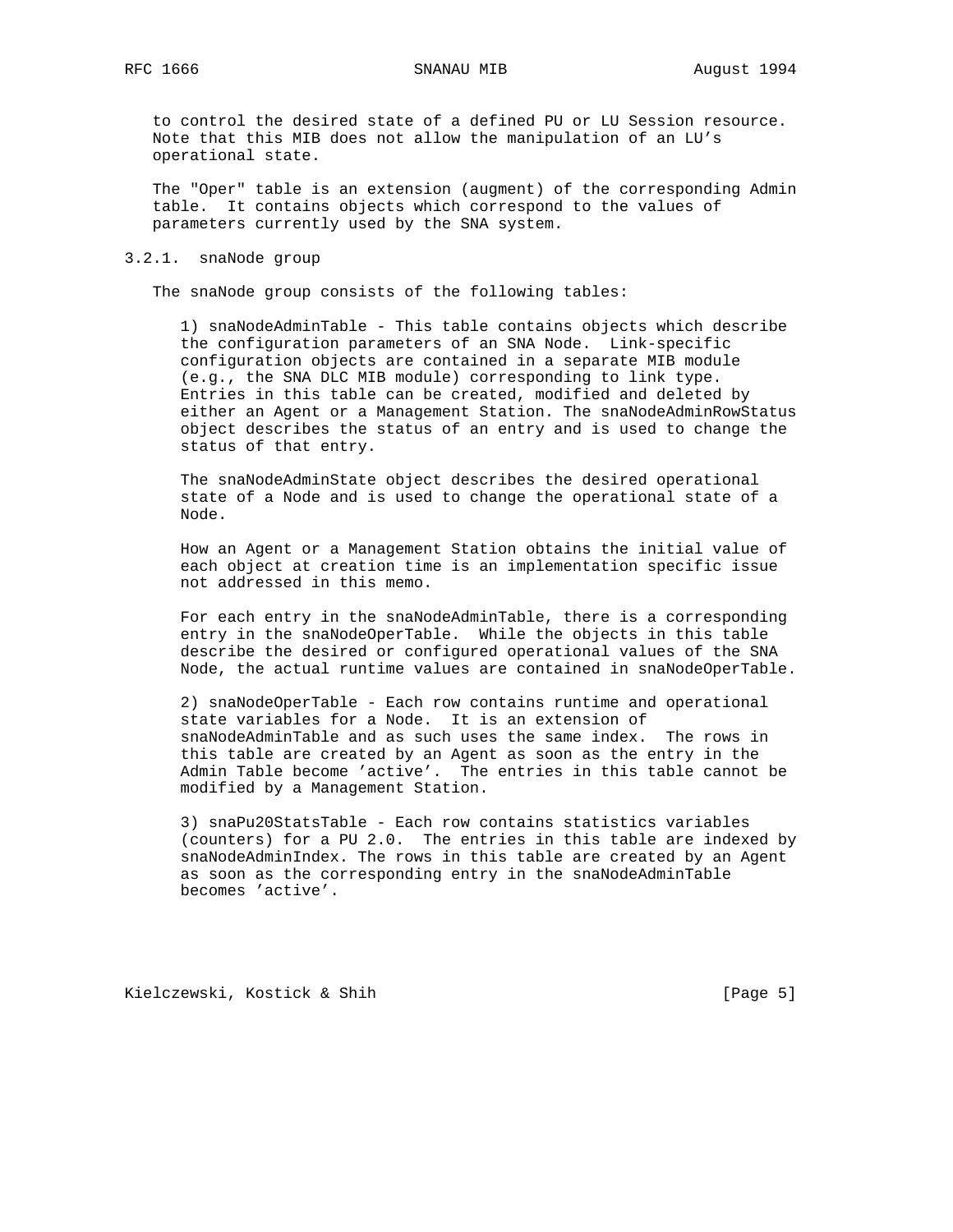4) snaNodeLinkAdminTable - This table contains all references to link- specific tables. If a Node is configured with multiple links, then it will have multiple entries in this table. The entries in this table can be generated initially, after startup of SNA service, by the Agent which uses information from Node configuration file. Subsequent modifications of parameters, creation of new Node link entries and deletion of entries is possible. The modifications to this table can be saved in the Node configuration file for the next startup (i.e., restart or next initialization) of SNA service, but the mechanism for this function is not defined in this memo. Each entry contains the configuration information that associates a Node instance to one link instance. The entries are indexed by snaNodeAdminIndex and snaNodeLinkAdminIndex.

 5) snaNodeLinkOperTable - This table contains all references to link- specific tables for operational parameters. If the Node is configured for multiple links, then it will have multiple entries in this table. This table augments the snaNodeLinkAdminTable.

 6) snaNodeTraps - Two traps are defined for Nodes. The snaNodeStateChangeTrap indicates that the operational state of a Node has changed. The snaNodeActFailTrap indicates the failure of ACTPU received from host.

### 3.2.2. snaLu group

The snaLu group consists of the following tables:

 1) snaLuAdminTable - Table containing LU configuration information. The rows in this table can be created and deleted by a Management Station. Only objects which are common to all types of LUs are included in this table. The entries are indexed by Node and LU indices.

 2) snaLuOperTable - Table containing dynamic runtime information and control variables relating to LUs. Only objects which are common to all types of LUs are included in this table. This table augments the snaLuAdminTable.

 3) snaLuSessnTable - This is a table containing objects which describe the operational state of LU-LU sessions. Only objects which are common to all types of LU-LU sessions are included in this table. When a session's snaLuSessnOperState value changes to entry in the session table is created by the Agent. When the snaLuSessionOperState value changes to will be removed from the session table by the Agent. Entries are indexed by Node, local LU, remote LU and session indices.

Kielczewski, Kostick & Shih [Page 6]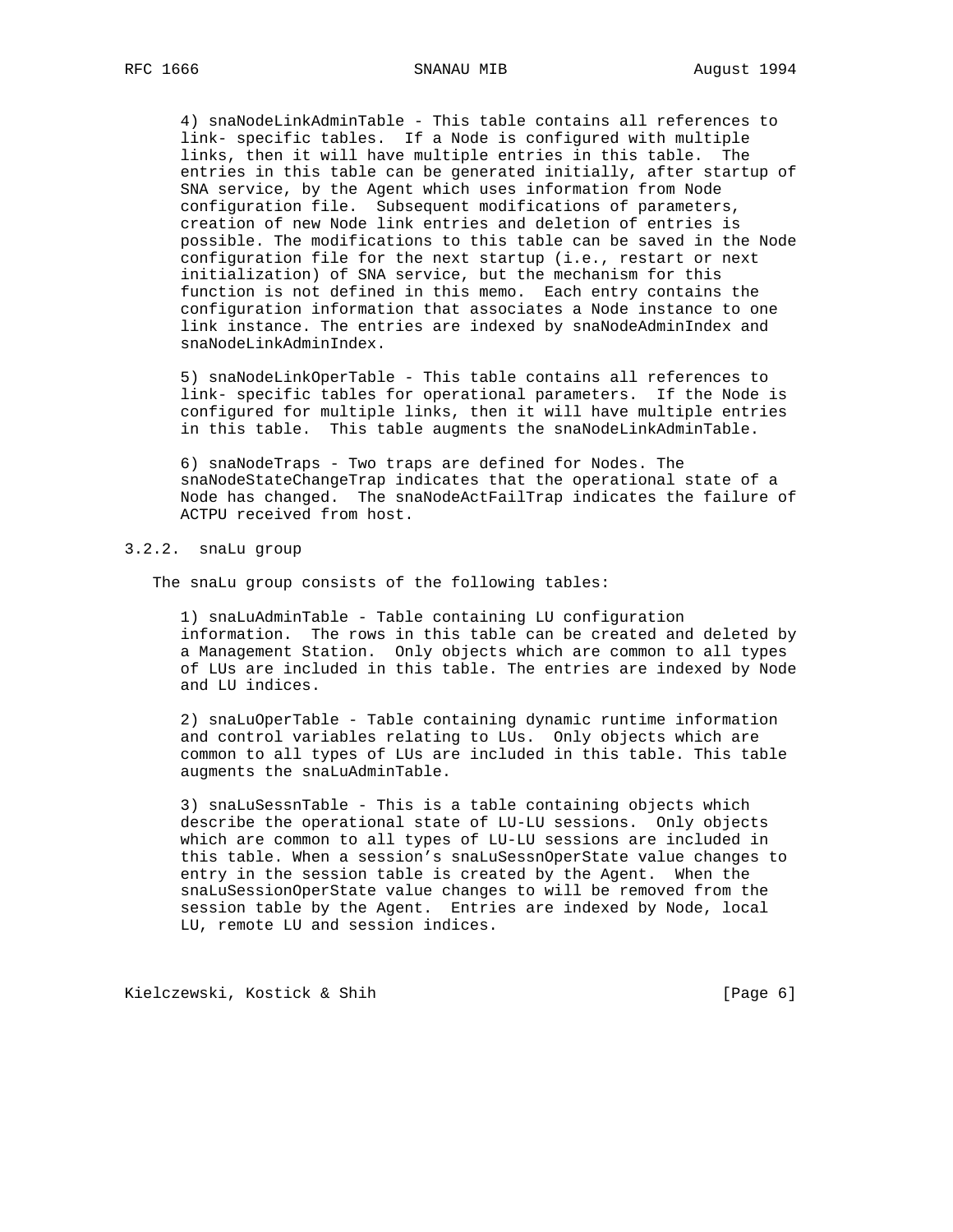4) snaLuSessnStatsTable - Table containing dynamic statistics information relating to LU-LU sessions. The entries in this table augment the entries in the snaLuSessnTable and cannot be created by a Management Station.

 5) snaLuTraps - Two traps are defined for LUs. The snaLuStateChangeTrap indicates that the operational state of an LU has changed. The snaLuSessnBindFailTrap indicates the failure of a BIND request.

### 3.2.3. snaMgtTools group

 This is an optional group. The snaMgtTools group consists of the following table:

 1) snaLuRtmTable - Each row contains Response Time Monitor (RTM) variables for an LU. The table is indexed by Node and LU indices. Entries correspond to LU 2 entries in the snaLuAdminTable. A Management Station can read collection of RTM statistics for a given LU.

### 3.2.4. Conformance statement

 Compliance of the SNMPv2 management entity to the SNANAU MIB is defined in terms of following conformance units called groups.

 Unconditionally mandatory groups: snaNodeGroup, snaLuGroup, snaSessionGroup.

 Conditionally mandatory groups: snaPu20Group - mandatory only for those entities which implement PU type 2.0. The snaMgtToolsRtmGroup - mandatory only for those entities which implement LU type 2 and RTM.

 Refinement of requirements for objects access: an Agent which does not implement row creation for snaNodeAdminTable snaNodeLinkAdminTable and snaLuAdminTable must at least support object modification requests (i.e., read-write access instead of read-create).

### 3.3. SNANAU MIB special feature

 This section describes the mechanism used for row creation in the Admin tables and also presents critical state transitions for PUs, LUs and Sessions.

Kielczewski, Kostick & Shih [Page 7]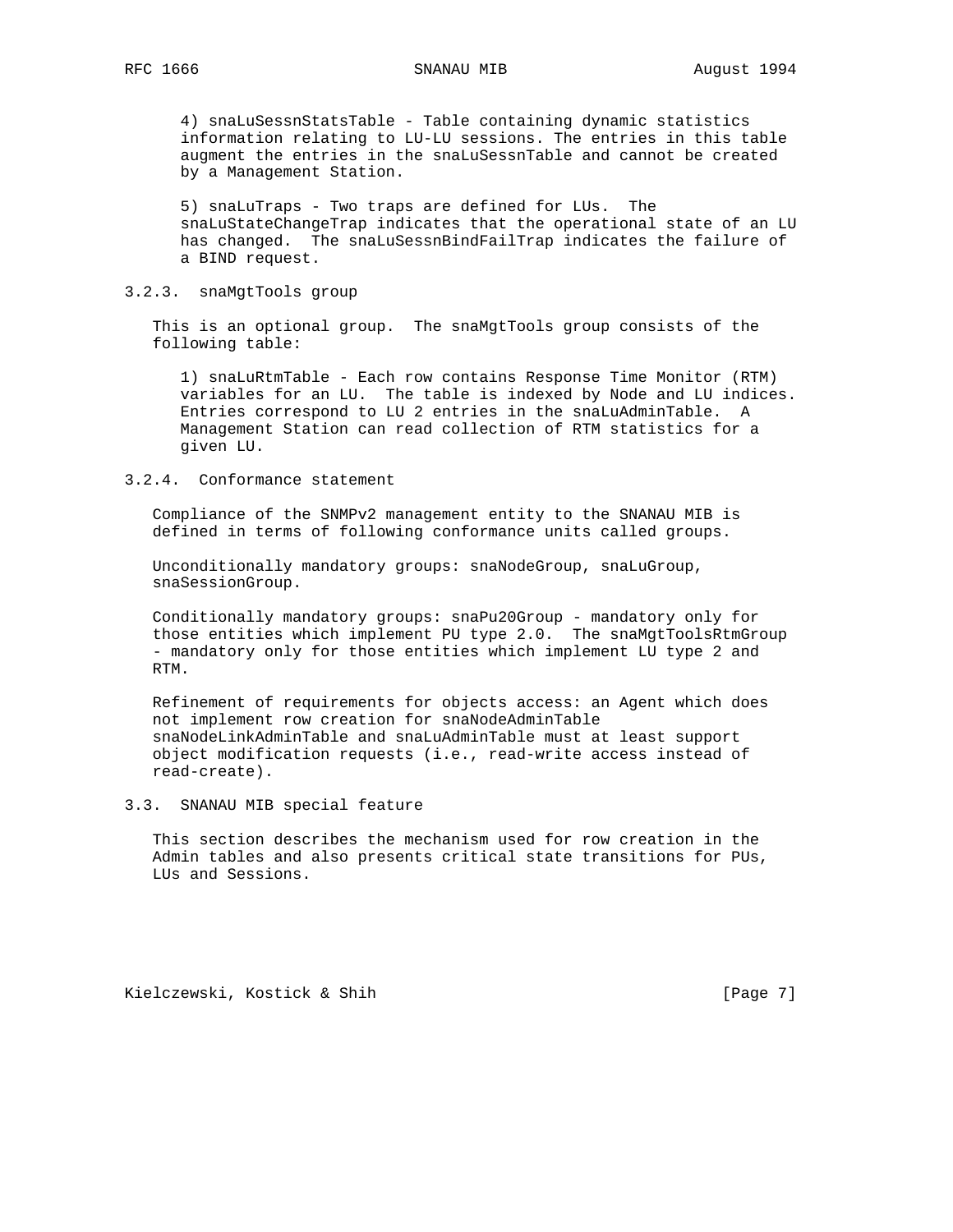# 3.3.1. Row Creation mechanism

 The row creation mechanism for the Admin tables in this MIB module is based on the use of the RowStatus object. Restriction of some operations for specific tables are described in each table. In particular, before accepting the 'destroy' value for an entry, an Agent has to verify the operational state of the corresponding entry in the Oper table.

## 3.3.2. State Diagrams

 The following state diagram models the state transitions for Nodes. When a row is created by a Management Station, an Agent creates the Oper table entry for that Node with the OperState equal to 'inactive'. An Agent cannot accept any operations for that Node until the RowStatus is set to 'active'.

| OperState -><br>--------------T- | inactive   | active                      | waiting    | stopping   |
|----------------------------------|------------|-----------------------------|------------|------------|
| AdminState:<br>active            | I active   | I active                    | I waiting  |            |
|                                  |            |                             |            | I no       |
| inactive                         | I inactive | I stopping<br>I or inactive | I inactive | I stopping |

 The following state diagram models state transitions for Sessions. When a session goes to the 'unbound' state [1], the corresponding entry will be removed from the Session table by the Agent.

|         | OperState -> | unbound   | pendingBind | bound               | pendingUnbind |
|---------|--------------|-----------|-------------|---------------------|---------------|
|         | AdminState:  |           |             |                     |               |
| bound   |              | I no      | I no        | I no                | I no          |
|         |              |           |             |                     |               |
| unbound |              | I unbound | unbound     | I unbound I unbound |               |

Kielczewski, Kostick & Shih [Page 8]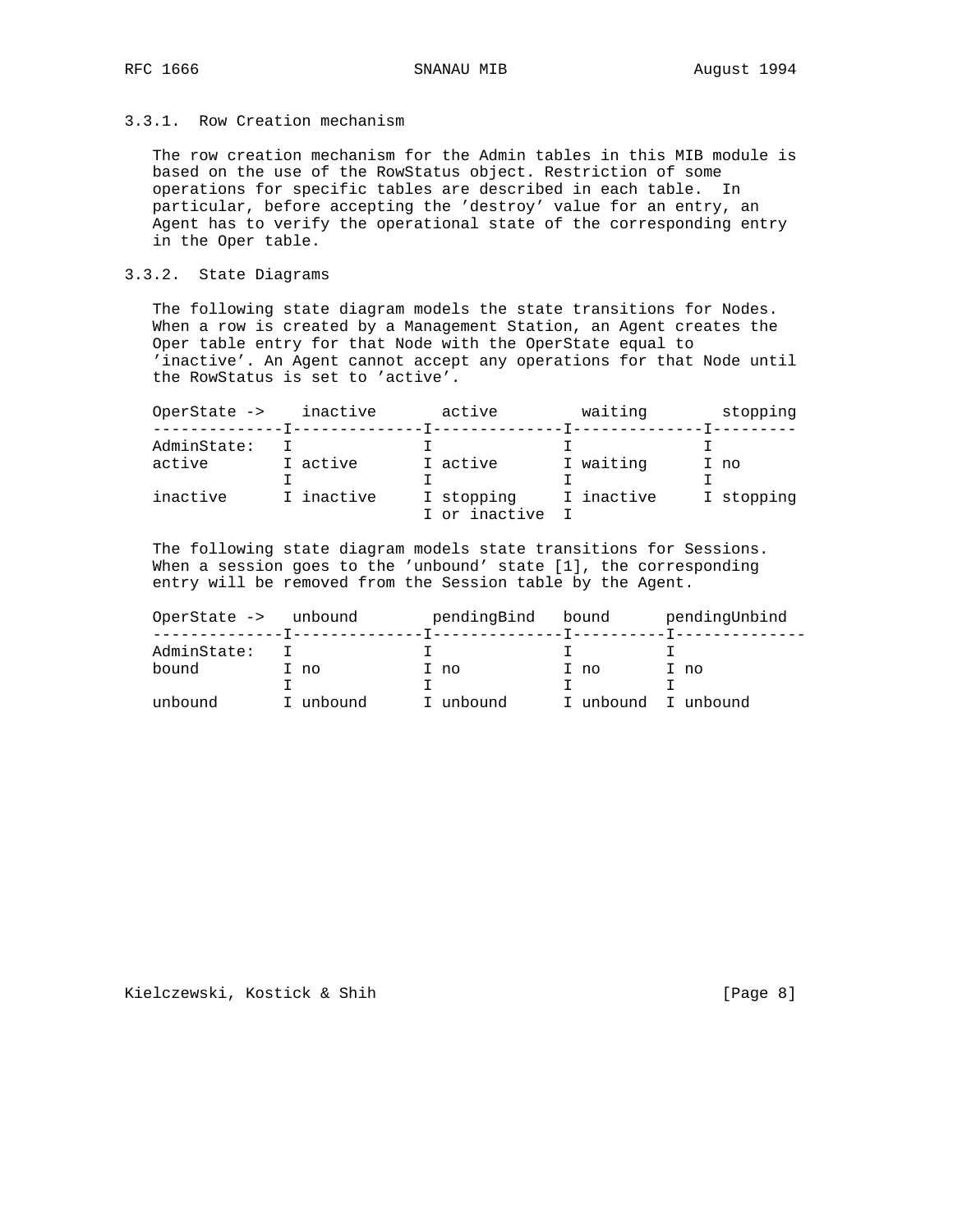4. Object Definitions SNA-NAU-MIB DEFINITIONS ::= BEGIN -- This MIB module contains objects necessary -- for management of the following SNA devices: PU types 1.0, 2.0, 2.1 -- and LU types 0, 1, 2, 3, 4, 7. It also contains generic objects -- which can be used to manage LU 6.2. -- Naming conventions in this document: -- The following names are used in object descriptors according to -- SNA conventions. -- The name 'PU' or 'Node' is used to describe Node type 1.0, 2.0 or  $-- 2.1.$ -- The name 'LU' is used to describe Logical Unit of type 0,1,2,3, -- 4,7 or 6.2. IMPORTS DisplayString, RowStatus, TimeStamp, InstancePointer FROM SNMPv2-TC Counter32, Gauge32, Integer32, OBJECT-TYPE, MODULE-IDENTITY, NOTIFICATION-TYPE FROM SNMPv2-SMI MODULE-COMPLIANCE, OBJECT-GROUP FROM SNMPv2-CONF; snanauMIB MODULE-IDENTITY LAST-UPDATED "9405120900Z" ORGANIZATION "IETF SNA NAU MIB Working Group" CONTACT-INFO " Zbigniew Kielczewski Eicon Technology Inc. 2196 32nd Avenue

Lachine, Que H8T 3H7

 Tel: 1 514 631 2592 E-mail: zbig@eicon.qc.ca

 331 Newman Springs Road Red Bank, NJ 07701 Tel: 1 908 758 2642

Deirdre Kostick

Canada

Bellcore

Kielczewski, Kostick & Shih [Page 9]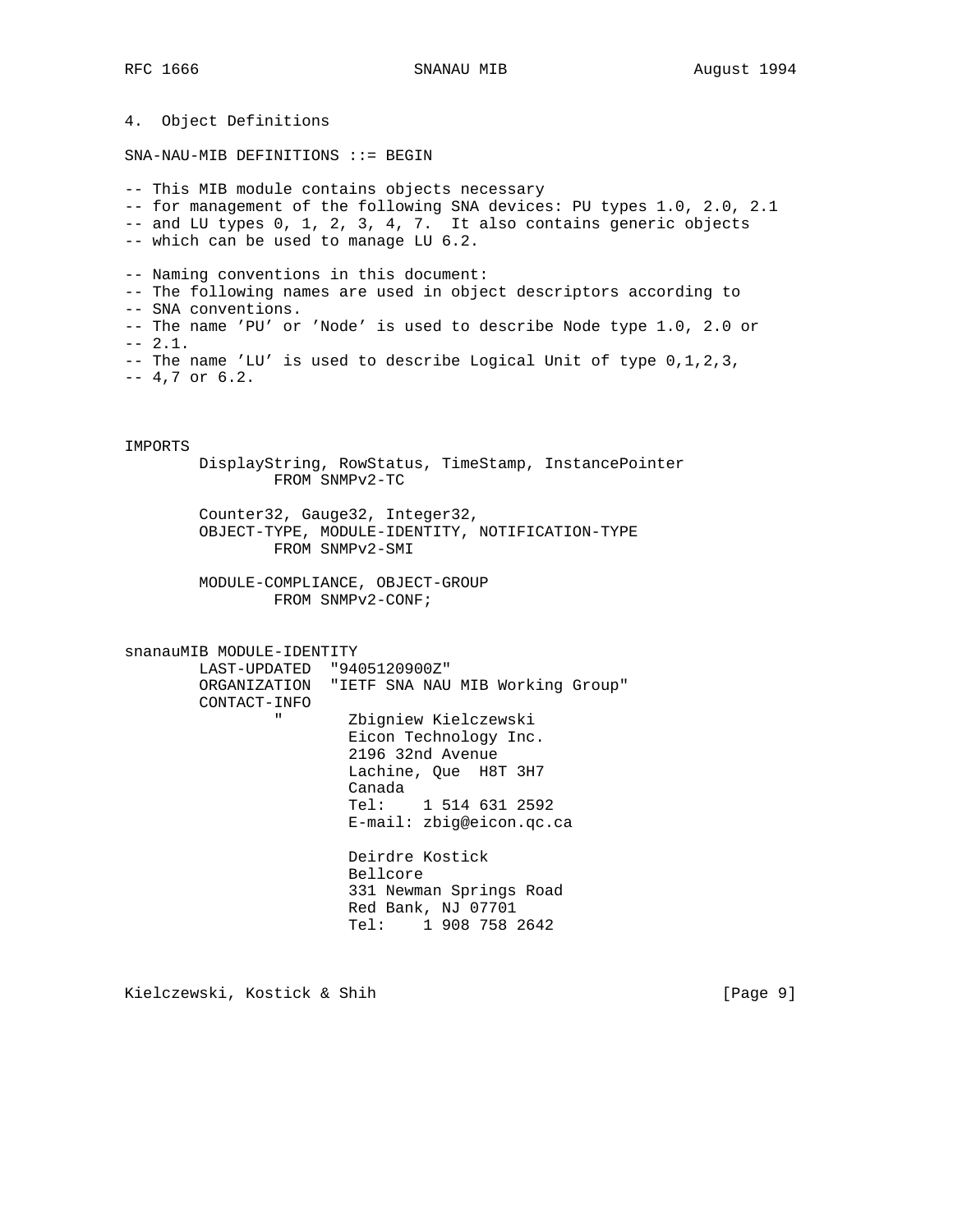SNANAU MIB

E-mail: dck2@mail.bellcore.com Kitty Shih (editor) Novell 890 Ross Drive Sunnyvale, CA 94089 Tel: 1 408 747 4305 E-mail: kmshih@novell.com" DESCRIPTION "This is the MIB module for objects used to manage SNA devices."  $::=$  { mib-2 34 } -- The SNANAU MIB module contains an objects part and a conformance part. -- Objects are organized into the following groups:  $--(1)$  snaNode group,  $--$  (2) snaLU group, -- (3) snaMgtTools group. snanauObjects OBJECT IDENTIFIER ::=  $\{$  snanauMIB 1  $\}$ snaMgtTools OBJECT IDENTIFIER ::=  $\{$  snanauObjects 3} -- snaNode group  $- \, -$ -- It contains Managed Objects related to any type of Node and -- some specific objects for Node Type 2.0. -- The following table contains generic Node configuration -- parameters. snaNodeAdminTable OBJECT-TYPE SYNTAX SEQUENCE OF SnaNodeAdminEntry MAX-ACCESS not-accessible STATUS current DESCRIPTION "This table contains objects which describe the configuration parameters for an SNA Node. Link specific configuration objects are contained in a separate MIB module (e.g., SNA DLC MIB)

Kielczewski, Kostick & Shih

[Page 10]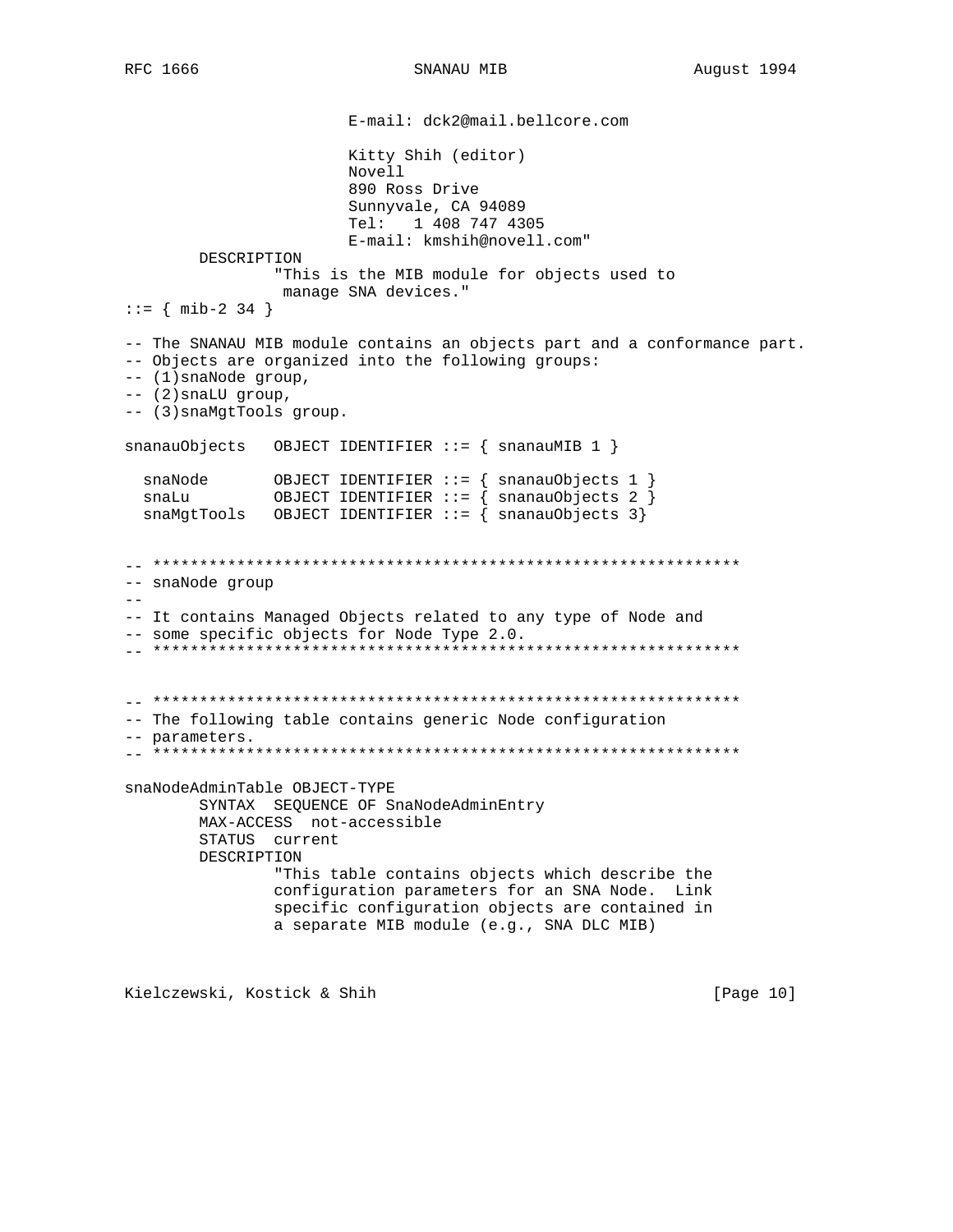corresponding to the link type. The table snaNodeAdminLinkTable contains objects which identify the relationship between node instances and link instances.

 The entries (i.e., rows) in this table can be created by either an Agent or a Management Station. The Management Station can do this through setting the appropriate value in the snaNodeAdminRowStatus.

 The snaNodeAdminRowStatus object describes the status of an entry and is used to change the status of an entry. The entry is deleted by an Agent based on the value of the snaNodeAdminRowStatus.

 The snaNodeAdminState object describes the desired operational state of a Node and is used to change the operational state of a Node. For example, such information may be obtained from a configuration file.

 How an Agent or a Management Station obtains the initial value of each object at creation time is an implementation specific issue.

 For each entry in this table, there is a corresponding entry in the snaNodeOperTable. While the objects in this table describe the desired or configured operational values of the SNA Node, the actual runtime values are contained in snaNodeOperTable."  $::=$  { snaNode 1 }

```
snaNodeAdminEntry OBJECT-TYPE
         SYNTAX SnaNodeAdminEntry
         MAX-ACCESS not-accessible
         STATUS current
         DESCRIPTION
                 "An entry contains the configuration parameters for
                 one SNA Node instance. The objects in the entry
                 have read-create access.
                 An entry can be created, modified or deleted. The
                 object snaNodeAdminRowStatus is used (i.e., set) to
                 create or delete a row entry."
         INDEX { snaNodeAdminIndex }
         ::= { snaNodeAdminTable 1 }
SnaNodeAdminEntry ::= SEQUENCE {
```
snaNodeAdminIndex

Kielczewski, Kostick & Shih [Page 11]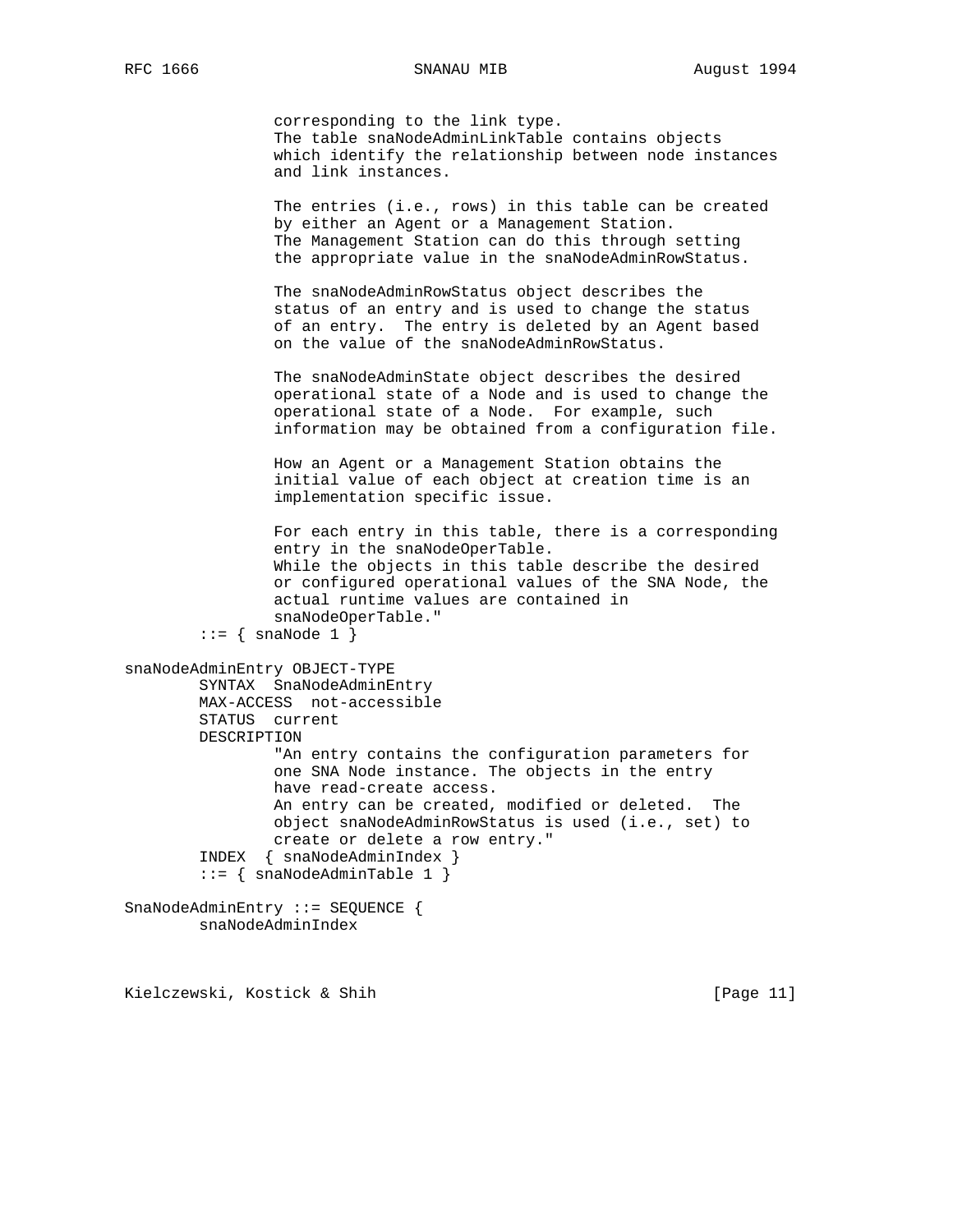Integer32, snaNodeAdminName DisplayString, snaNodeAdminType INTEGER, snaNodeAdminXidFormat INTEGER, snaNodeAdminBlockNum DisplayString, snaNodeAdminIdNum DisplayString, snaNodeAdminEnablingMethod INTEGER, snaNodeAdminLuTermDefault INTEGER, snaNodeAdminMaxLu Integer32, snaNodeAdminHostDescription DisplayString, snaNodeAdminStopMethod INTEGER, snaNodeAdminState INTEGER, snaNodeAdminRowStatus RowStatus } snaNodeAdminIndex OBJECT-TYPE SYNTAX Integer32 MAX-ACCESS not-accessible STATUS current DESCRIPTION "Index used to uniquely identify each Node instance. If an Agent creates the entry, then it will assign this number otherwise a Management Station generates a random number when it reserves the entry for creation."  $::=$  { snaNodeAdminEntry 1 } snaNodeAdminName OBJECT-TYPE SYNTAX DisplayString (SIZE(0..17)) MAX-ACCESS read-create STATUS current DESCRIPTION "The value indicates the desired name of the Node for use during Node activation. In Type 2.1 networks, this is a fully-qualified name, meaning that the Node name is preceded by the NetId (if

Kielczewski, Kostick & Shih [Page 12]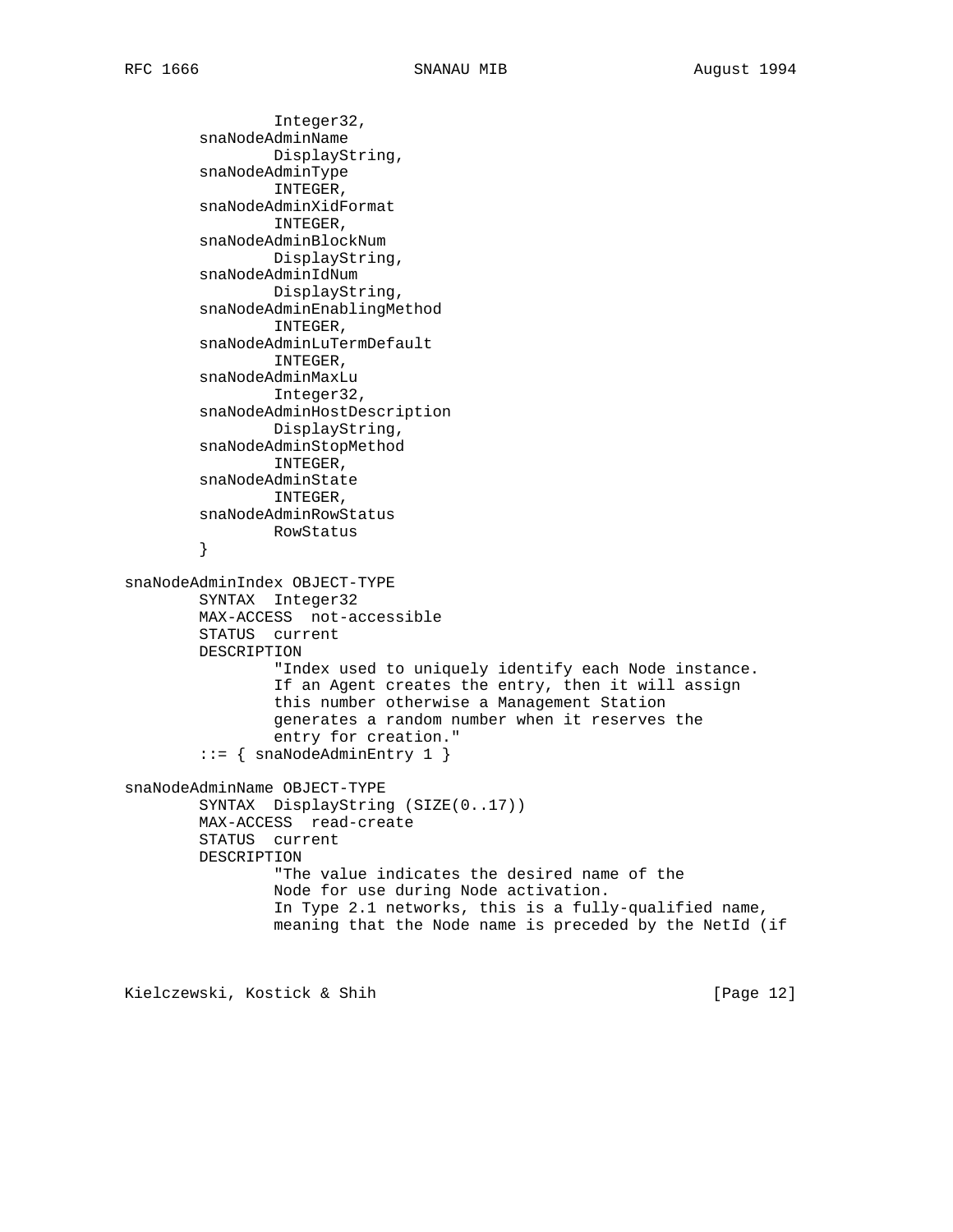present) with a period as the delimiter. A write operation to this object will not change the operational value reflected in snaNodeOperName until the Node has been re-activated (e.g., after the next initialization of the SNA services)." ::= { snaNodeAdminEntry 2 } snaNodeAdminType OBJECT-TYPE SYNTAX INTEGER { other(1), pu10(2), pu20(3), t21len(4), endNode(5), networkNode(6) } MAX-ACCESS read-create STATUS current DESCRIPTION "The value indicates the type of SNA Node. A write operation to this object will not change the operational value reflected in snaNodeOperType until the Node has been re-activated (e.g., after the next initialization of the SNA services)." ::= { snaNodeAdminEntry 3 } snaNodeAdminXidFormat OBJECT-TYPE SYNTAX INTEGER { format0(1), format1(2), format3(3) } MAX-ACCESS read-create STATUS current DESCRIPTION "The value indicates the type of XID format used for this Node. Note that there is no format type 2. A write operation to this object will not change the operational value reflected in snaNodeOperAdminXidFormat until the Node has been re-activated (e.g., after the next initialization of the SNA services)." ::= { snaNodeAdminEntry 4 }

Kielczewski, Kostick & Shih [Page 13]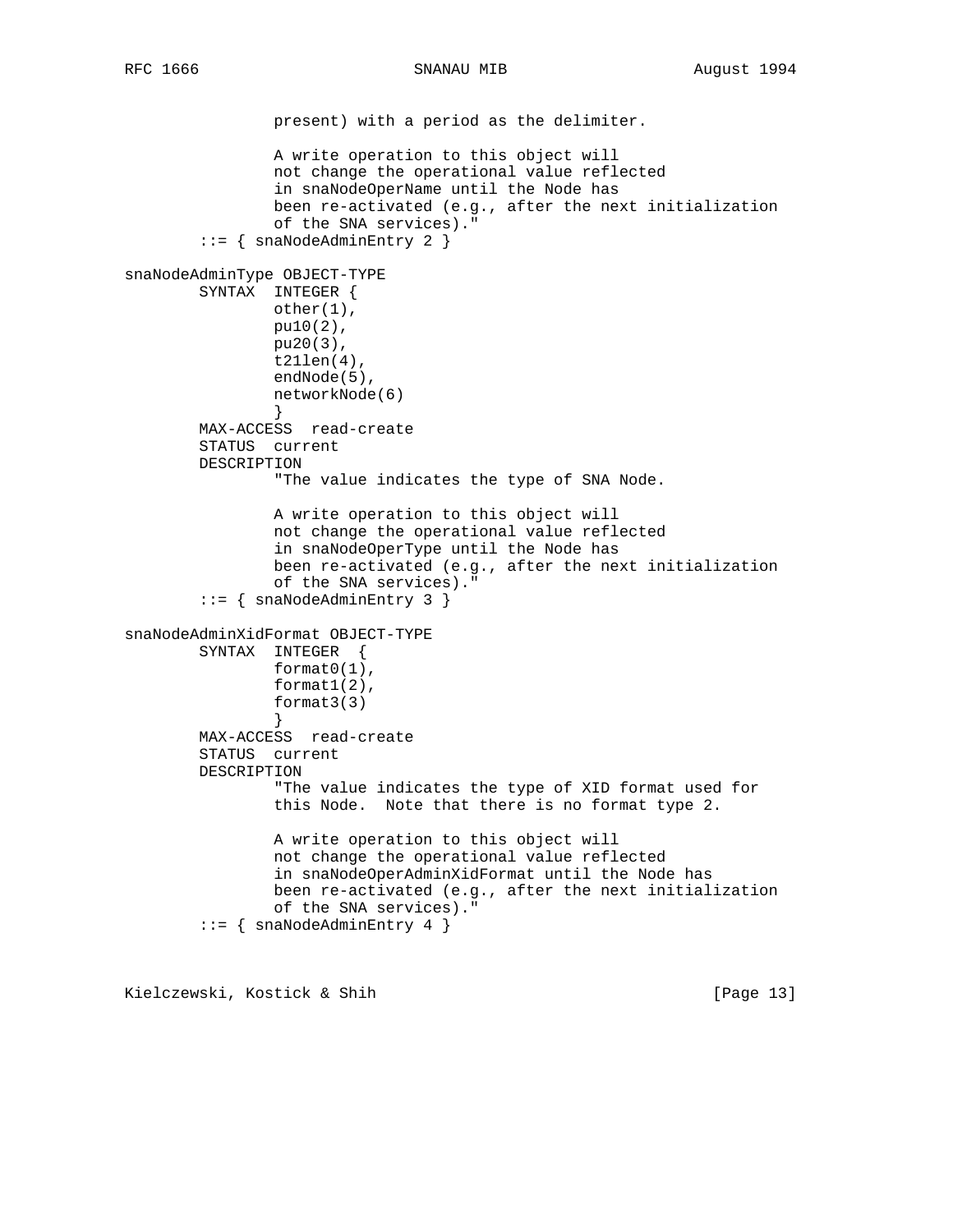snaNodeAdminBlockNum OBJECT-TYPE SYNTAX DisplayString (SIZE(3)) MAX-ACCESS read-create STATUS current DESCRIPTION "The value indicates the block number for this Node instance. It is the first 3 hexadecimal digits of the SNA Node id. A write operation to this object will not change the operational value reflected in snaNodeOperBlockNum until the Node has been re-activated (e.g., after the next initialization of the SNA services)." ::= { snaNodeAdminEntry 5 } snaNodeAdminIdNum OBJECT-TYPE SYNTAX DisplayString (SIZE(5)) MAX-ACCESS read-create STATUS current DESCRIPTION "The value indicates the ID number for this Node instance. This is the last 5 hexadecimal digits of the SNA Node id. A write operation to this object will not change the operational value reflected in snaNodeOperIdNum until the Node has been re-activated (e.g., after the next initialization of the SNA services)." ::= { snaNodeAdminEntry 6 } snaNodeAdminEnablingMethod OBJECT-TYPE SYNTAX INTEGER { other (1), startup (2), demand (3), onlyMS (4) } MAX-ACCESS read-create STATUS current DESCRIPTION "The value indicates how the Node should be activated for the first time. The values have the following meanings: other (1) - may be used for proprietary methods not listed in this enumeration,

Kielczewski, Kostick & Shih [Page 14]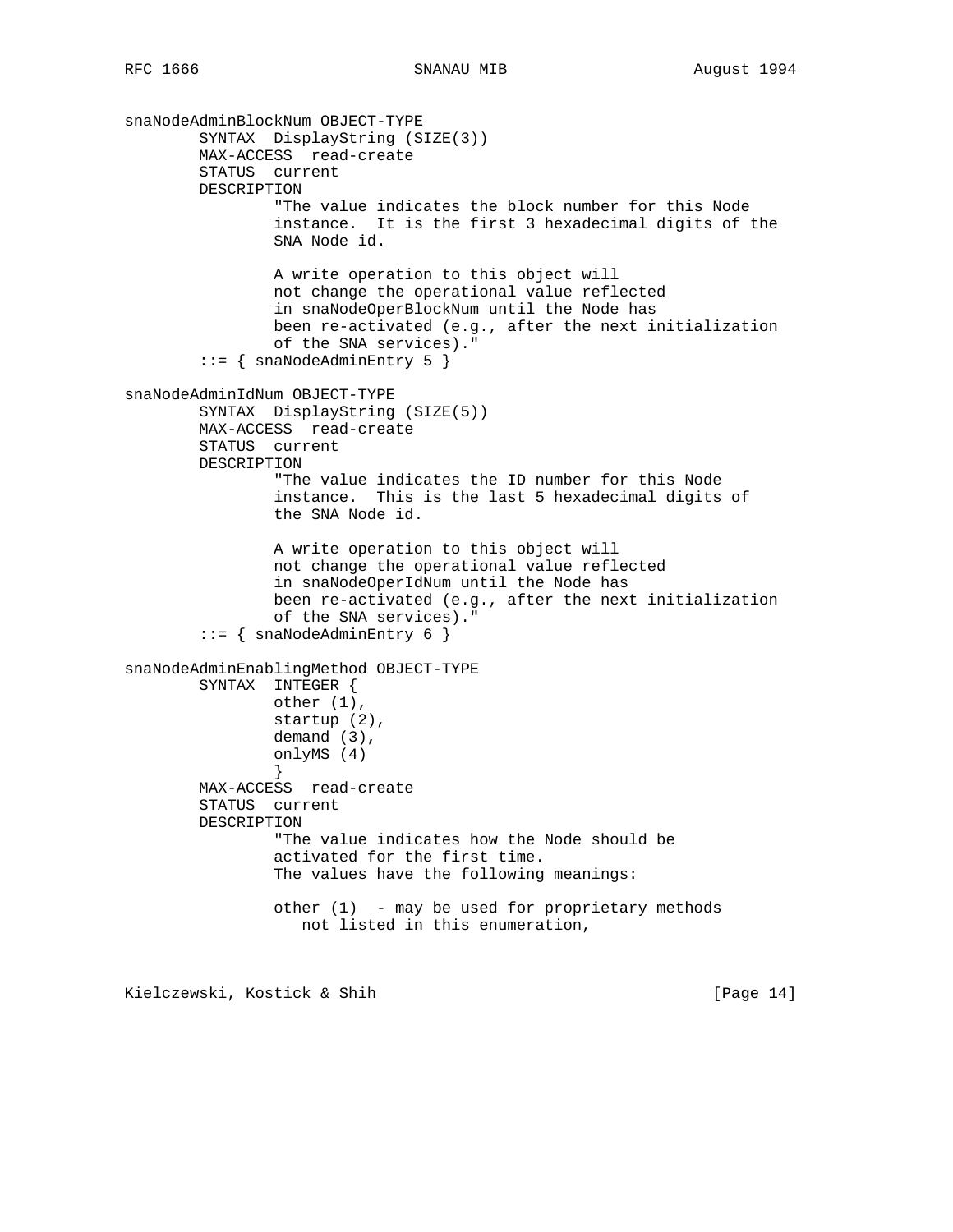startup (2) - at SNA services' initialization time (this is the default), demand (3) - only when LU is requested by application, or onlyMS (4) - by a Management Station only. A write operation to this object may immediately change the operational value reflected in snaNodeOperEnablingMethod depending on the Agent implementation. If the Agent implementation accepts immediate changes, then the behavior of the Node changes immediately and not only after the next system startup of the SNA services. An immediate change may only apply when the current value 'demand (3)' is changed to 'onlyMS (4)' and vice versa." ::= { snaNodeAdminEntry 7 } snaNodeAdminLuTermDefault OBJECT-TYPE SYNTAX INTEGER { unbind (1), termself (2), rshutd (3), poweroff(4) } MAX-ACCESS read-create STATUS current DESCRIPTION "The value indicates the desired default method used to deactivate LUs for this Node For LU6.2s, 'unbind(1)' is the only valid value. unbind $(1)$  - terminate the LU-LU session by sending an SNA UNBIND request. termself(2) - terminate the LU-LU session by sending an SNA TERM-SELF (Terminate Self) request on the SSCP-LU session. The SSCP will inform the remote session LU partner to send an UNBIND request to terminate the session. rshutd(3) - terminate the LU-LU session by sending an SNA RSHUTD (Request ShutDown) request to the remote session LU partner. The remote LU will then send an UNBIND request to terminate the session. poweroff(4) - terminate the LU-LU session by sending either an SNA LUSTAT (LU Status) request on the LU-LU session or an SNA NOTIFY request on the SSCP-LU session indicating that the LU has

Kielczewski, Kostick & Shih [Page 15]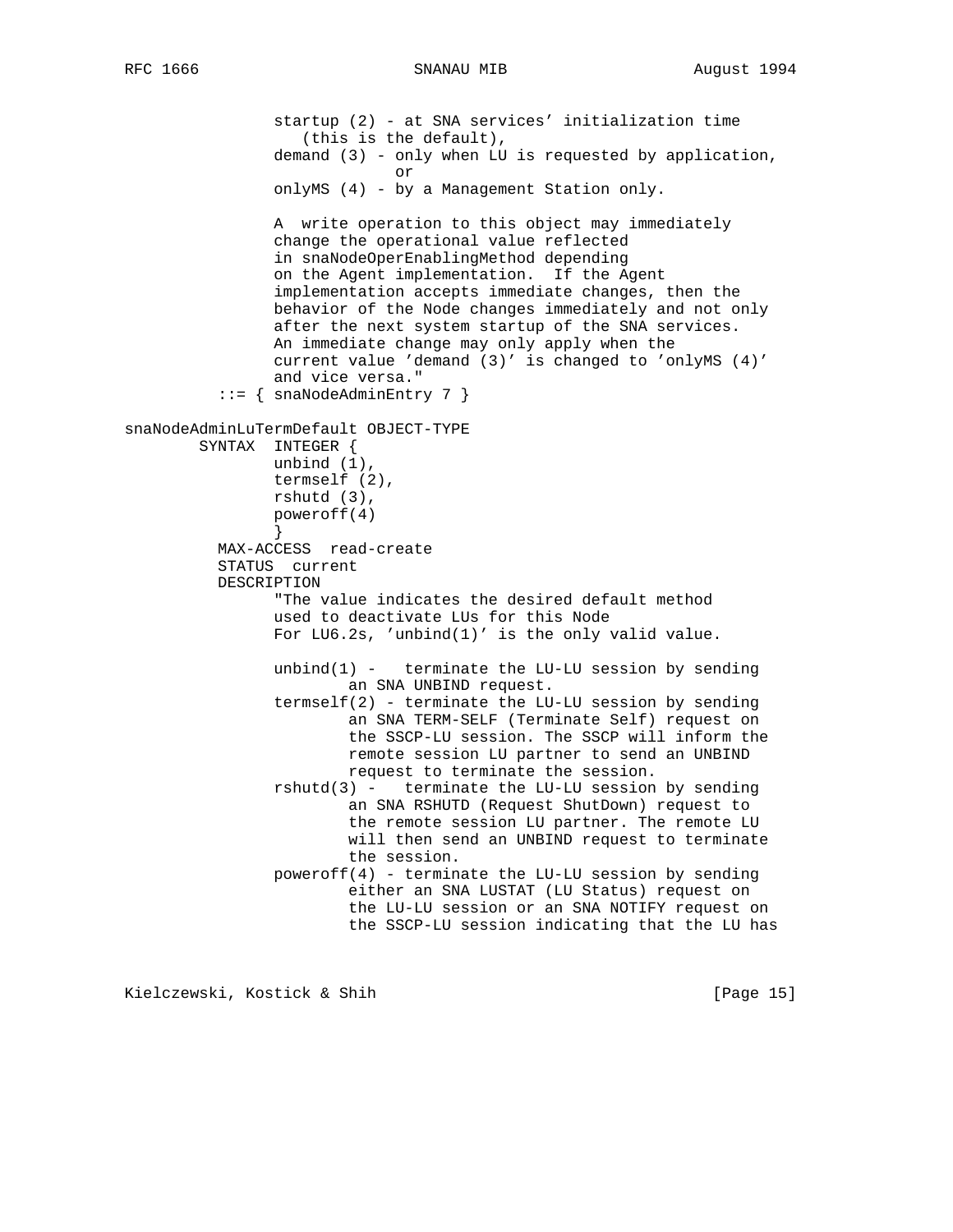been powered off. Sending both is also acceptable. The result should be that the remote session LU partner will send an UNBIND to terminate the session. The default behavior indicated by the value of this object may be overridden for an LU instance. The override is performed by setting the snaLuAdminTerm object instance in the snaLuAdminTable to the desired value. A write operation to this object may immediately change the operational value reflected in snaNodeOperLuTermDefault depending on the Agent implementation." ::= { snaNodeAdminEntry 8 } snaNodeAdminMaxLu OBJECT-TYPE SYNTAX Integer32 MAX-ACCESS read-create STATUS current DESCRIPTION "The maximum number of LUs that may be activated for this Node. For PU2.1, this object refers to the number of dependent LUs. A write operation to this object will not change the operational value reflected in snaNodeOperMaxLu until the Node has been re-activated (e.g., after the next initialization of the SNA services)." ::= { snaNodeAdminEntry 9 } snaNodeAdminHostDescription OBJECT-TYPE SYNTAX DisplayString (SIZE(0..128)) MAX-ACCESS read-create STATUS current DESCRIPTION "The value identifies the remote host associated with this Node. Since SSCP Id's may not be unique across hosts, the host description is required to uniquely identify the SSCP. This object is only applicable to PU2.0 type Nodes. If the remote host is unknown, then the value is the null string. A write operation to this object may immediately

Kielczewski, Kostick & Shih [Page 16]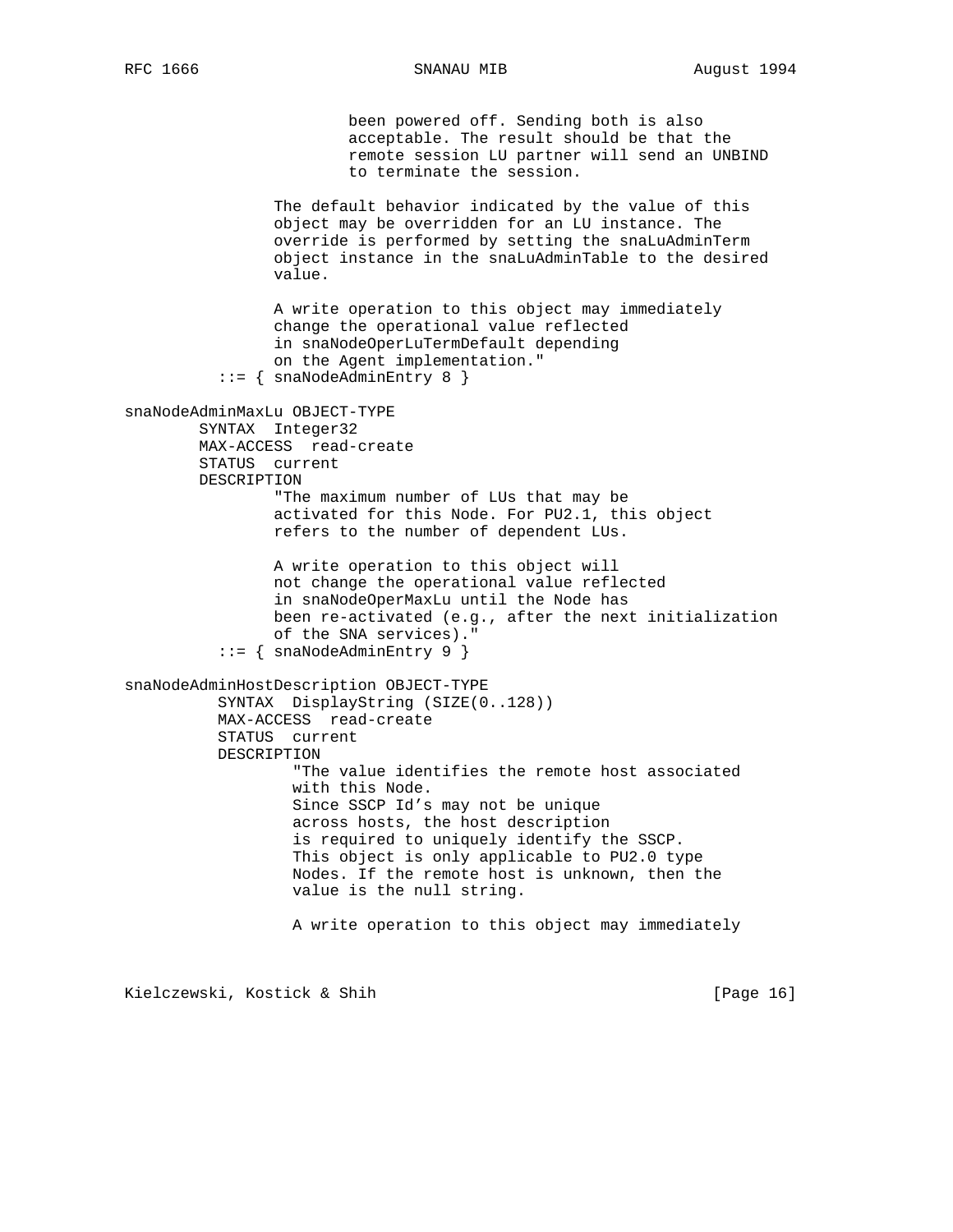```
 change the operational value reflected
                   in snaNodeOperHostDescription depending
                   on the Agent implementation."
           ::= { snaNodeAdminEntry 10 }
snaNodeAdminStopMethod OBJECT-TYPE
           SYNTAX INTEGER {
                  other (1),
                  normal (2),
                   immed (3),
                   force (4)
 }
           MAX-ACCESS read-create
           STATUS current
           DESCRIPTION
                   "The value indicates the desired method to be used
                   by the Agent to stop a Node (i.e., change the Node's
                   operational state to inactive(1) ).
                   The values have the following meaning:
                   other (1) - used for proprietary
                         methods not listed in this enumeration.
                  normal(2) - deactivate only when there is no more
                         activity on this Node (i.e., all data flows
                         have been completed and all sessions
                         have been terminated).
                   immed(3) - deactivate immediately regardless of
                         current activities on this Node. Wait for
                         deactivation responses (from remote Node)
                         before changing the Node state to inactive.
                   force(4) - deactivate immediately regardless of
                         current activities on this Node. Do not wait
                         for deactivation responses (from remote Node)
                         before changing the Node state to inactive.
                   A write operation to this object may immediately
                   change the operational value reflected
                   in snaNodeOperStopMethod depending
                   on the Agent implementation."
           ::= { snaNodeAdminEntry 11 }
snaNodeAdminState OBJECT-TYPE
           SYNTAX INTEGER {
                  inactive (1),
                   active (2)
 }
           MAX-ACCESS read-create
```
Kielczewski, Kostick & Shih [Page 17]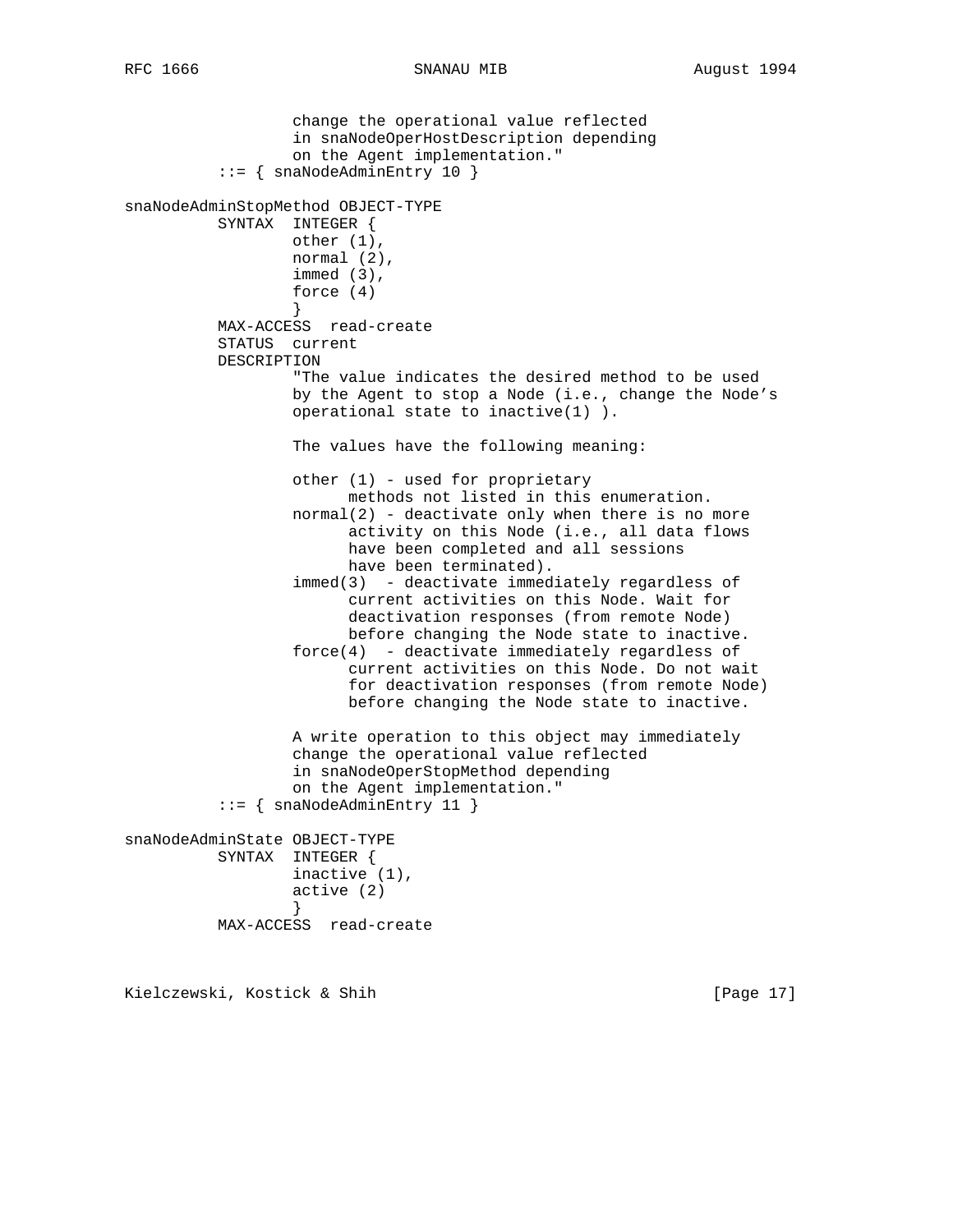STATUS current DESCRIPTION "The value indicates the desired operational state of the SNA Node. This object is used by the Management Station to activate or deactivate the Node. If the current value in snaNodeOperState is 'active (2)', then setting this object to 'inactive (1)' will initiate the Node shutdown process using the method indicated by snaNodeOperStopMethod. If the current value in snaNodeOperState is 'inactive (1)', then setting this object to 'active (2)' will initiate the Node's activation. A Management Station can always set this object to 'active (2)' irrespective of the value in the snaOperEnablingMethod." ::= { snaNodeAdminEntry 12 } snaNodeAdminRowStatus OBJECT-TYPE SYNTAX RowStatus MAX-ACCESS read-create STATUS current DESCRIPTION "This object is used by a Management Station to create or delete the row entry in the snaNodeAdminTable following the RowStatus textual convention. Upon successful creation of the row, an Agent automatically creates a corresponding entry in the snaNodeOperTable with snaNodeOperState equal to 'inactive (1)'. Row deletion can be Management Station or Agent initiated: (a) The Management Station can set the value to 'destroy (6)' only when the value of snaNodeOperState of this Node instance is 'inactive (1)'. The Agent will then delete the rows corresponding to this Node instance from the snaNodeAdminTable and the snaNodeOperTable. (b) The Agent detects that a row is in the 'notReady (3)' state for greater than a

Kielczewski, Kostick & Shih [Page 18]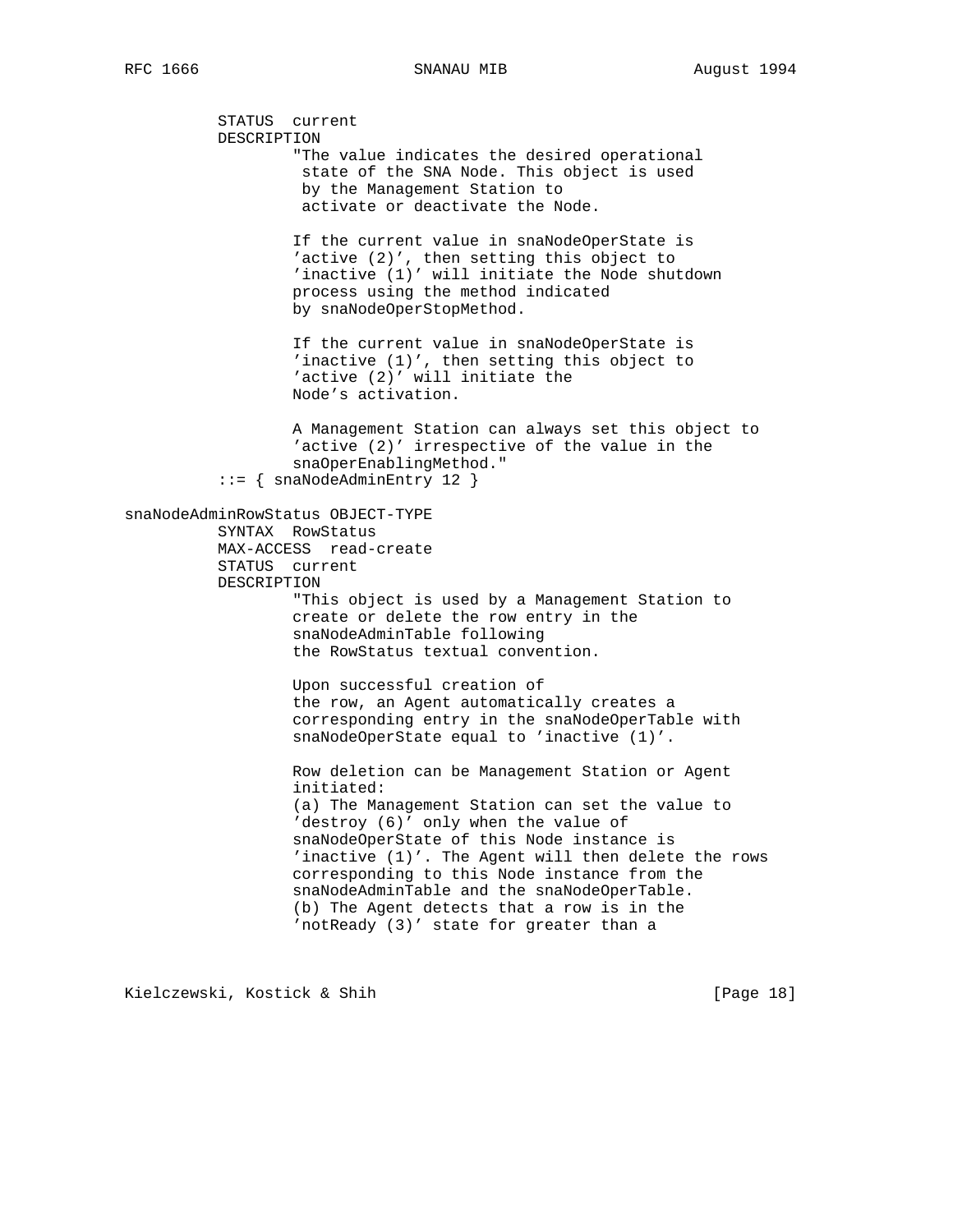SNANAU MIB

default period of 5 minutes. (c) All rows with the snaNodeAdminRowStatus object's value of 'notReady (3)' will be removed upon the next initialization of the SNA services."  $::=$  { snaNodeAdminEntry 13 } -- The following object is updated when there is a change to -- the value of any object in the snaNodeAdminTable. snaNodeAdminTableLastChange OBJECT-TYPE SYNTAX TimeStamp MAX-ACCESS read-only STATUS current DESCRIPTION "The value indicates the timestamp (e.g., the Agent's sysUpTime value) of the last change made to any object in the snaNodeAdminTable, including row deletions/additions (e.g., changes to snaNodeAdminRowStatus values). This object can be used to reduce frequent retrievals of the snaNodeAdminTable by a Management Station. It is expected that a Management Station will periodically poll this object and compare its current value with the previous one. A difference indicates that some Node configuration information has been changed. Only then will the Management Station retrieve the entire table."  $::= \{ \text{snaNode } 2 \}$ -- The following table contains Node operational parameters. snaNodeOperTable OBJECT-TYPE SYNTAX SEQUENCE OF SnaNodeOperEntry MAX-ACCESS not-accessible STATUS current DESCRIPTION "This table contains the dynamic parameters which have read-only access. These objects reflect the actual status of the Node. The entries in this table cannot be created or modified by a Management Station. Kielczewski, Kostick & Shih

[Page 19]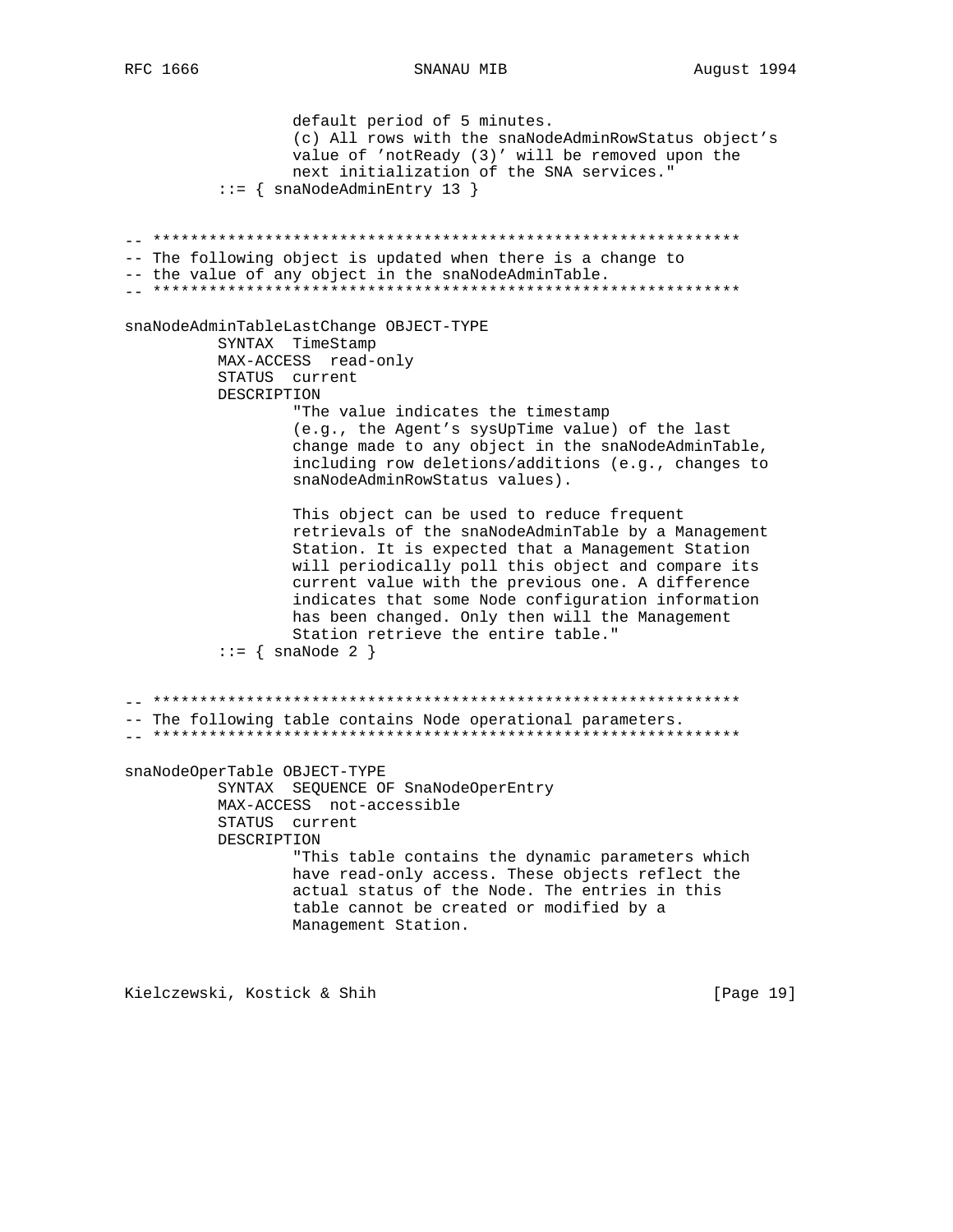This table augments the snaNodeAdminTable."  $::=$  { snaNode 3 } snaNodeOperEntry OBJECT-TYPE SYNTAX SnaNodeOperEntry MAX-ACCESS not-accessible STATUS current DESCRIPTION "The entry contains parameters which describe the state of one Node. The entries are created by the Agent. They have read-only access." AUGMENTS { snaNodeAdminEntry }  $::=$  { snaNodeOperTable 1 } SnaNodeOperEntry ::= SEQUENCE { snaNodeOperName DisplayString, snaNodeOperType INTEGER, snaNodeOperXidFormat INTEGER, snaNodeOperBlockNum DisplayString, snaNodeOperIdNum DisplayString, snaNodeOperEnablingMethod INTEGER, snaNodeOperLuTermDefault INTEGER, snaNodeOperMaxLu Integer32, snaNodeOperHostDescription DisplayString, snaNodeOperStopMethod INTEGER, snaNodeOperState INTEGER, snaNodeOperHostSscpId OCTET STRING, snaNodeOperStartTime TimeStamp, snaNodeOperLastStateChange TimeStamp, snaNodeOperActFailures Counter32, snaNodeOperActFailureReason INTEGER }

Kielczewski, Kostick & Shih [Page 20]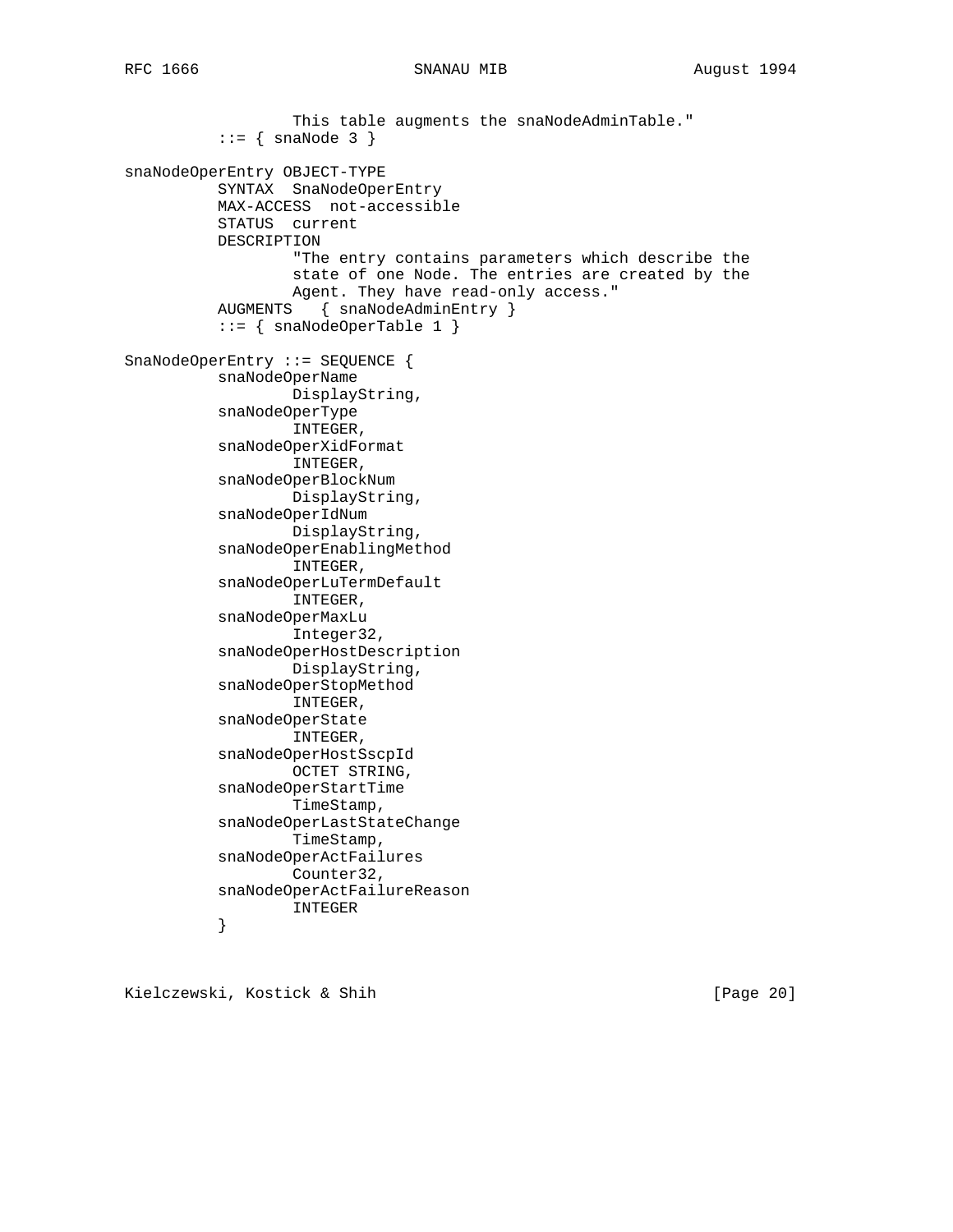```
snaNodeOperName OBJECT-TYPE
          SYNTAX DisplayString (SIZE(0..17))
          MAX-ACCESS read-only
          STATUS current
          DESCRIPTION
                "The value identifies the current name of the Node.
                In Type 2.1 networks, this
                is a fully-qualified name, meaning that the Node name
                is preceded by the NetId (if present) with a period
                as the delimiter."
           ::= { snaNodeOperEntry 1 }
snaNodeOperType OBJECT-TYPE
          SYNTAX INTEGER {
                  other(1),
                  pu10(2),
                  pu20(3),
                 t21LEN(4),
                  endNode(5),
                  networkNode(6)
 }
          MAX-ACCESS read-only
          STATUS current
          DESCRIPTION
                  "The value identifies the current type of the Node."
           ::= { snaNodeOperEntry 2 }
snaNodeOperXidFormat OBJECT-TYPE
          SYNTAX INTEGER {
                  format0 (1),
                  format1 (2),
                  format3 (3)
 }
          MAX-ACCESS read-only
          STATUS current
          DESCRIPTION
                  "The value identifies the type of XID format currently
                   used for this Node.
                   Note that there is no format type 2."
          ::= { snaNodeOperEntry 3 }
snaNodeOperBlockNum OBJECT-TYPE
          SYNTAX DisplayString (SIZE(3))
          MAX-ACCESS read-only
          STATUS current
          DESCRIPTION
                  "The value identifies the block number for this Node
                  instance. It is the first 3 hexadecimal digits
Kielczewski, Kostick & Shih [Page 21]
```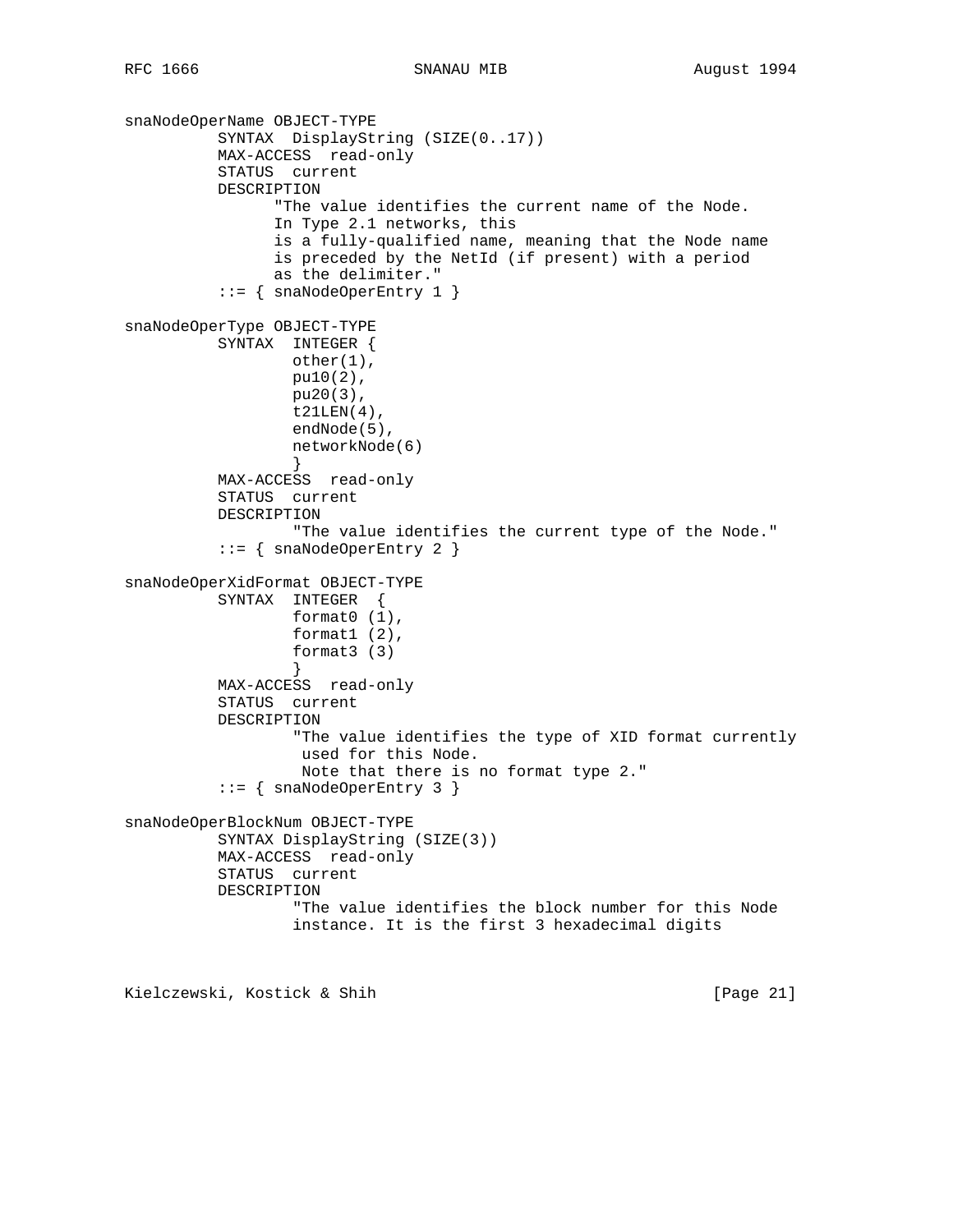```
 of the SNA Node id."
           ::= { snaNodeOperEntry 4 }
snaNodeOperIdNum OBJECT-TYPE
           SYNTAX DisplayString (SIZE(5))
           MAX-ACCESS read-only
           STATUS current
          DESCRIPTION
                   "The value identifies the ID number for this Node
                   instance. This is the last 5 hexadecimal digits of
                  the SNA Node id."
           ::= { snaNodeOperEntry 5 }
snaNodeOperEnablingMethod OBJECT-TYPE
           SYNTAX INTEGER {
                  other (1),
                  startup (2),
                  demand (3),
                   onlyMS (4)
 }
           MAX-ACCESS read-only
           STATUS current
           DESCRIPTION
                   "The value indicates how the Node is activated for
                   the first time.
                   The values have the following meanings:
                      other (1) - not at boot time, LU activation
                         or by a Management Station;
                      startup (2) - at SNA services' initialization
                         time (this is the default),
                      demand (3) - only when LU is requested by
                         application,
                      onlyMS (4) - by a network Management Station
                         only."
           ::= { snaNodeOperEntry 6 }
snaNodeOperLuTermDefault OBJECT-TYPE
          SYNTAX INTEGER {
                  unbind (1),
                   termself (2),
                  rshutd (3),
                  poweroff (4)
 }
           MAX-ACCESS read-only
           STATUS current
           DESCRIPTION
                 "The value identifies the default method used to
                 deactivate LUs for this Node.
```
Kielczewski, Kostick & Shih [Page 22]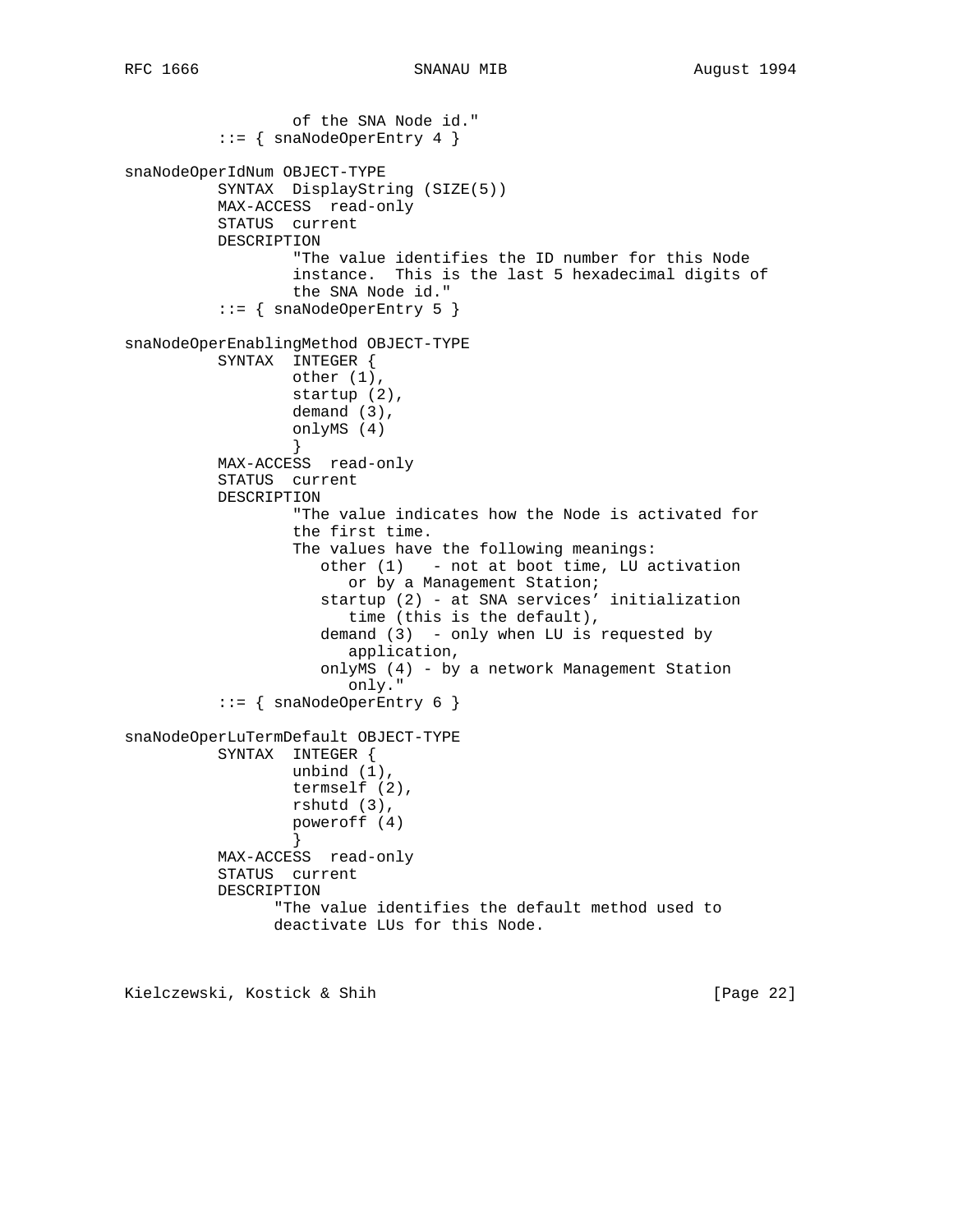For LU6.2s, 'unbind(1)' is the only valid value.

- unbind $(1)$  terminate the LU-LU session by sending an SNA UNBIND request.
- $termself(2) terminate the LU-LU session by sending$  an SNA TERM-SELF (Terminate Self) request on the SSCP-LU session. The SSCP will inform the remote session LU partner to send an UNBIND request to terminate the session.
- rshutd(3) terminate the LU-LU session by sending an SNA RSHUTD (Request ShutDown) request to the remote session LU partner. The remote LU will then send an UNBIND request to terminate the session.
- poweroff(4) terminate the LU-LU session by sending either an SNA LUSTAT (LU Status) request on the LU-LU session or an SNA NOTIFY request on the SSCP-LU session indicating that the LU has been powered off. Sending both is also acceptable. The result should be that the remote session LU partner will send an UNBIND to terminate the session.

 This object describes the default behavior for this Node; however, it is possible that for a specific LU the behavior indicated by the snaLuOperTerm object is different."

```
::= { snaNodeOperEntry 7 }
```

```
snaNodeOperMaxLu OBJECT-TYPE
          SYNTAX Integer32
           MAX-ACCESS read-only
           STATUS current
           DESCRIPTION
                   "This value identifies the current, maximum number
                   of LUs that are activated for this Node. For PU2.1,
                   this object refers to the number of dependent LUs."
          ::= { snaNodeOperEntry 8 }
snaNodeOperHostDescription OBJECT-TYPE
           SYNTAX DisplayString (SIZE(0..128))
           MAX-ACCESS read-only
           STATUS current
           DESCRIPTION
                   "This value identifies the remote host currently
                    associated with this Node.
                    Since SSCP Id's may not be unique
                    across hosts, the host description
```
Kielczewski, Kostick & Shih [Page 23]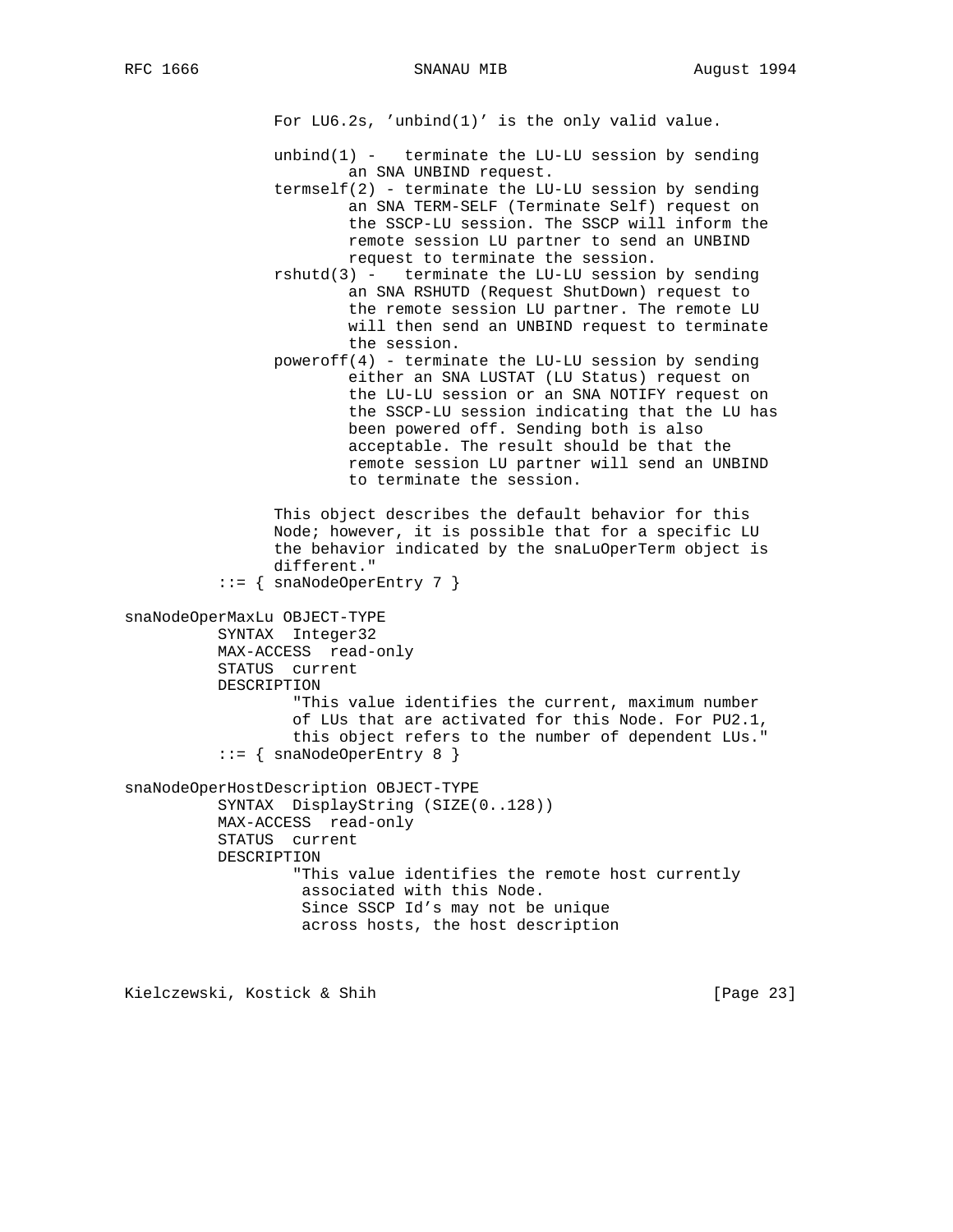is required to uniquely identify the SSCP."  $::=$  { snaNodeOperEntry 9 } snaNodeOperStopMethod OBJECT-TYPE SYNTAX INTEGER { other (1), normal (2), immed (3), force (4) } MAX-ACCESS read-only STATUS current DESCRIPTION "This value identifies the current Node shutdown method to be used by the Agent to stop the Node. When the Agent changes the Node's state to 'inactive (1)', the Agent must use the shutdown method indicated by this object. The values have the following meaning: other (1) - proprietary method not listed in this enumeration normal(2) - deactivate only when there is no more activity on this Node (i.e., all data flows have been completed and all sessions have been terminated). immed(3) - deactivate immediately regardless of current activities on this Node. Wait for deactivation responses (from remote Node) before changing the Node state to inactive. force(4) - deactivate immediately regardless of current activities on this Node. Do not wait for deactivation responses (from remote Node) before changing the Node state to inactive. Note that a write operation to snaNodeAdminOperStopMethod may immediately change the value of snaNodeOperStopMethod depending on the Agent implementation." ::= { snaNodeOperEntry 10 } snaNodeOperState OBJECT-TYPE SYNTAX INTEGER { inactive (1), active (2), waiting (3), stopping (4)

Kielczewski, Kostick & Shih [Page 24]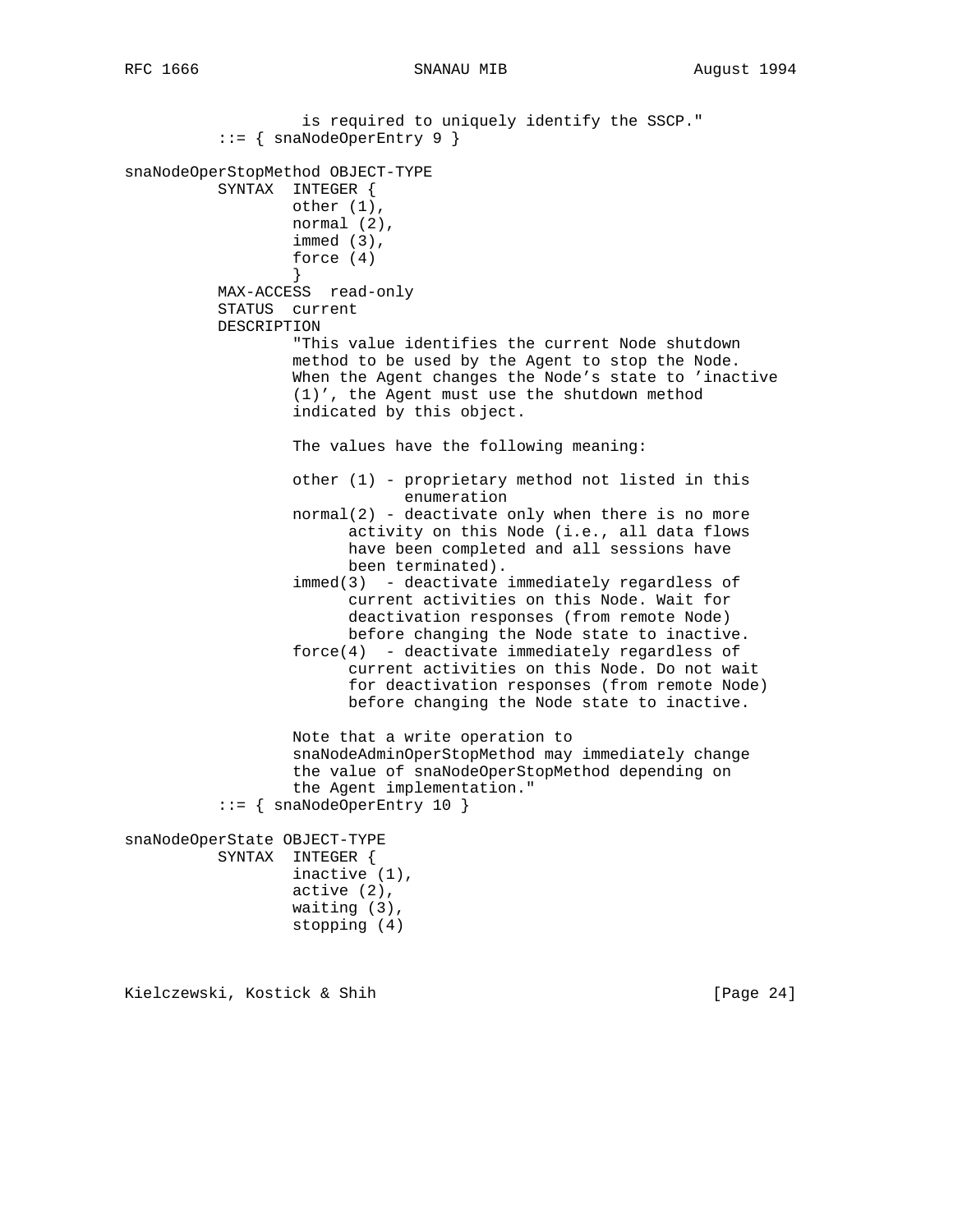} MAX-ACCESS read-only STATUS current DESCRIPTION "The current state of the Node. The values have the following meanings: inactive (1), a row representing the Node has been created in the AdminTable and, the Node is ready for activation -or an active Node has been stopped -or a waiting Node has returned to the inactive state. waiting (3), a request to have the Node activated has been issued, and the Node is pending activation. active (2), the Node is ready and operating. stopping (4), the request to stop the Node has been issued while the StopMethod normal or immediate is used."  $::=$  { snaNodeOperEntry 11 } snaNodeOperHostSscpId OBJECT-TYPE SYNTAX OCTET STRING (SIZE(0..6)) MAX-ACCESS read-only STATUS current DESCRIPTION "This value identifies the current SSCP Id associated with the Node. This object is only applicable to PU 2.0s. If the Node is not a PU 2.0 type, then this object contains a zero length string." ::= { snaNodeOperEntry 12 } snaNodeOperStartTime OBJECT-TYPE SYNTAX TimeStamp MAX-ACCESS read-only STATUS current DESCRIPTION "The timestamp (e.g, the Agent's sysUpTime value) at the Node activation." ::= { snaNodeOperEntry 13 } snaNodeOperLastStateChange OBJECT-TYPE SYNTAX TimeStamp MAX-ACCESS read-only STATUS current DESCRIPTION "The timestamp (e.g., the Agent's sysUpTime value)

Kielczewski, Kostick & Shih [Page 25]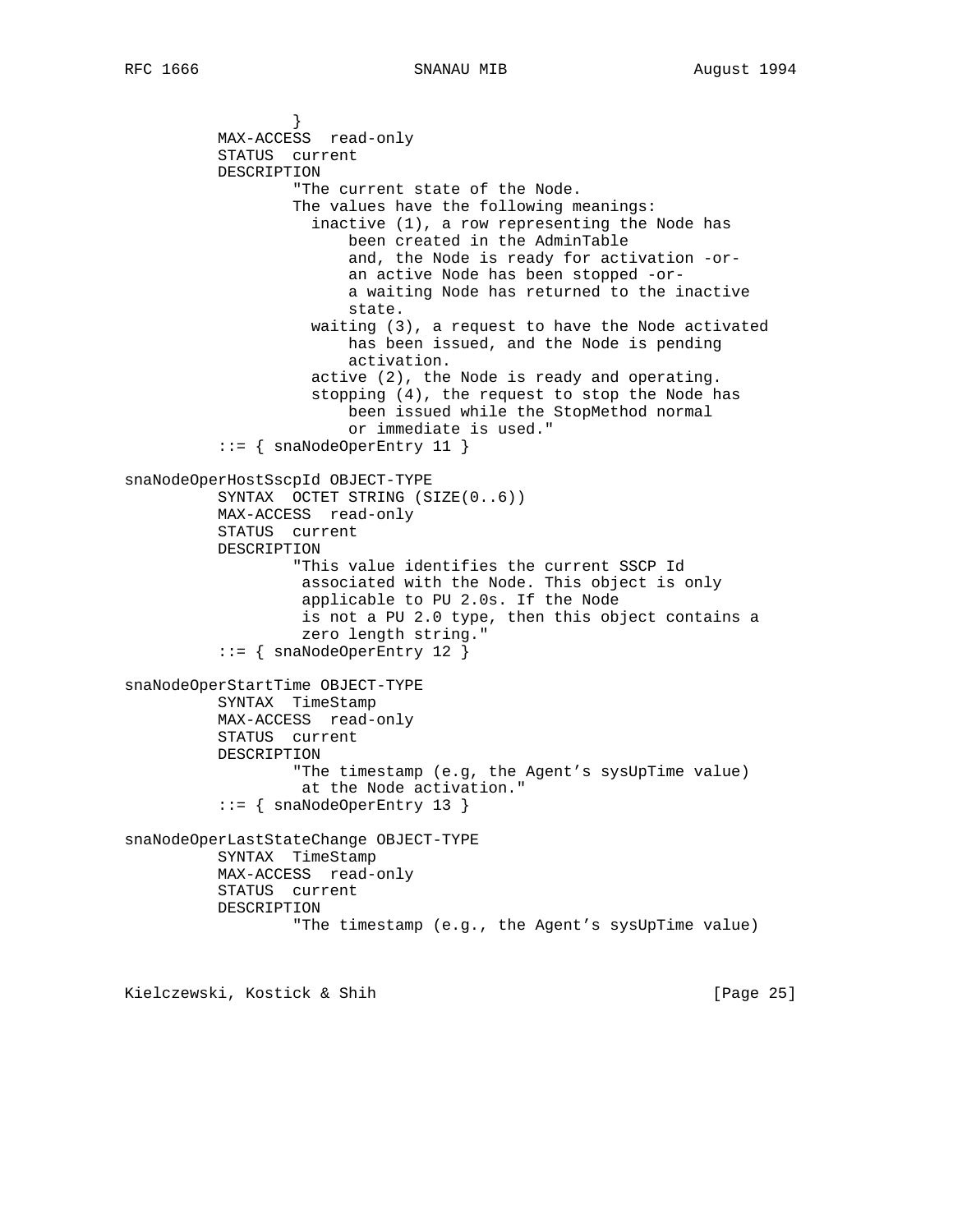## SNANAU MIB

```
at the last state change of the Node."
         ::= { snaNodeOperEntry 14 }
snaNodeOperActFailures OBJECT-TYPE
        SYNTAX Counter32
        MAX-ACCESS read-only
        STATUS current
        DESCRIPTION
                "This value identifies the number of failed Node
                activation attempts."
         ::= { snaNodeOperEntry 15 }
snaNodeOperActFailureReason OBJECT-TYPE
        SYNTAX INTEGER {
                other (1),
                linkFailure (2),
                noResources (3),
                badConfiguration (4),
                internalError (5)
        MAX-ACCESS read-only
        STATUS current
        DESCRIPTION
                "The value indicates the reason for the activation
                failure. The value 'other (1)' indicates a reason
                not listed in the enumeration. This object
                will be sent in the trap snaNodeActFailTrap."
         ::= { snaNodeOperEntry 16 }
-- The following object is updated when there is a change to
-- the value of snaNodeOperState in any row or a row is
-- added/deleted from the snaNodeOperTable via the snaNodeAdminTable.
snaNodeOperTableLastChange OBJECT-TYPE
        SYNTAX TimeStamp
        MAX-ACCESS read-only
        STATUS current
        DESCRIPTION
                "The timestamp (e.g., the Agent's sysUpTime value)
                at the last change made to any object in the
                snaNodeOperTable, including row deletions/additions
                made as a result of changes to the
                snaNodeAdminRowStatus object.
                This object can be used to reduce frequent
```
Kielczewski, Kostick & Shih

[Page 26]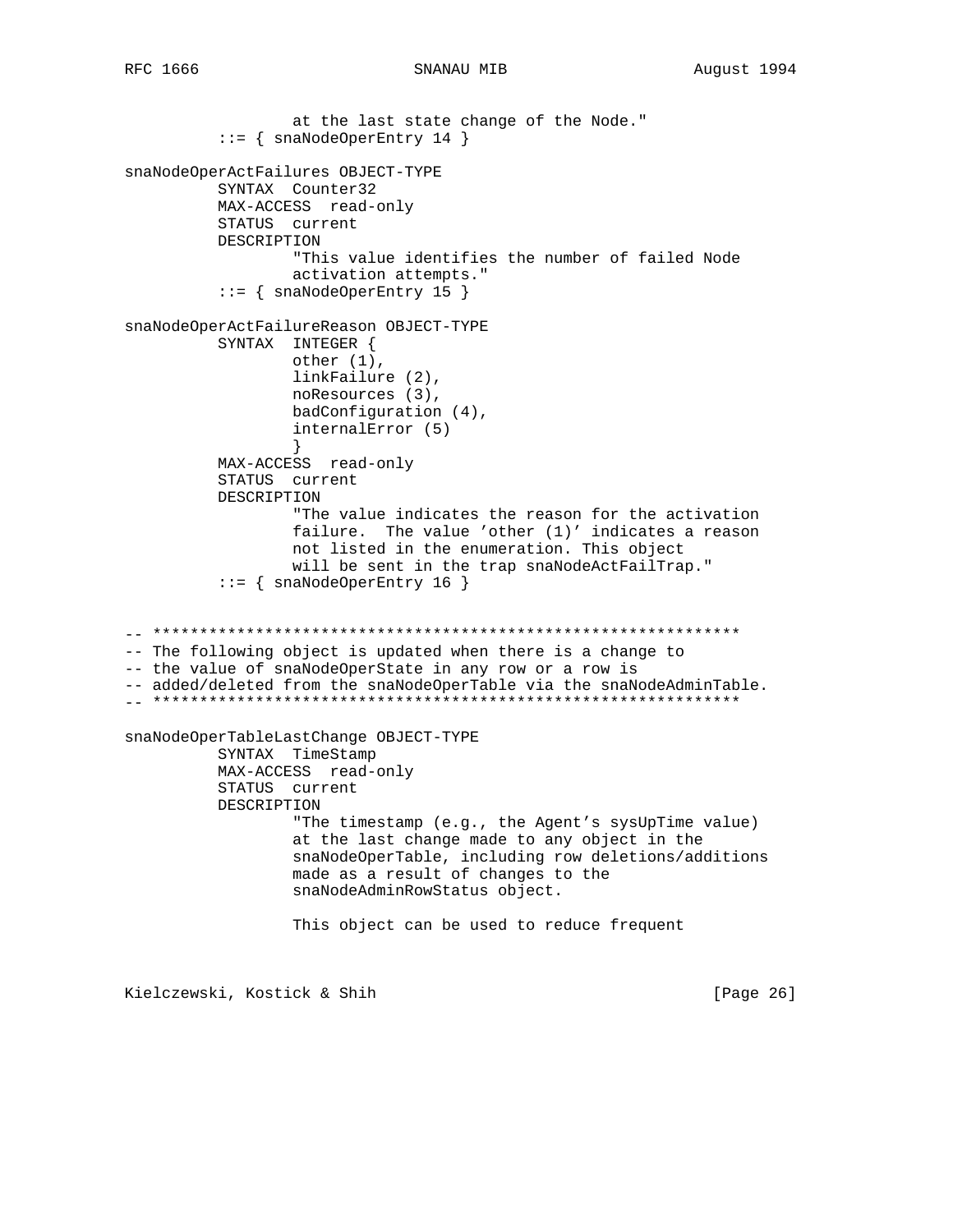SNANAU MIB

retrievals of the snaNodeOperTable by a Management Station. It is expected that a Management Station will periodically poll this object and compare its current value with the previous one. A difference indicates that some Node operational information has been changed. Only then will the Management Station retrieve the entire table."  $\cdot \cdot = \{ \text{snaNode } 4 \}$ -- The following table contains PU 2.0 statistics dynamic parameters. snaPu20StatsTable OBJECT-TYPE SYNTAX SEQUENCE OF SnaPu20StatsEntry MAX-ACCESS not-accessible STATUS current DESCRIPTION "This table contains the dynamic parameters which have read-only access. The entries in this table correspond to PU 2.0 entries in the snaNodeOperTable and cannot be created by a Management Station."  $::=$  { snaNode 5 } snaPu20StatsEntry OBJECT-TYPE SYNTAX SnaPu20StatsEntry MAX-ACCESS not-accessible STATUS current DESCRIPTION "The entry contains parameters which describe the statistics for one PU 2.0. They have read-only access. The counters represent traffic for all kinds of sessions: LU-LU, SSCP-PU, SSCP-LU. Each Node of PU Type 2.0 from the snaNodeAdminTable has one entry in this table and the index used here has the same value as snaNodeAdminIndex of that PU. The entry is created by the Agent." INDEX { snaNodeAdminIndex }  $::=$  { snaPu20StatsTable 1 } SnaPu20StatsEntry ::= SEQUENCE { snaPu20StatsSentBytes Counter32, snaPu20StatsReceivedBytes Counter32,

Kielczewski, Kostick & Shih

[Page 27]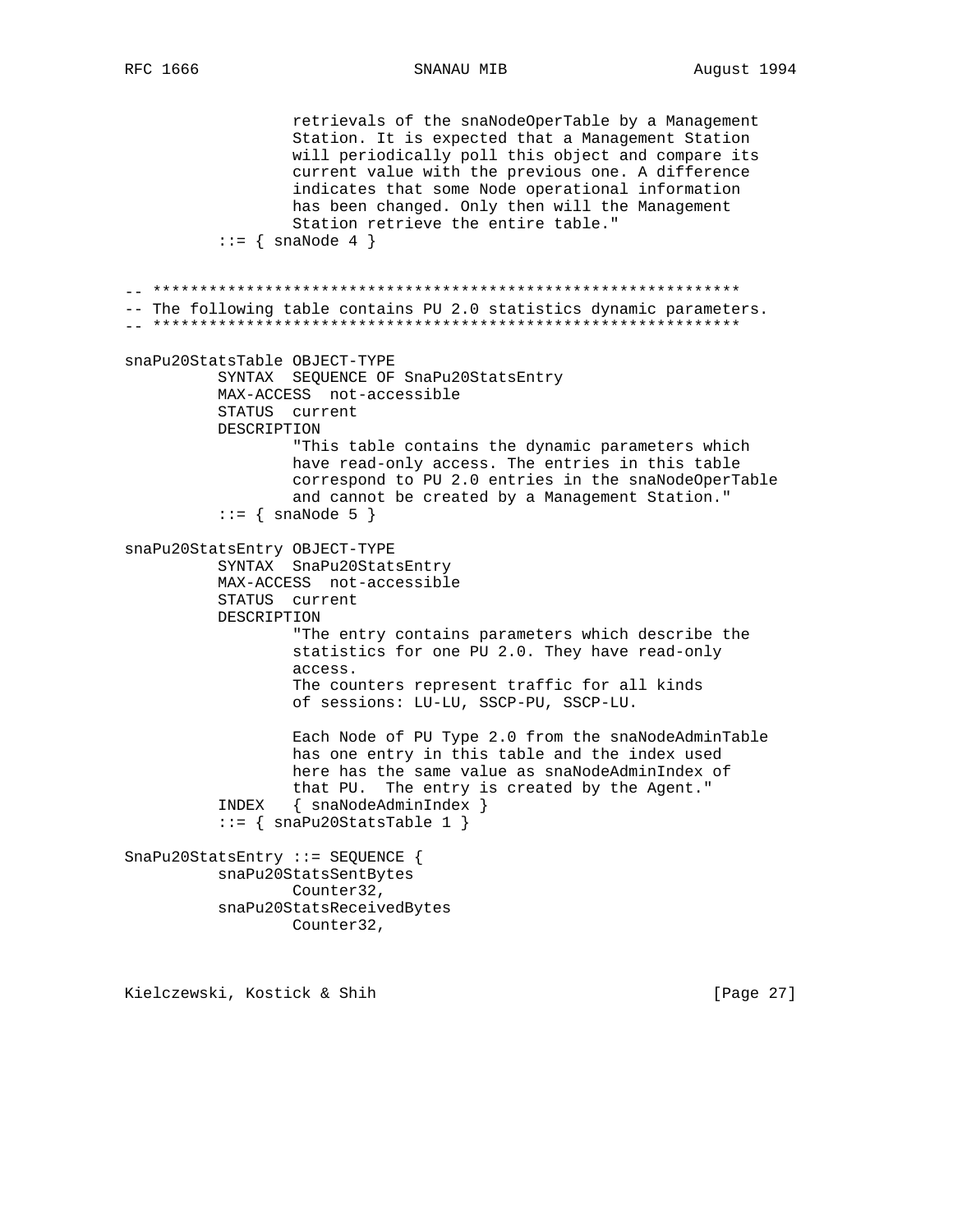snaPu20StatsSentPius Counter32, snaPu20StatsReceivedPius Counter32, snaPu20StatsSentNegativeResps Counter32, snaPu20StatsReceivedNegativeResps Counter32, snaPu20StatsActLus Gauge32, snaPu20StatsInActLus Gauge32, snaPu20StatsBindLus Gauge32 } snaPu20StatsSentBytes OBJECT-TYPE SYNTAX Counter32 MAX-ACCESS read-only STATUS current DESCRIPTION "The number of bytes sent by this Node." ::= { snaPu20StatsEntry 1 } snaPu20StatsReceivedBytes OBJECT-TYPE SYNTAX Counter32 MAX-ACCESS read-only STATUS current DESCRIPTION "The number of bytes received by this Node." ::= { snaPu20StatsEntry 2 } snaPu20StatsSentPius OBJECT-TYPE SYNTAX Counter32 MAX-ACCESS read-only STATUS current DESCRIPTION "The number of PIUs sent by this Node." ::= { snaPu20StatsEntry 3 } snaPu20StatsReceivedPius OBJECT-TYPE SYNTAX Counter32 MAX-ACCESS read-only STATUS current DESCRIPTION "The number of PIUs received by this Node."  $::=$  { snaPu20StatsEntry 4 }

Kielczewski, Kostick & Shih [Page 28]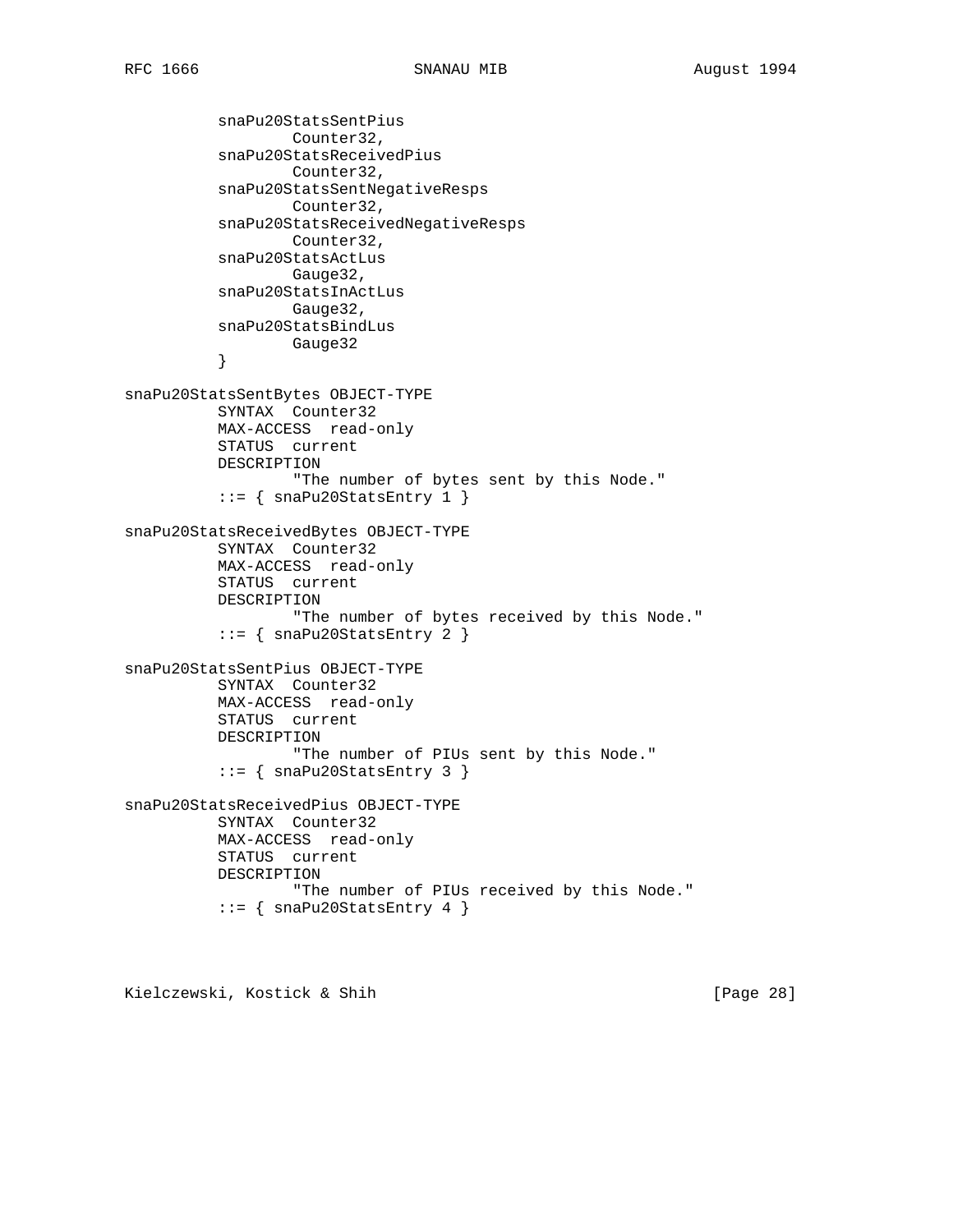```
snaPu20StatsSentNegativeResps OBJECT-TYPE
           SYNTAX Counter32
           MAX-ACCESS read-only
           STATUS current
           DESCRIPTION
                   "The number of negative responses sent
                   by this Node."
          ::= { snaPu20StatsEntry 5 }
snaPu20StatsReceivedNegativeResps OBJECT-TYPE
           SYNTAX Counter32
           MAX-ACCESS read-only
           STATUS current
           DESCRIPTION
                   "The number of negative responses received
                   by this Node."
          ::= { snaPu20StatsEntry 6 }
snaPu20StatsActLus OBJECT-TYPE
          SYNTAX Gauge32
           MAX-ACCESS read-only
           STATUS current
           DESCRIPTION
                   "The number of LUs on this PU which have
                   received and responded to ACTLU from the host."
          ::= { snaPu20StatsEntry 7 }
snaPu20StatsInActLus OBJECT-TYPE
           SYNTAX Gauge32
           MAX-ACCESS read-only
           STATUS current
           DESCRIPTION
                   "The number of LUs on this PU which have
                   not received an ACTLU from the host. This is
                   possible if the number of configured LUs exceeds
                   that on the host."
           ::= { snaPu20StatsEntry 8 }
snaPu20StatsBindLus OBJECT-TYPE
           SYNTAX Gauge32
           MAX-ACCESS read-only
           STATUS current
           DESCRIPTION
                   "The number of LUs on this PU which have
                   received and acknowledged a BIND request from the
                  host."
          ::= { snaPu20StatsEntry 9 }
```
Kielczewski, Kostick & Shih [Page 29]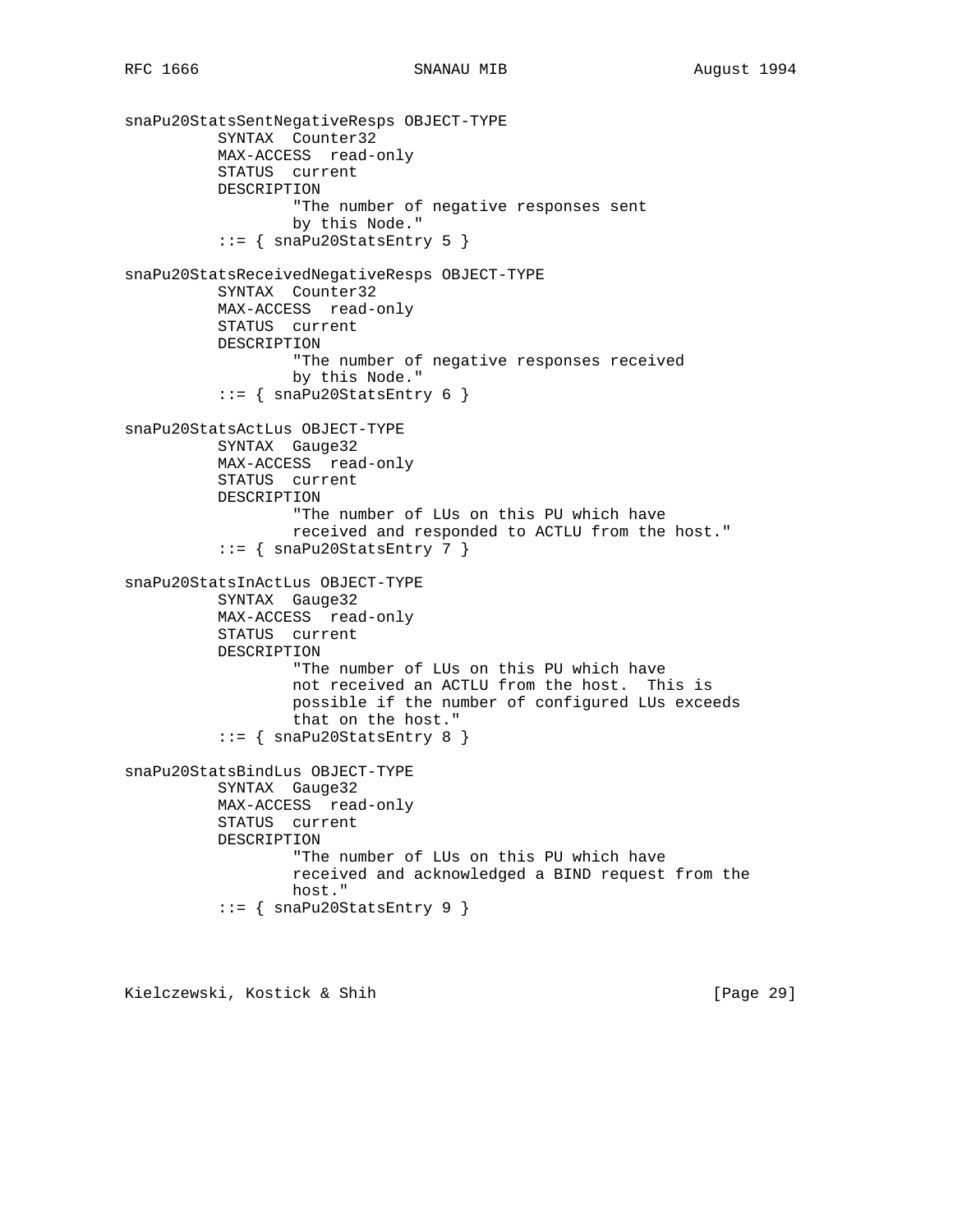### SNANAU MIB

-- The following table contains the association between Nodes and -- link identifiers. -- It is used for configuration purposes. snaNodeLinkAdminTable OBJECT-TYPE SYNTAX SEQUENCE OF SnaNodeLinkAdminEntry MAX-ACCESS not-accessible STATUS current DESCRIPTION "This table contains the references to link specific tables. If a Node is configured for multiple links, then the Node will have multiple entries in this table. The entries in this table can be generated initially, after initialization of SNA service, by the Agent which uses information from Node configuration file. Subsequent modifications of parameters, creation of new Nodes link entries and deletion of entries is possible. The modification to this table can be saved in the Node configuration file for the next initialization of SNA service, but the mechanism for this function is not defined here."  $::=$  { snaNode 6 } snaNodeLinkAdminEntry OBJECT-TYPE SYNTAX SnaNodeLinkAdminEntry MAX-ACCESS not-accessible STATUS current DESCRIPTION "Entry contains the configuration information that associates a Node instance to one link instance. The objects in the entry have read-create access. Entry can be created, modified or deleted. The object snaNodeLinkAdminRowStatus is used (set) to create or delete an entry. The object snaNodeLinkAdminSpecific can be set later, after the entry has been created." INDEX { snaNodeAdminIndex, snaNodeLinkAdminIndex }  $::=$  { snaNodeLinkAdminTable 1 } SnaNodeLinkAdminEntry ::= SEQUENCE { snaNodeLinkAdminIndex Integer32,

Kielczewski, Kostick & Shih

[Page 30]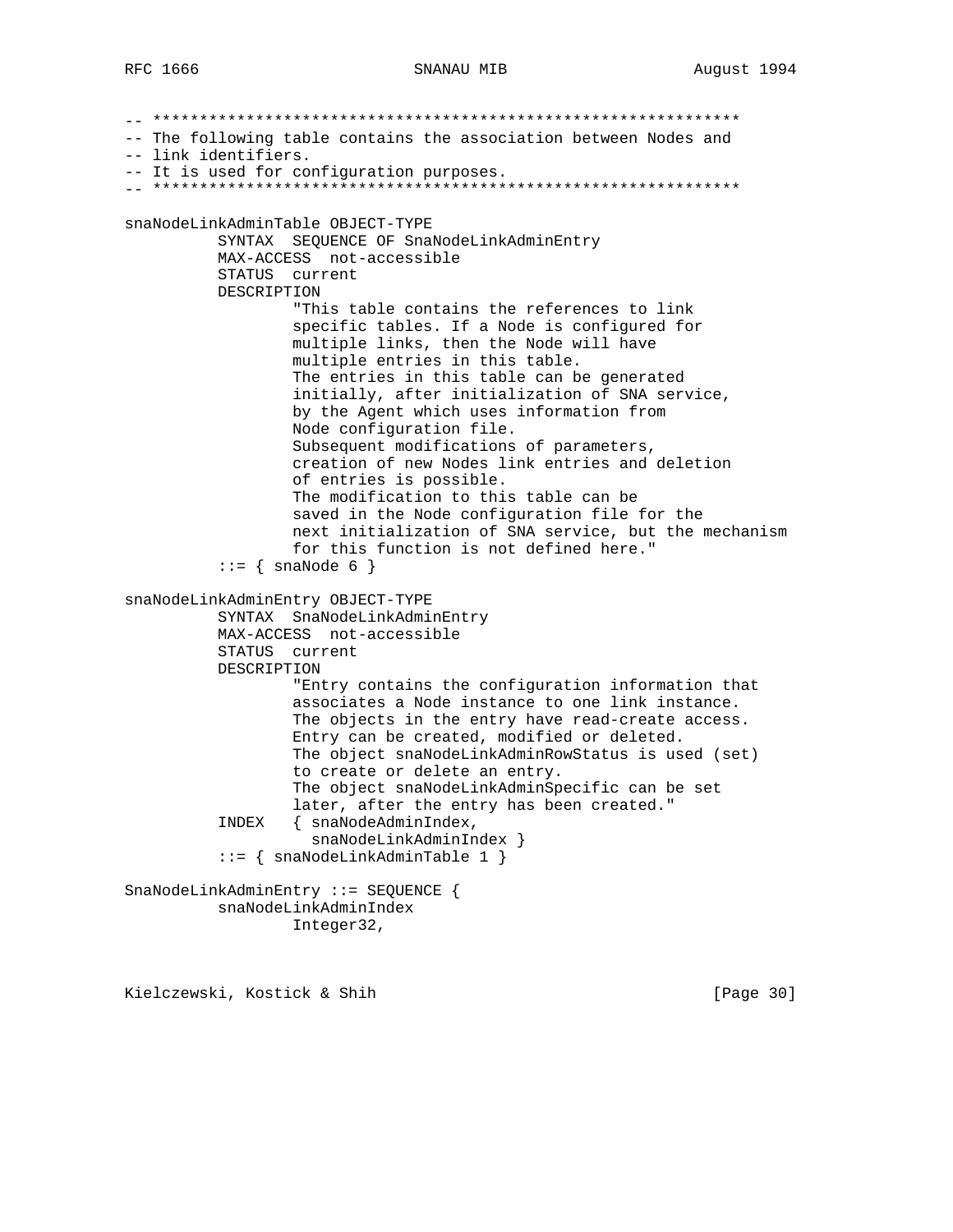snaNodeLinkAdminSpecific InstancePointer, snaNodeLinkAdminMaxPiu Integer32, snaNodeLinkAdminRowStatus RowStatus<br>} } snaNodeLinkAdminIndex OBJECT-TYPE SYNTAX Integer32 MAX-ACCESS not-accessible STATUS current DESCRIPTION "This value is used to index the instances of objects. If an Agent creates the entry, then it will assign this number otherwise a Management Station generates a random number when it reserves the entry for creation." ::= { snaNodeLinkAdminEntry 1 } snaNodeLinkAdminSpecific OBJECT-TYPE SYNTAX InstancePointer MAX-ACCESS read-create STATUS current DESCRIPTION "This value points to the row in the table containing information on the link instance. (e.g., the sdlcLSAdminTable of the SNA DLC MIB module)." ::= { snaNodeLinkAdminEntry 2 } snaNodeLinkAdminMaxPiu OBJECT-TYPE SYNTAX Integer32 MAX-ACCESS read-create STATUS current DESCRIPTION "This value identifies the maximum number of octets that can be exchanged by this Node in one Path Information Unit (PIU)." ::= { snaNodeLinkAdminEntry 3 } snaNodeLinkAdminRowStatus OBJECT-TYPE SYNTAX RowStatus MAX-ACCESS read-create STATUS current DESCRIPTION "This object is used by a Management Station to create or delete the row entry in the

Kielczewski, Kostick & Shih [Page 31]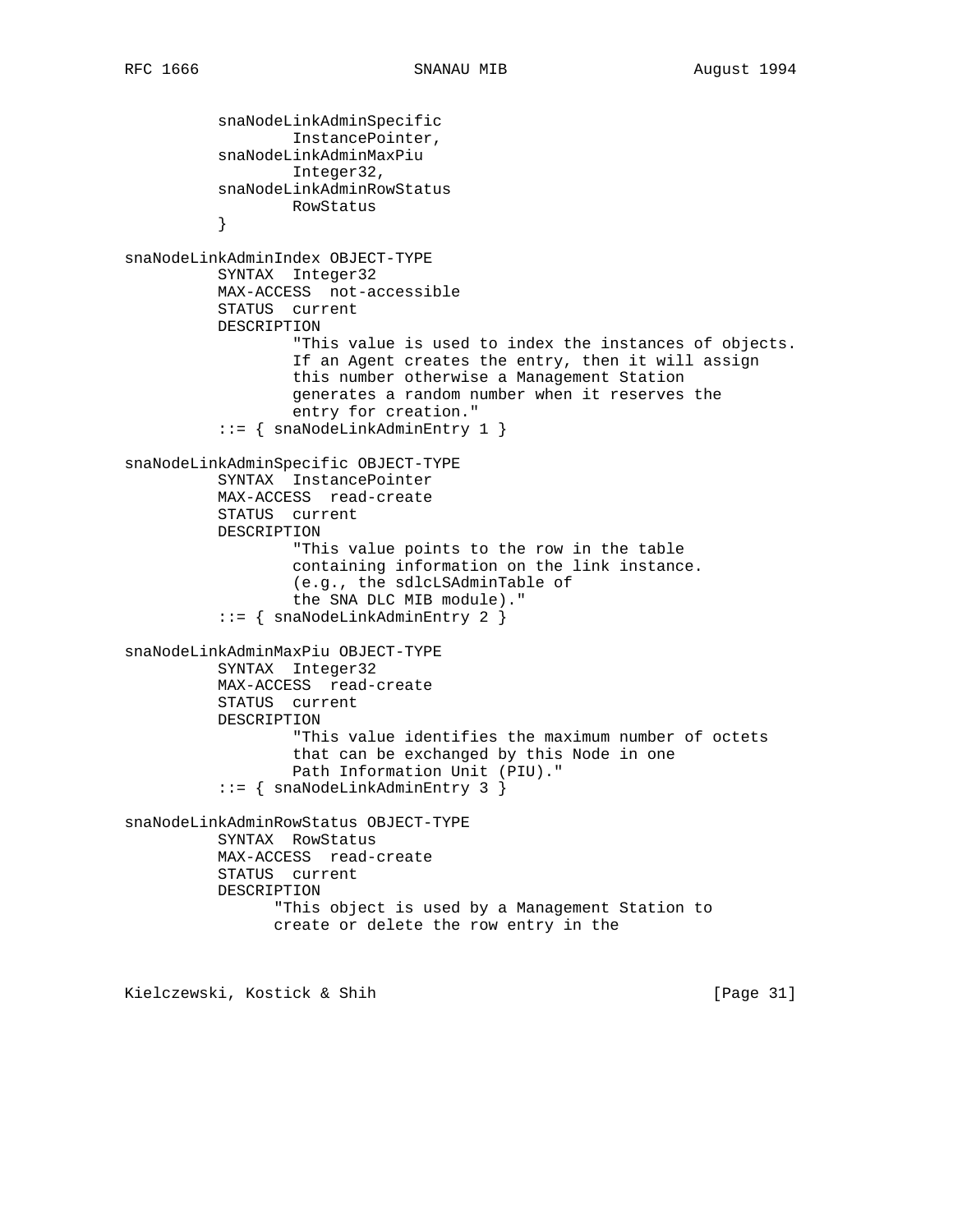### SNANAU MIB

snaNodeLinkAdminTable. To activate a row, a Management Station sets the value to 'active (1)' or 'notReady (3)'. Upon successful creation of the row, the Agent automatically creates a corresponding entry in the snaNodeLinkOperTable. Row deletion can be Management Station or Agent initiated: (a) The Management Station can set the value to 'destroy (6)' only when the value of snaNodeLinkOperState of this Link instance is 'inactive (1)'. The Agent will then delete the row corresponding to this Link instance from snaNodeLinkOperTable and from snaNodeLinkAdminTable. (b) The Agent detects that a row is in the 'notReady (3)' state for greater than a default period of 5 minutes. (c) The Agent will not include a row with RowStatus= 'notReady (3)', after SNA system re-initialization  $(e.g.,$  reboot)."  $::=$  { snaNodeLinkAdminEntry 4 } -- The following object is updated when there is a change to -- the value of any object in the snaNodeLinkAdminTable. snaNodeLinkAdminTableLastChange OBJECT-TYPE SYNTAX TimeStamp MAX-ACCESS read-only STATUS current DESCRIPTION "The timestamp (e.g., the Agent's sysUpTime value) at the last change made to any object in the snaNodeLinkAdminTable, including row deletions/additions (i.e., changes to the snaNodeLinkAdminRowStatus object). This object can be used to reduce frequent retrievals of the snaNodeLinkAdminTable by a Management Station. It is expected that a Management Station will periodically poll this object and compare its current value with the previous one. A difference indicates that some Node operational information has been changed. Only then will the

Kielczewski, Kostick & Shih

[Page 32]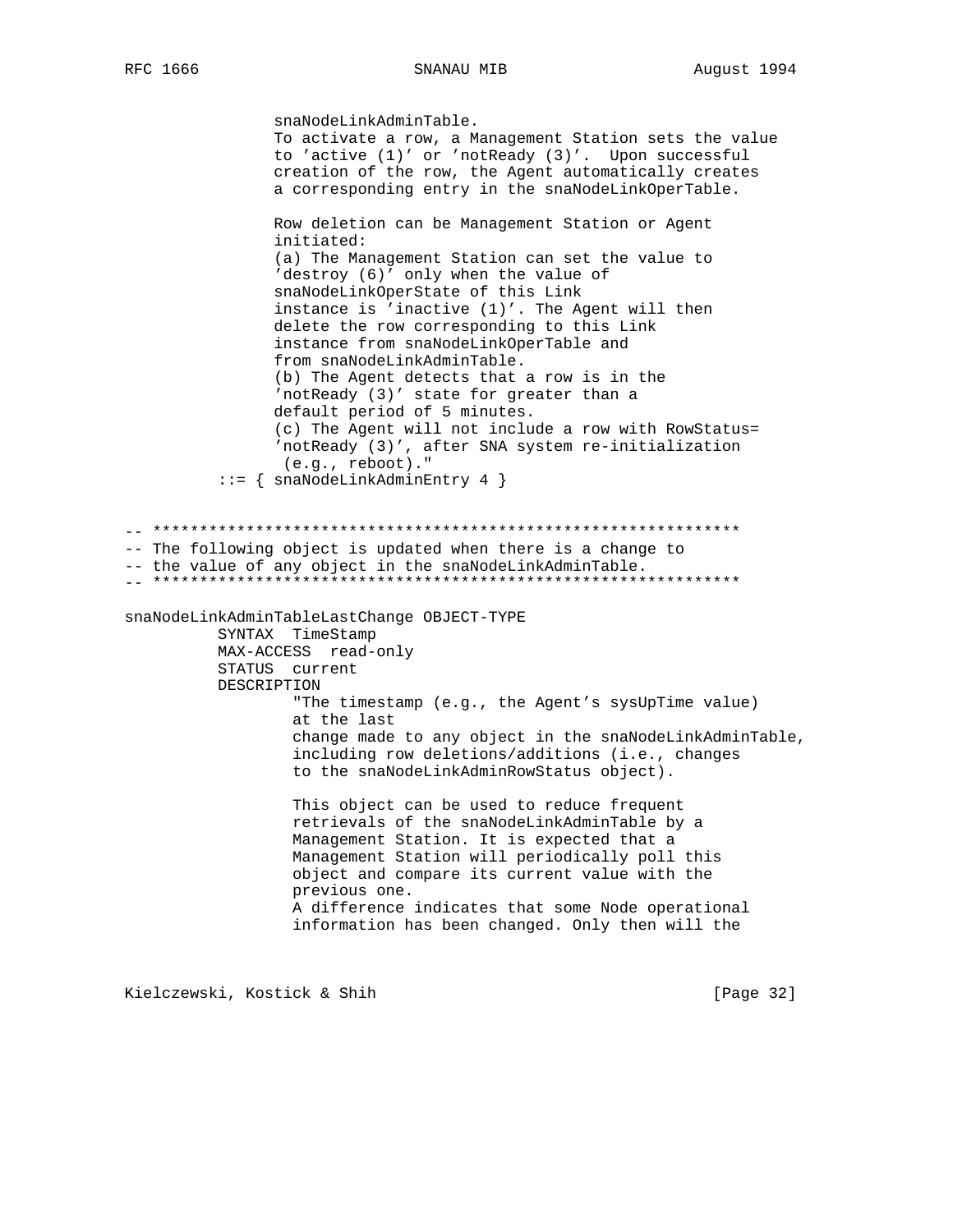```
Management Station retrieve the entire table."
         ::= { snaNode 7 }
-- The following table contains the association between
-- Nodes and link identifiers.
-- It provides the current status.
snaNodeLinkOperTable OBJECT-TYPE
        SYNTAX SEQUENCE OF SnaNodeLinkOperEntry
        MAX-ACCESS not-accessible
        STATUS current
        DESCRIPTION
                "This table contains all references to link
                specific tables for operational parameters.
                If a Node is configured for multiple links,
                then the Node will have multiple entries in
                this table. This table augments the
                snaNodeLinkAdminTable."
         ::= \{ \text{snaNode } 8 \}snaNodeLinkOperEntry OBJECT-TYPE
        SYNTAX SnaNodeLinkOperEntry
        MAX-ACCESS not-accessible
        STATUS current
        DESCRIPTION
                "Entry contains all current parameters for one
                Node link. The objects in the entry have
               read-only access."
        AUGMENTS { snaNodeLinkAdminEntry }
         ::= { snaNodeLinkOperTable 1 }
SnaNodeLinkOperEntry ::= SEQUENCE {
        snaNodeLinkOperSpecific
               InstancePointer,
        snaNodeLinkOperMaxPiu
               Integer32
         \}snaNodeLinkOperSpecific OBJECT-TYPE
        SYNTAX InstancePointer
        MAX-ACCESS read-only
        STATUS current
        DESCRIPTION
                "This value points to the row in the table
                containing information on the link instance.
```
Kielczewski, Kostick & Shih

[Page 33]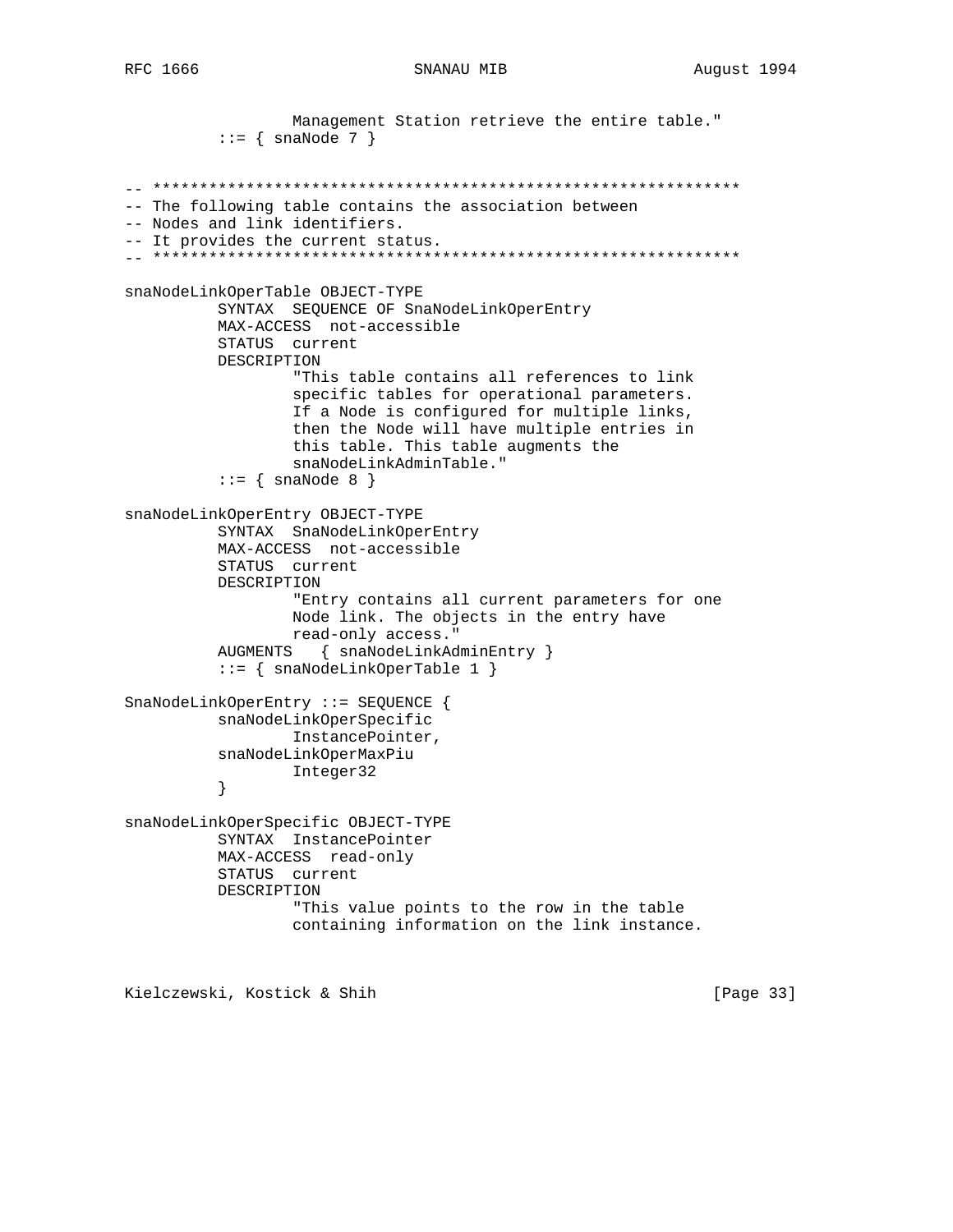```
RFC 1666
```

```
(e.g., the sdlcLSOperTable of
                the SNA DLC MIB module)."
         ::= { snaNodeLinkOperEntry 1 }
snaNodeLinkOperMaxPiu OBJECT-TYPE
        SYNTAX Integer32
        MAX-ACCESS read-only
        STATUS current
        DESCRIPTION
                "Maximum number of octets that can
               be exchanged by this Node in one Path
               Information Unit (PIU)."
         ::= { snaNodeLinkOperEntry 2 }
-- The following object is updated when a row is added/deleted
-- from the snaNodeLinkOperTable.
snaNodeLinkOperTableLastChange OBJECT-TYPE
        SYNTAX TimeStamp
        MAX-ACCESS read-only
        STATUS current
        DESCRIPTION
                "The timestamp of the last
                change made to any object in the snaNodeLinkOperTable,
                including row deletions/additions.
                This object can be used to reduce frequent
                retrievals of the snaNodeLinkOperTable by a
               Management Station. It is expected that a
               Management Station will periodically poll this
               object and compare its current value with the
               previous one.
               A difference indicates that some Node operational
                information has been changed. Only then will the
                Management Station retrieve the entire table."
         ::= \{ \text{snaNode } 9 \}
```
Kielczewski, Kostick & Shih

[Page 34]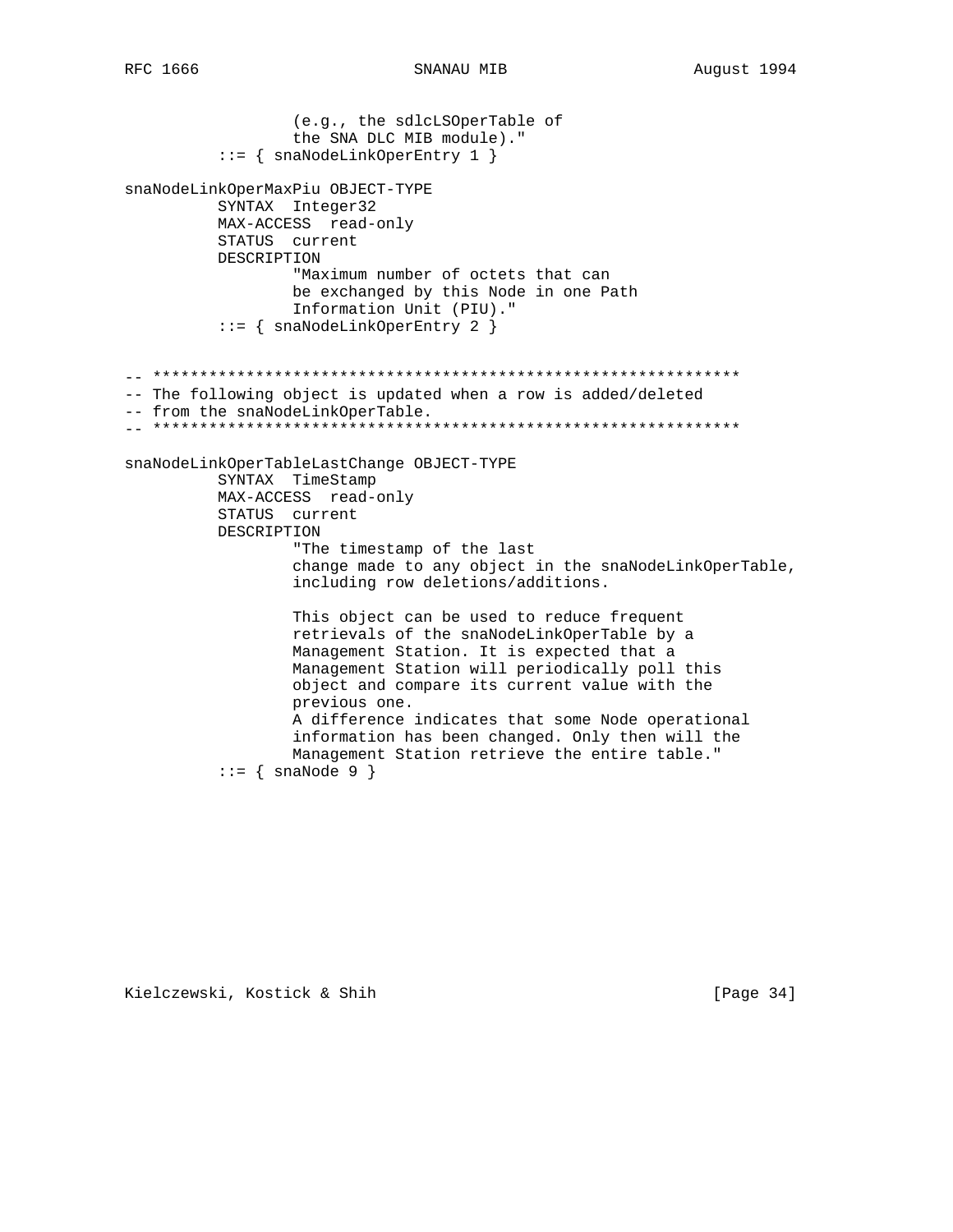```
-- Traps
snaNodeTraps OBJECT IDENTIFIER ::= \{ \text{snaNode } 10 \}snaNodeStateChangeTrap NOTIFICATION-TYPE
       OBJECTS { snaNodeOperName,
            snaNodeOperState }
       STATUS current
       DESCRIPTION
             "This trap indicates that the operational state
             (i.e., value of the snaNodeOperState object) of a Node
              has changed. The following variables are returned:
              snaNodeOperName - current name of the Node,
                with the instance identifying the Node; and,
              snaNodeOperState - current state after
                the change."
       ::= { snaNodeTraps 1 }
snaNodeActFailTrap NOTIFICATION-TYPE
       OBJECTS { snaNodeOperName,
             snaNodeOperState,
             snaNodeOperActFailureReason }
       STATUS current
       DESCRIPTION
             "This trap indicates a Node activation failure.
             The value of snaNodeOperState indicates the current
             state after the activation attempt.
             The value of snaNodeOperActFailureReason indicates
             the failure reason."
       ::= { snaNodeTraps 2 }
-- snaLu group
\frac{1}{2}-- It contains Managed Objects related to LUs in general and some
-- specific for LUs of type 0, 1, 2, 3.
-- The following table contains LU configuration parameters.
```
Kielczewski, Kostick & Shih

[Page 35]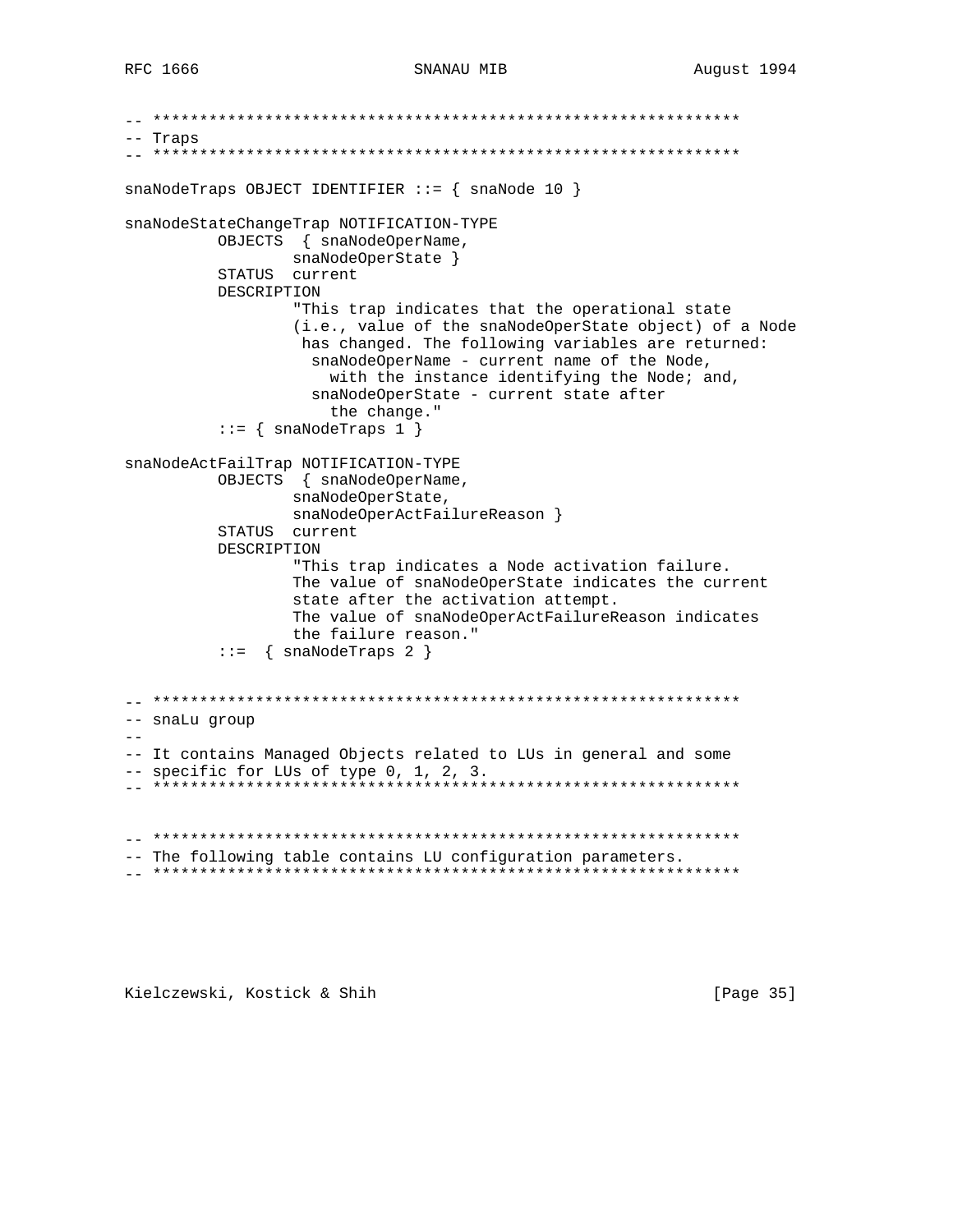```
snaLuAdminTable OBJECT-TYPE
         SYNTAX SEQUENCE OF SnaLuAdminEntry
         MAX-ACCESS not-accessible
         STATUS current
         DESCRIPTION
                 "This table contains LU configuration information.
                 The rows in this table can be created and deleted
                 by a Management Station.
                 Only objects which are common to all types of LUs
                 are included in this table."
        ::= { snaLu 1 }
snaLuAdminEntry OBJECT-TYPE
         SYNTAX SnaLuAdminEntry
         MAX-ACCESS not-accessible
         STATUS current
         DESCRIPTION
                 "Contains configuration variables for an LU."
         INDEX { snaNodeAdminIndex, snaLuAdminLuIndex }
        ::= { snaLuAdminTable 1 }
SnaLuAdminEntry ::= SEQUENCE {
         snaLuAdminLuIndex
                Integer32,
         snaLuAdminName
                DisplayString,
         snaLuAdminSnaName
                 DisplayString,
         snaLuAdminType
                 INTEGER,
         snaLuAdminDepType
                INTEGER,
         snaLuAdminLocalAddress
                OCTET STRING,
         snaLuAdminDisplayModel
                INTEGER,
         snaLuAdminTerm
                INTEGER,
         snaLuAdminRowStatus
                RowStatus
         }
snaLuAdminLuIndex OBJECT-TYPE
         SYNTAX Integer32
         MAX-ACCESS not-accessible
         STATUS current
         DESCRIPTION
                 "This value identifies the unique index for an
```
Kielczewski, Kostick & Shih [Page 36]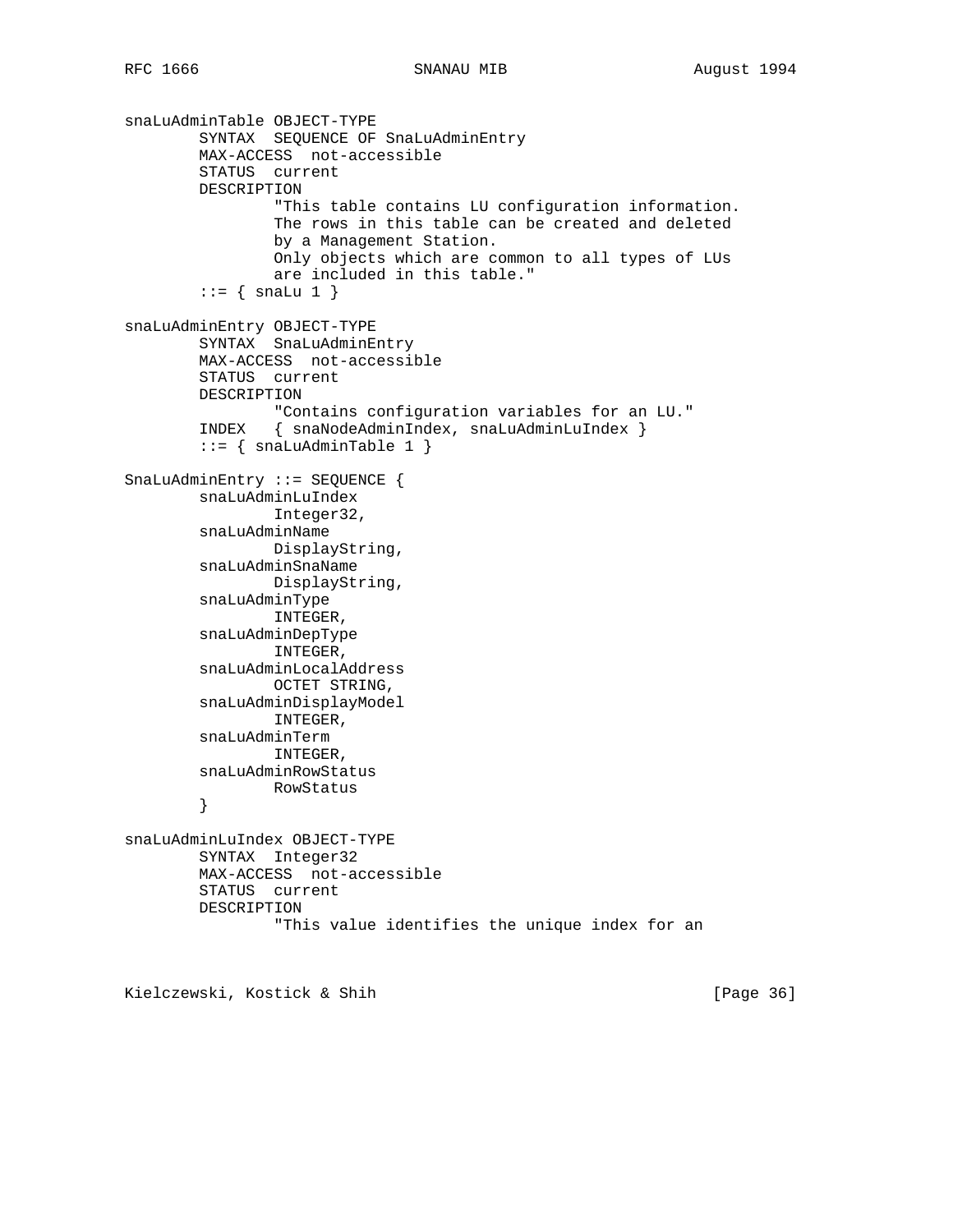LU instance within a Node."  $::=$  { snaLuAdminEntry 1 } snaLuAdminName OBJECT-TYPE SYNTAX DisplayString (SIZE(0..48)) MAX-ACCESS read-create STATUS current DESCRIPTION "This value identifies the user configurable name for this LU. If a name is not assigned to the LU, then this object contains a zero length string. A write operation to this object will not change the operational value reflected in snaLuOperName until the Node has been re-activated (e.g., after the next initialization of the SNA services)." ::=  $\{$  snaLuAdminEntry 2  $\}$ snaLuAdminSnaName OBJECT-TYPE SYNTAX DisplayString (SIZE(1..17)) MAX-ACCESS read-create STATUS current DESCRIPTION "This value identifies the SNA LU name used in exchange of SNA data. A write operation to this object will not change the operational value reflected in snaLuOperSnaName until the Node has been re-activated (e.g., after the next initialization of the SNA services)."  $::=$  { snaLuAdminEntry 3 } snaLuAdminType OBJECT-TYPE SYNTAX INTEGER { other(1),  $lu0(2)$ , lu1(3),  $lu2(4)$ , lu3(5),  $lu4(6)$ , lu62(7), lu7(8) } MAX-ACCESS read-create STATUS current DESCRIPTION

Kielczewski, Kostick & Shih [Page 37]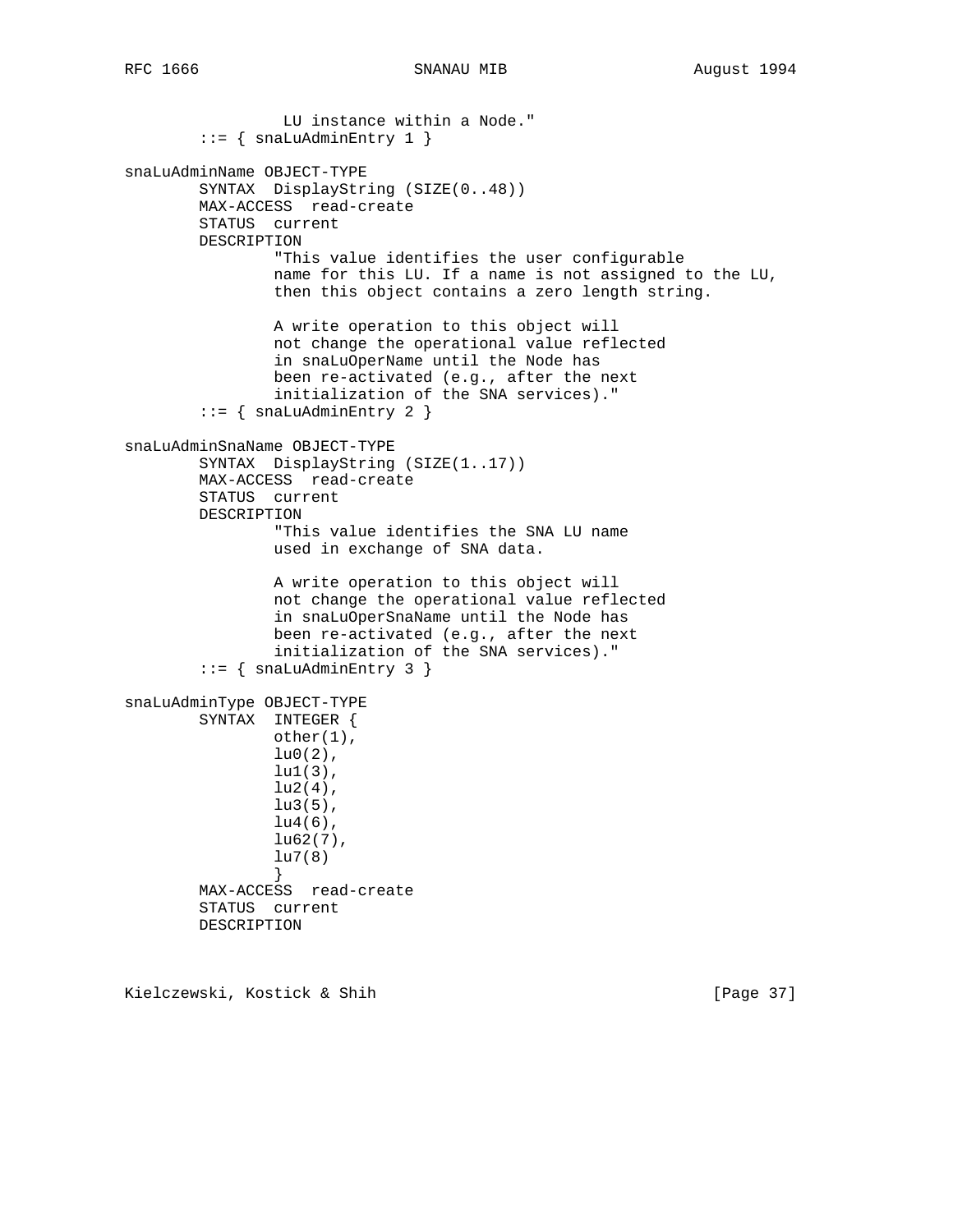```
 "This value identifies the LU type.
                 A write operation to this object will
                 not change the operational value reflected
                 in snaLuOperAdminType until the Node has
                 been re-activated (e.g., after the next
                 initialization of the SNA services)."
        ::= { snaLuAdminEntry 4 }
snaLuAdminDepType OBJECT-TYPE
         SYNTAX INTEGER {
                dependent(1),
                 independent(2)
 }
         MAX-ACCESS read-create
         STATUS current
        DESCRIPTION
                 "This value identifies whether the LU is
                 dependent or independent.
                 A write operation to this object will
                 not change the operational value reflected
                 in snaLuOperDepType until the Node has
                 been re-activated (e.g., after the next
                 initialization of the SNA services)."
        ::= { snaLuAdminEntry 5 }
snaLuAdminLocalAddress OBJECT-TYPE
         SYNTAX OCTET STRING (SIZE(1))
        MAX-ACCESS read-create
         STATUS current
        DESCRIPTION
                 "The local address for this LU is a byte with a value
                 ranging from 0 to 254.For dependent LUs, this value
                 ranges from 1 to 254 and for independent LUs this
                 value is always 0.
                 A write operation to this object will not change the
                 operational value reflected in snaLuOperLocalAddress
                 until the Node has been re-activated (e.g., after the
                 next initialization of the SNA services)."
        ::= \{ snaLuAdminEntry 6 \}snaLuAdminDisplayModel OBJECT-TYPE
        SYNTAX INTEGER {
                 invalid(1),
                 model2A(2),
                 model2B(3),
```
Kielczewski, Kostick & Shih [Page 38]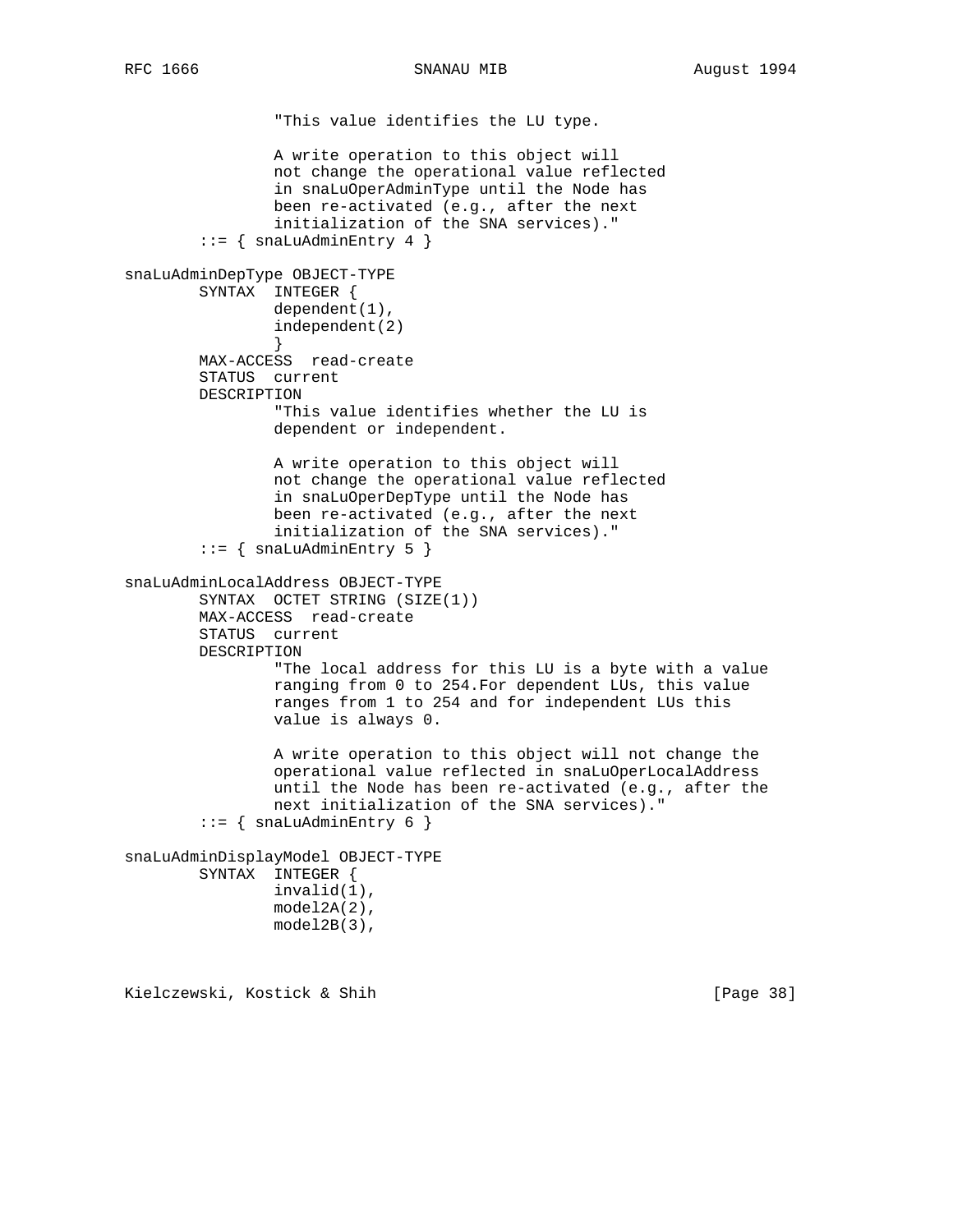```
 model3A(4),
                model3B(5),
                 model4A(6),
                 model4B(7),
                 model5A(8),
                 model5B(9),
                 dynamic(10)
 }
        MAX-ACCESS read-create
         STATUS current
        DESCRIPTION
                 "The value of this object identifies the model type
                 and screen size of the terminal connected to the host.
                 This is only valid for LU Type 2. The values have
                 the following meaning:
                model2A(2) - Model 2 (24 rows x 80 cols) with base
                         attributes
                 model2B(3) - Model 2 (24 rows x 80 cols) with
                        extended attributes
                 model3A(4) - Model 3 (32 rows x 80 cols) with base
                         attributes
                 model3B(5) - Model 3 (32 rows x 80 cols) with extended
                         attributes
                 model4A(6) - Model 4 (43 rows x 80 cols) with base
                         attributes
                 model4B(7) - Model 4 (43 rows x 80 cols) with extended
                                                 attributes
                 model5A(8) - Model 5 (27 rows x 132 cols) with base
                         attributes
                 model5B(9) - Model 5 (27 rows x 132 cols) with
                         extended attributes
                 dynamic(10) - Screen size determine with BIND and Read
                                                 Partition Query.
                 In case this LU is not Type 2, then this object
                 should contain the invalid(1) value."
        ::= { snaLuAdminEntry 7 }
snaLuAdminTerm OBJECT-TYPE
        SYNTAX INTEGER {
                unbind (1),
                 termself (2),
                 rshutd (3),
                 poweroff (4)
 }
        MAX-ACCESS read-create
         STATUS current
```
Kielczewski, Kostick & Shih [Page 39]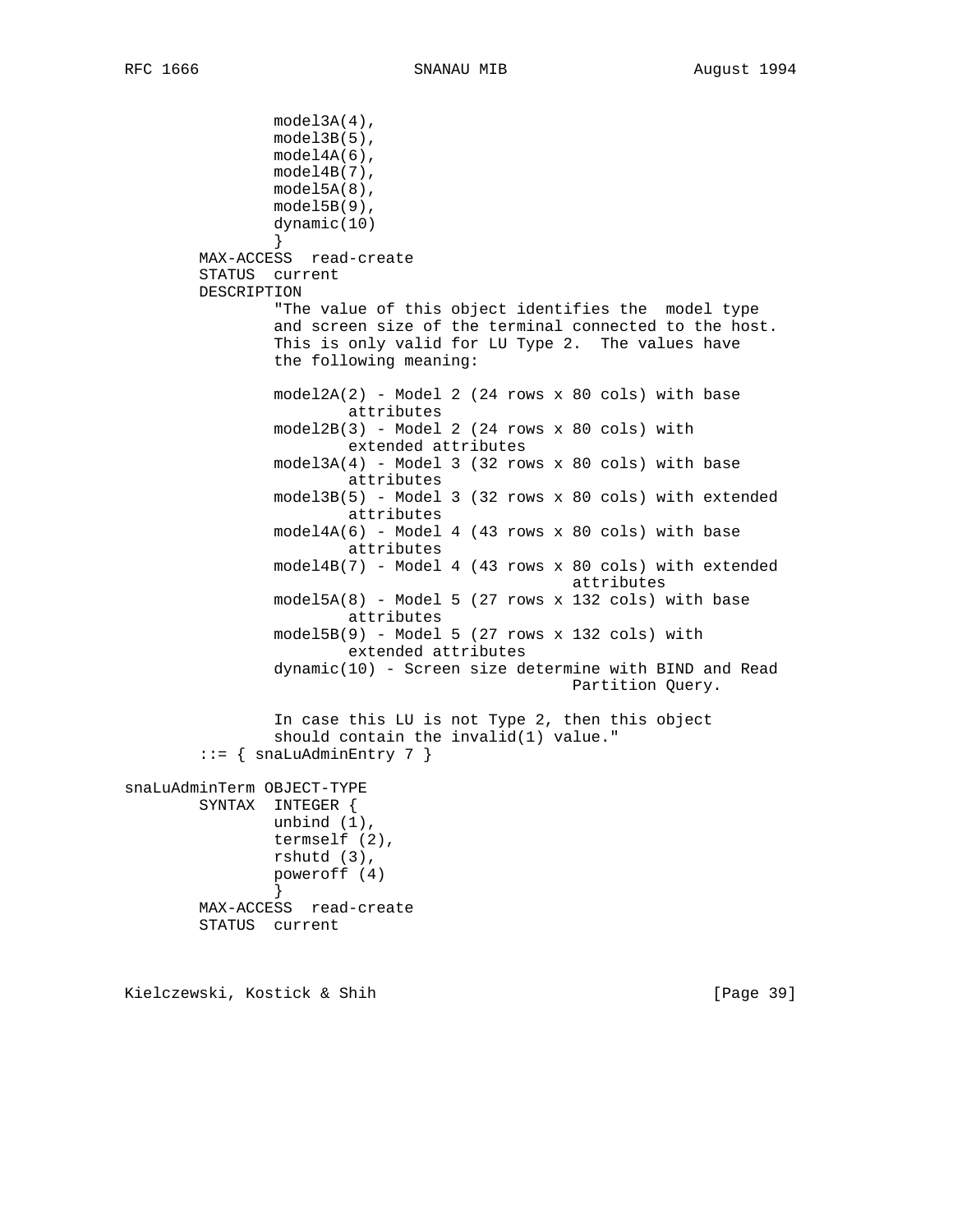DESCRIPTION "This value identifies the desired method for deactivation of this LU. This value overrides the default method (snaNodeOperLuTermDefault) for this Node. For LU 6.2, only the value 'unbind (1)' applies. unbind $(1)$  - terminate the LU-LU session by sending an SNA UNBIND request. termself(2) - terminate the LU-LU session by sending an SNA TERM-SELF (Terminate Self) request on the SSCP-LU session. The SSCP will inform the remote session LU partner to send an UNBIND request to terminate the session.  $rshutd(3)$  - terminate the LU-LU session by sending an SNA RSHUTD (Request ShutDown) request to the remote session LU partner. The remote LU will then send an UNBIND request to terminate the session. poweroff(4) - terminate the LU-LU session by sending either an SNA LUSTAT (LU Status) request on the LU-LU session or an SNA NOTIFY request on the SSCP-LU session indicating that the LU has been powered off. Sending both is also acceptable. The result should be that the remote session LU partner will send an UNBIND to terminate the session. A write operation to this object may immediately change the operational value reflected in snaLuOperTerm depending on the Agent implementation."  $::=$  { snaLuAdminEntry 8 } snaLuAdminRowStatus OBJECT-TYPE SYNTAX RowStatus MAX-ACCESS read-create STATUS current DESCRIPTION "This object is used by a Management Station to create or delete the row entry in the snaLuAdminTable. To activate a row, the Management Station sets the value to 'active (1)' or 'notReady (3)'. Upon successful creation of the row, the Agent automatically creates a corresponding entry in the snaLuOperTable with snaLuOperState equal to 'inactive (1)'.

Kielczewski, Kostick & Shih [Page 40]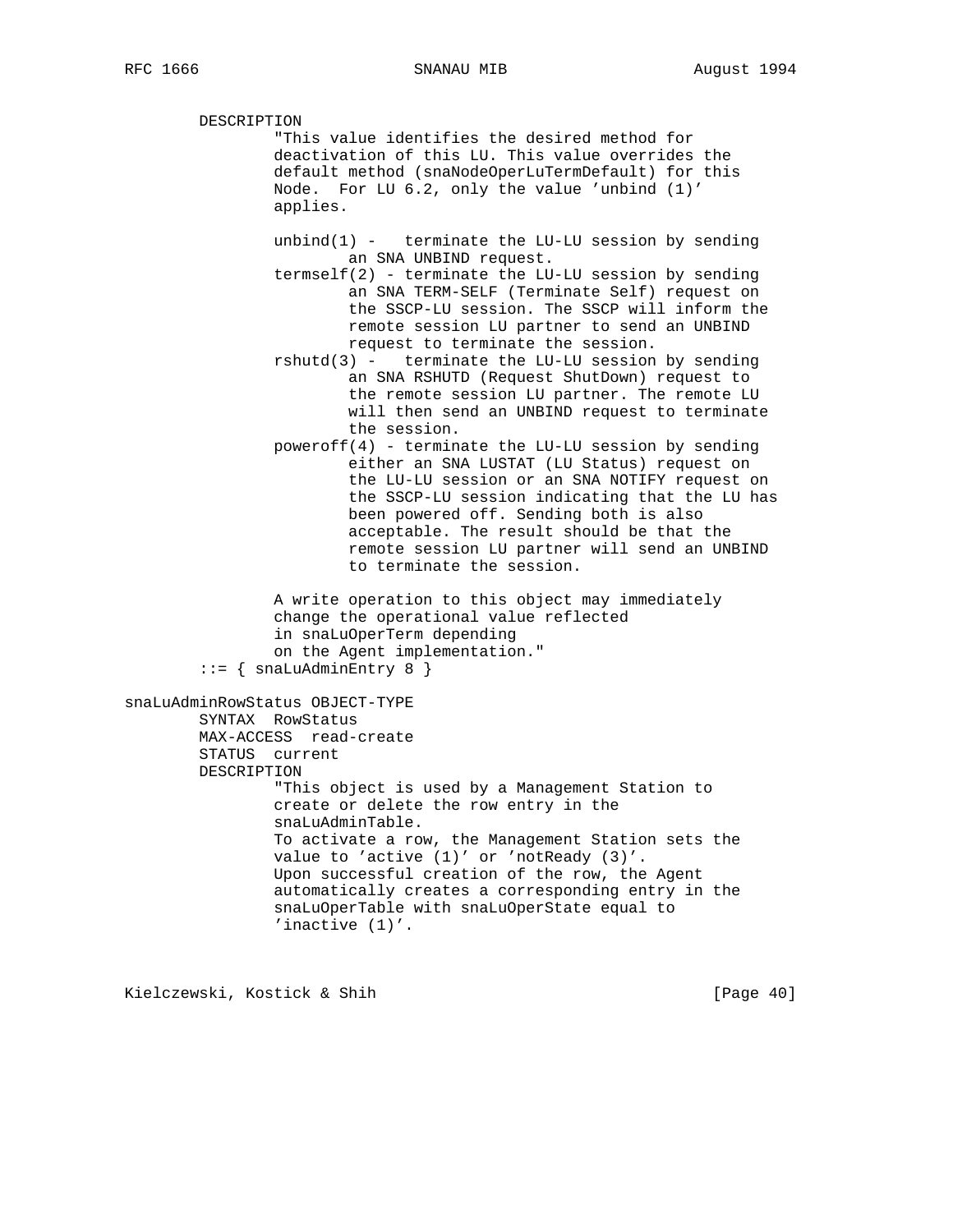SNANAU MIB

Row deletion can be Management Station or Agent initiated: (a) The Management Station can set the value to 'destroy (6)' only when the value of snaLuOperState of this LU instance is 'inactive (1)'. The Agent will then delete the row corresponding to this LU instance from snaLuAdminTable and from snaLuOperTable. (b) The Agent detects that a row is in the 'notReady (3)' state for greater than a default period of 5 minutes. (c) The Agent will not create a row with RowStatus equal to 'notReady (3)', after SNA system re-initialization (e.g., reboot)."  $::=$  { snaLuAdminEntry 9 } -- The following table contains LU state dynamic parameters. snaLuOperTable OBJECT-TYPE SYNTAX SEQUENCE OF SnaLuOperEntry MAX-ACCESS not-accessible STATUS current DESCRIPTION "This table contains dynamic runtime information and control variables relating to LUs. Only objects which are common to all types of LUs are included in this table. This table augments the snaLuAdminTable."  $\mathsf{::} = \{ \text{ snalu } 2 \}$ snaLuOperEntry OBJECT-TYPE SYNTAX SnaLuOperEntry MAX-ACCESS not-accessible STATUS current DESCRIPTION "Contains objects reflecting current information for an LU. Each entry is created by the Agent. All entries have read-only access." **AUGMENTS** { snaLuAdminEntry }  $::= \{ \text{snallowperTable 1} \}$ SnaLuOperEntry ::= SEQUENCE { snaLuOperName DisplayString,

Kielczewski, Kostick & Shih

[Page 41]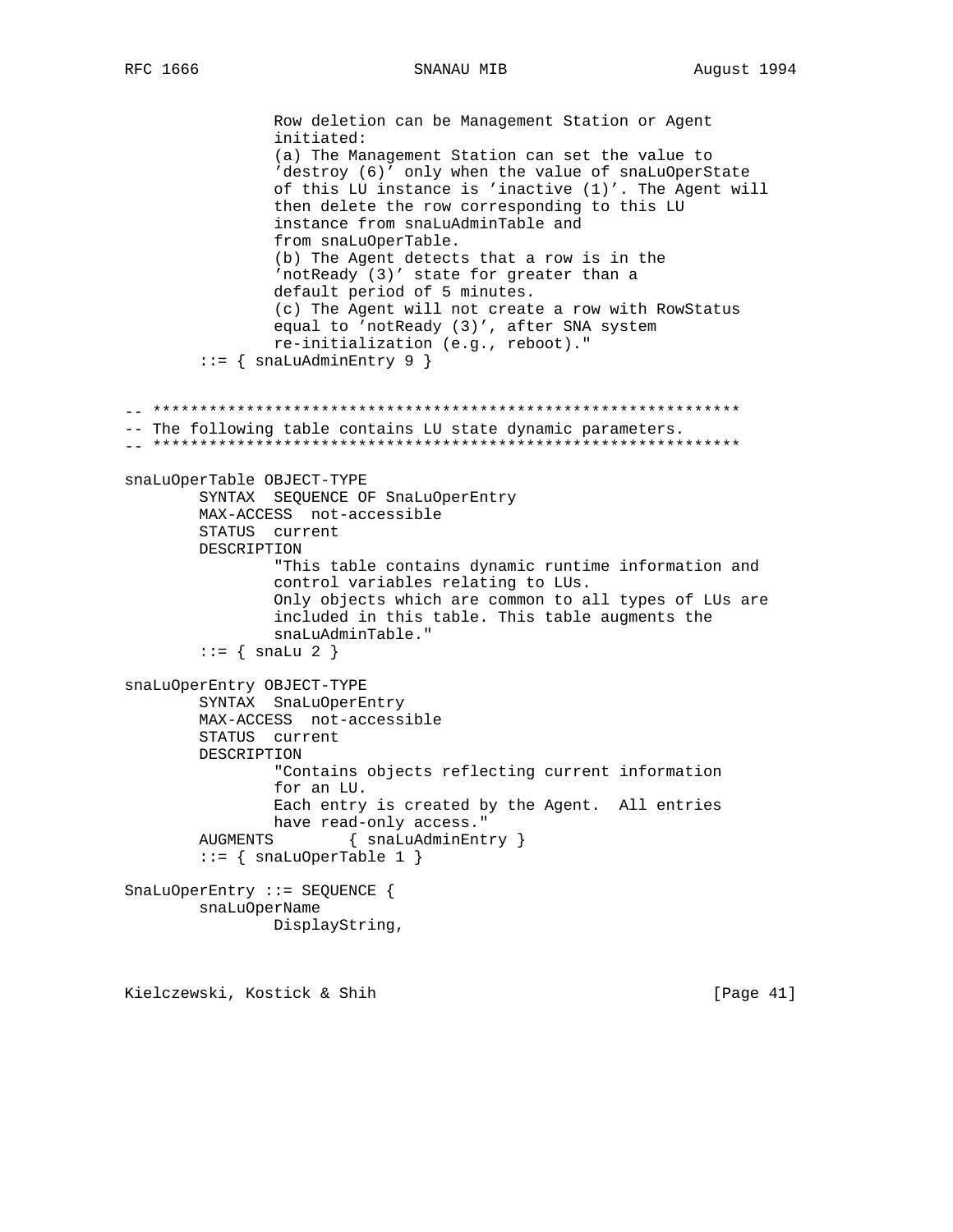```
 snaLuOperSnaName
                 DisplayString,
         snaLuOperType
                 INTEGER,
         snaLuOperDepType
                 INTEGER,
         snaLuOperLocalAddress
                OCTET STRING,
         snaLuOperDisplayModel
                 INTEGER,
         snaLuOperTerm
                 INTEGER,
         snaLuOperState
                 INTEGER,
         snaLuOperSessnCount
                Gauge32
         }
snaLuOperName OBJECT-TYPE
         SYNTAX DisplayString (SIZE(0..48))
         MAX-ACCESS read-only
         STATUS current
         DESCRIPTION
                 "User configurable name for this LU. If a name
                 is not assigned, then this object contains a
                 zero length string."
        ::= { snaLuOperEntry 1 }
snaLuOperSnaName OBJECT-TYPE
         SYNTAX DisplayString (SIZE(1..17))
         MAX-ACCESS read-only
         STATUS current
         DESCRIPTION
                 "The value identifies the current SNA LU name."
         ::= { snaLuOperEntry 2 }
snaLuOperType OBJECT-TYPE
         SYNTAX INTEGER {
                 other(1),
                lu0(2),
                 lu1(3),
                lu2(4),
                 lu3(5),
                lu4(6),
                lu62(7),
                 lu7(8)
 }
         MAX-ACCESS read-only
```
Kielczewski, Kostick & Shih [Page 42]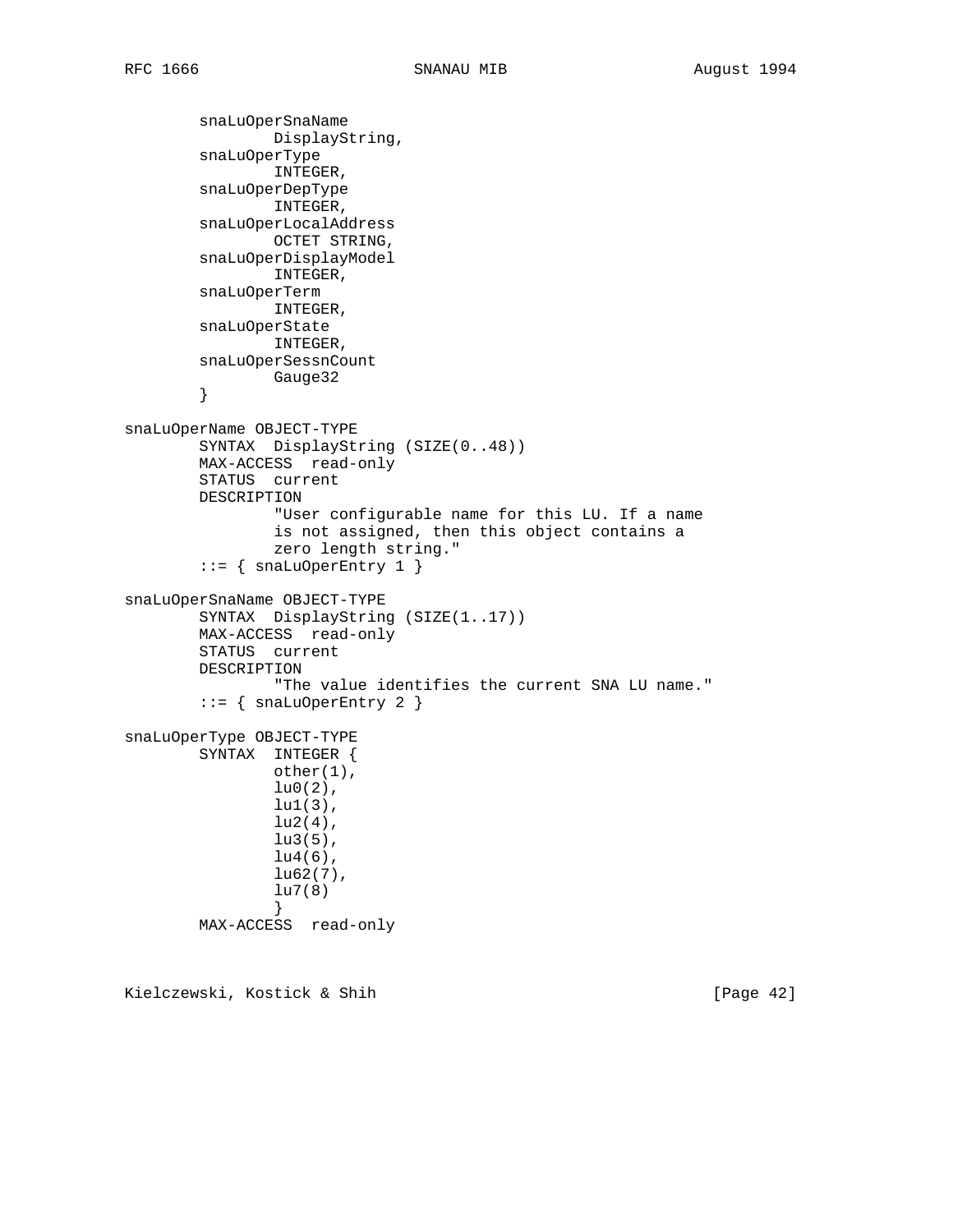```
 STATUS current
         DESCRIPTION
                 "The value identifies the current LU type."
        ::= { snaLuOperEntry 3 }
snaLuOperDepType OBJECT-TYPE
         SYNTAX INTEGER {
                 dependent(1),
                 independent(2)
 }
        MAX-ACCESS read-only
         STATUS current
        DESCRIPTION
                 "The value identifies whether the LU is currently
                  dependent or independent.
                 A write operation to this object will
                 not change the operational value reflected
                 in snaLuOperDepType until the Node has
                 been re-activated (e.g., after the next
                 initialization of the SNA services)."
        ::= { snaLuOperEntry 4 }
snaLuOperLocalAddress OBJECT-TYPE
         SYNTAX OCTET STRING (SIZE(1))
        MAX-ACCESS read-only
         STATUS current
         DESCRIPTION
                 "The local address for this LU is a byte with a value
                 ranging from 0 to 254. For dependent LUs, this value
                 ranges from 1 to 254; for independent LUs this value
                 is always 0.
                 A write operation to this object will
                 not change the operational value reflected
                 in snaLuOperLocalAddress until the Node has
                 been re-activated (e.g., after the next
                 initialization of the SNA services)."
        ::= { snaLuOperEntry 5 }
snaLuOperDisplayModel OBJECT-TYPE
        SYNTAX INTEGER {
                 invalid(1),
                 model2A(2),
                 model2B(3),
                 model3A(4),
                 model3B(5),
                 model4A(6),
```
Kielczewski, Kostick & Shih [Page 43]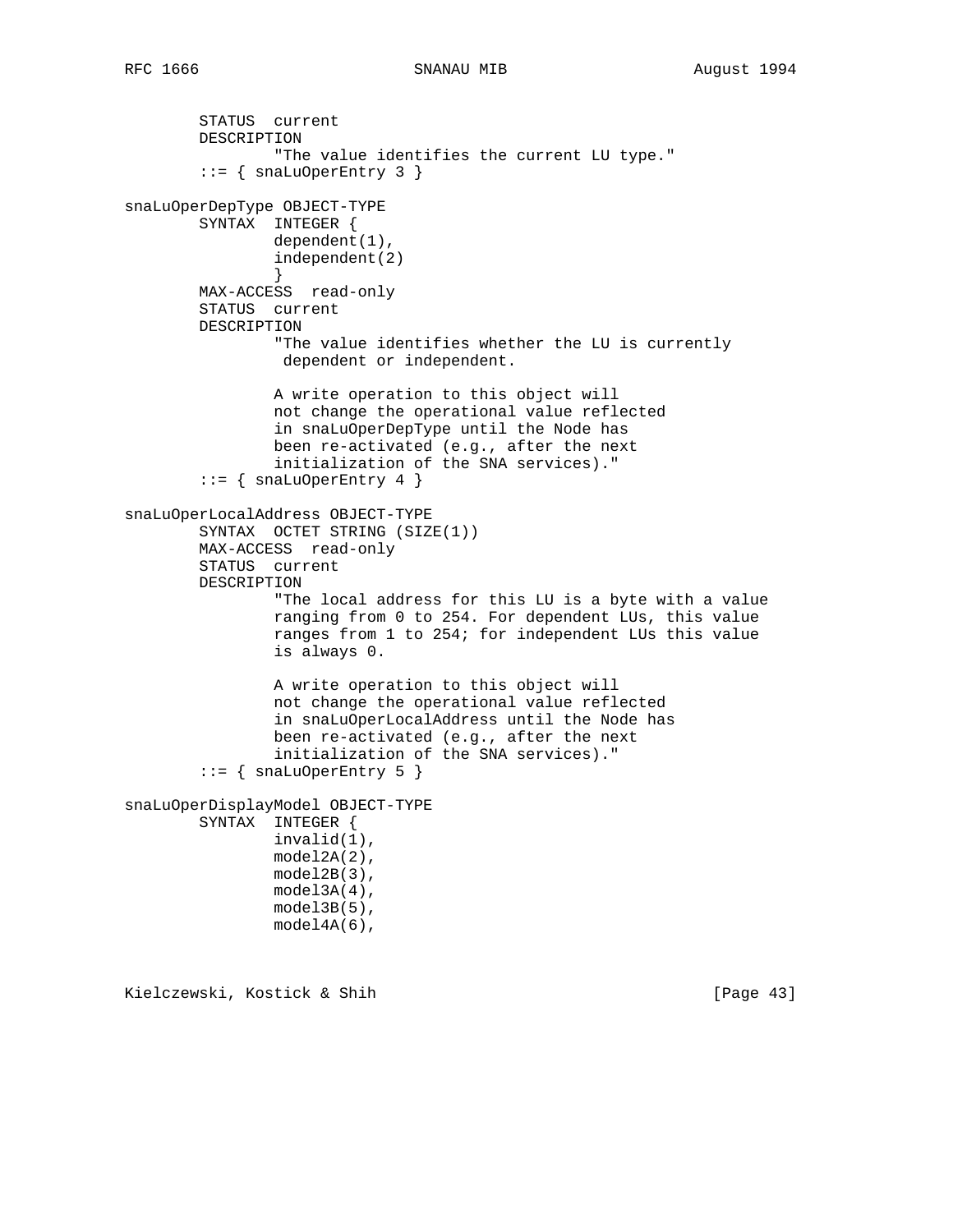```
 model4B(7),
                 model5A(8),
                 model5B(9),
                 dynamic(10)
 }
        MAX-ACCESS read-only
        STATUS current
        DESCRIPTION
                 "The screen model type of the terminal connected to
                 the host. If this LU is not Type 2, then this
                 object should contain the 'invalid(1)' value."
        ::= { snaLuOperEntry 6 }
snaLuOperTerm OBJECT-TYPE
        SYNTAX INTEGER {
                unbind (1),
                termself (2),
                rshutd (3),
                poweroff (4)
 }
        MAX-ACCESS read-only
        STATUS current
        DESCRIPTION
                 "The value identifies the current method for
                 deactivation of this LU. This value overrides the
                 default method (snaNodeOperLuTermDefault) for this
                 Node. For LU 6.2, only the value 'unbind (1)'
                 applies.
                unbind(1) - terminate the LU-LU session by sending
                         an SNA UNBIND request.
                termself(2) - terminate the LU-LU session by sending an SNA TERM-SELF (Terminate Self) request on
                         the SSCP-LU session. The SSCP will inform the
                         remote session LU partner to send an UNBIND
                         request to terminate the session.
                 rshutd(3) - terminate the LU-LU session by sending
                         an SNA RSHUTD (Request ShutDown) request to
                         the remote session LU partner. The remote LU
                         will then send an UNBIND request to terminate
                         the session.
                poweroff(4) - terminate the LU-LU session by sending
                         either an SNA LUSTAT (LU Status) request on
                         the LU-LU session or an SNA NOTIFY request on
                         the SSCP-LU session indicating that the LU has
                         been powered off. Sending both is also
                         acceptable. The result should be that the
                         remote session LU partner will send an UNBIND
```
Kielczewski, Kostick & Shih [Page 44]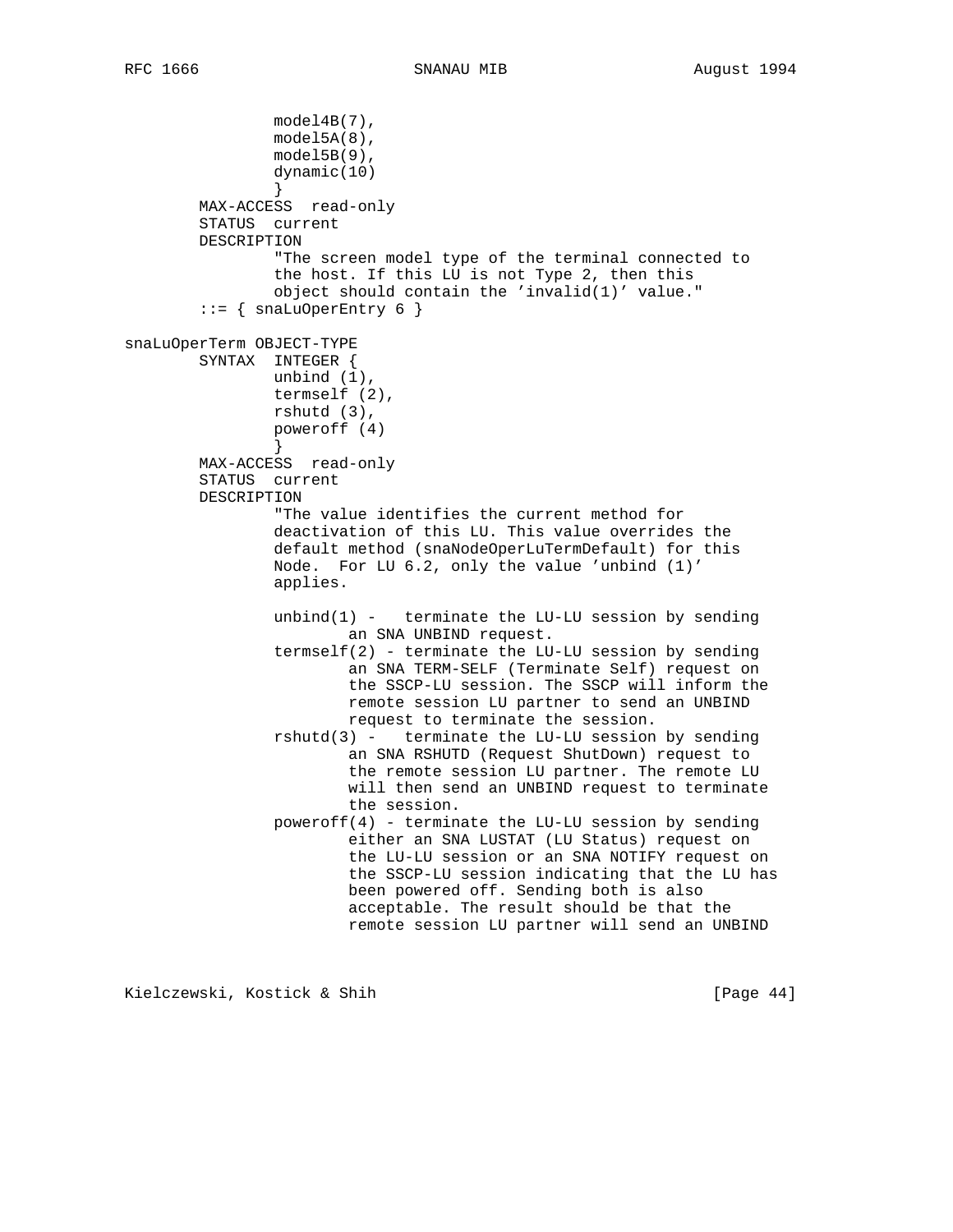```
to terminate the session."
       ::= { snaLuOperEntry 7 }
snaLuOperState OBJECT-TYPE
       SYNTAX INTEGER {
              inactive (1),
              active(2)\left\{ \right.MAX-ACCESS read-only
       STATUS current
       DESCRIPTION
              "The value identifies the current operational state of
              this LU.
              It has different meanings for dependent and independent
              LUs.
              For dependent LUs the values indicate the following:
                inactive (1) - LU didn't receive ACTLU, or
                      it received DACTLU, or received ACTLU and sent
                     negative response.
                active (2) - LU received ACTLU and acknowledged
                     positively.
              For independent LUs the values indicate the following:
                active (2) - the LU is defined and is able to send
                      and receive BIND.
                inactive (1) - the LU has a session count equal
                      to 0."
       ::= { snaLuOperEntry 8 }
snaLuOperSessnCount OBJECT-TYPE
       SYNTAX Gauge32
       MAX-ACCESS read-only
       STATUS current
       DESCRIPTION
              "The number of currently active LU-LU sessions of
              this LU.
              For the independent LU, if this object has value 0,
              it indicates that LU is inactive."
       ::= { snaLuOperEntry 9 }
-- The following table contains LU session status parameters.
snaLuSessnTable OBJECT-TYPE
       SYNTAX SEQUENCE OF SnaLuSessnEntry
       MAX-ACCESS not-accessible
Kielczewski, Kostick & Shih
                                                          [Page 45]
```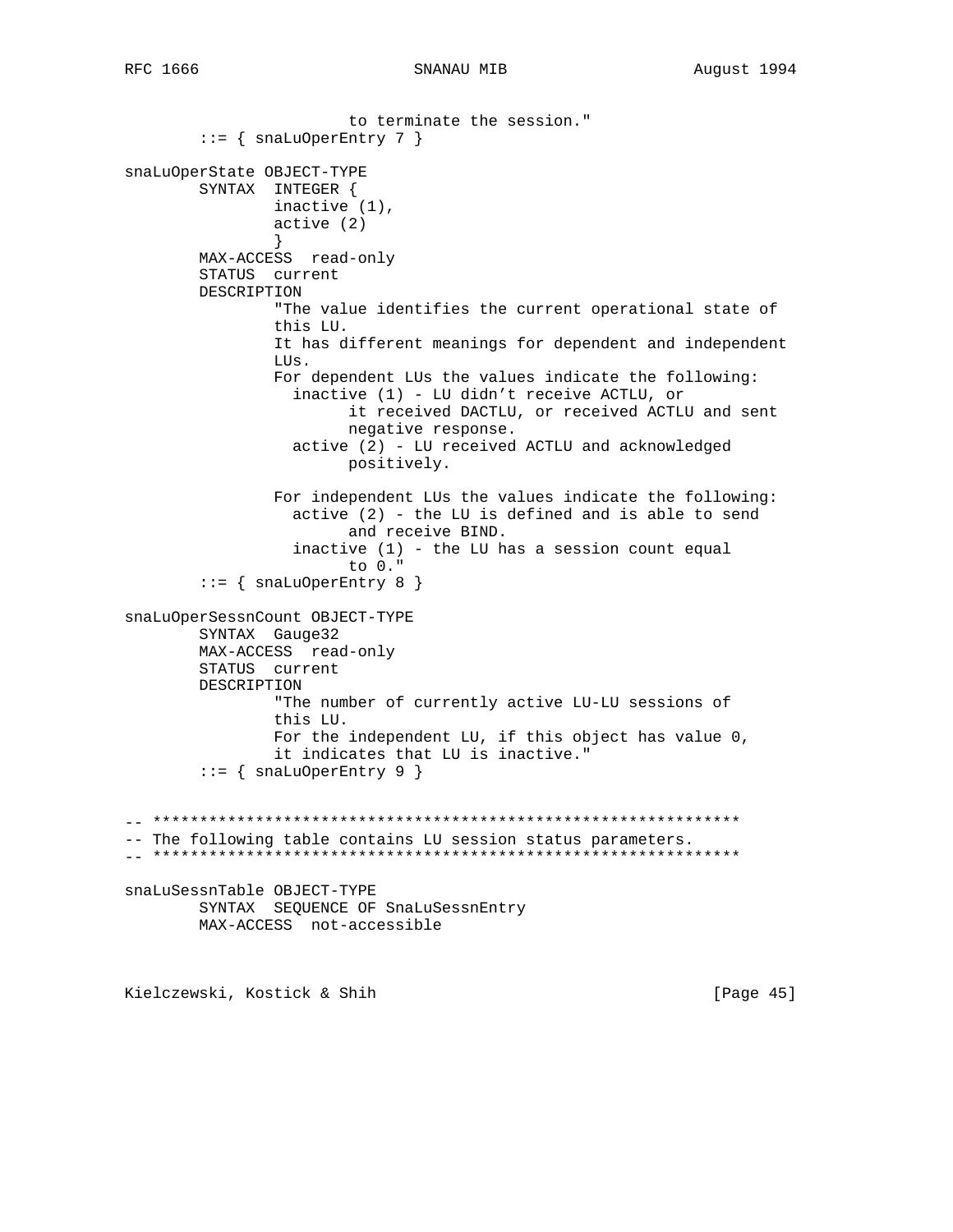```
 STATUS current
         DESCRIPTION
                 "This is a table containing objects which describe the
                 operational state of LU sessions. Only objects which
                 are common to all types of LU sessions are included
                 in this table.
                 When a session's snaLuSessnOperState value changes to
                 'pendingBind (2)', then the corresponding entry
                 in the session table is created by the Agent.
                 When the session's snaLuSessnOperState value changes to
                  'unbound (1)', then the session will be removed from
                 the session table by the Agent."
        ::= { snaLu 3 }
snaLuSessnEntry OBJECT-TYPE
         SYNTAX SnaLuSessnEntry
         MAX-ACCESS not-accessible
         STATUS current
         DESCRIPTION
                 "An entry contains dynamic parameters for an LU-LU
                 session.
                 The indices identify the Node, local LU, and remote LU
                 for this session."
         INDEX { snaNodeAdminIndex,
                    snaLuAdminLuIndex,
                    snaLuSessnRluIndex,
                    snaLuSessnIndex }
        ::= { snaLuSessnTable 1 }
SnaLuSessnEntry ::= SEQUENCE {
         snaLuSessnRluIndex
                Integer32,
         snaLuSessnIndex
                Integer32,
         snaLuSessnLocalApplName
                DisplayString,
         snaLuSessnRemoteLuName
                DisplayString,
         snaLuSessnMaxSndRuSize
                INTEGER,
         snaLuSessnMaxRcvRuSize
                INTEGER,
         snaLuSessnSndPacingSize
                INTEGER,
         snaLuSessnRcvPacingSize
                 INTEGER,
```
Kielczewski, Kostick & Shih [Page 46]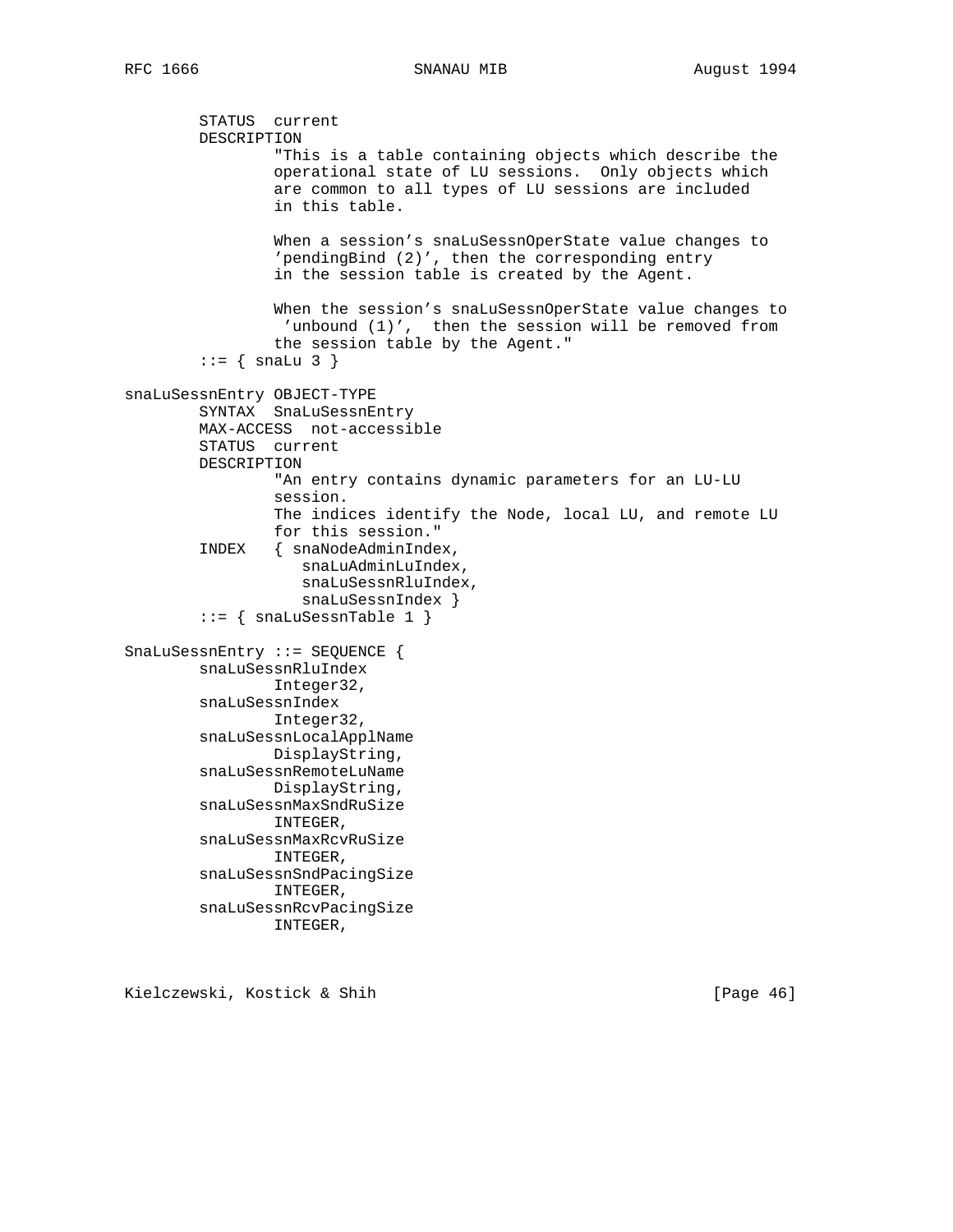```
 snaLuSessnActiveTime
                TimeStamp,
         snaLuSessnAdminState
                 INTEGER,
         snaLuSessnOperState
                 INTEGER,
         snaLuSessnSenseData
                OCTET STRING,
         snaLuSessnTerminationRu
                INTEGER,
         snaLuSessnUnbindType
                OCTET STRING,
         snaLuSessnLinkIndex
                Integer32
         }
snaLuSessnRluIndex OBJECT-TYPE
         SYNTAX Integer32
         MAX-ACCESS read-only
         STATUS current
         DESCRIPTION
                 "This value may be used to identify information about
                 the session partner LU in a table of information about
                 remote LUs. Such a table is not defined in this
                 document. If a table of remote LU information is not
                 implemented, or if the table is implemented but it does
                 not contain information about the partner LU for a
                 particular session (as for dependent LU-LU sessions)
                 then this object will have a value of zero."
        ::= { snaLuSessnEntry 1 }
snaLuSessnIndex OBJECT-TYPE
         SYNTAX Integer32
         MAX-ACCESS read-only
         STATUS current
         DESCRIPTION
                 "This value identifies the unique index of the session.
                 It is recommended that an Agent should not reuse the
                 index of a deactivated session for a significant
                 period of time (e.g., one week)."
         ::= { snaLuSessnEntry 2 }
snaLuSessnLocalApplName OBJECT-TYPE
         SYNTAX DisplayString (SIZE(0..48))
         MAX-ACCESS read-only
         STATUS current
         DESCRIPTION
                 "The name of the local application using this LU.
```
Kielczewski, Kostick & Shih [Page 47]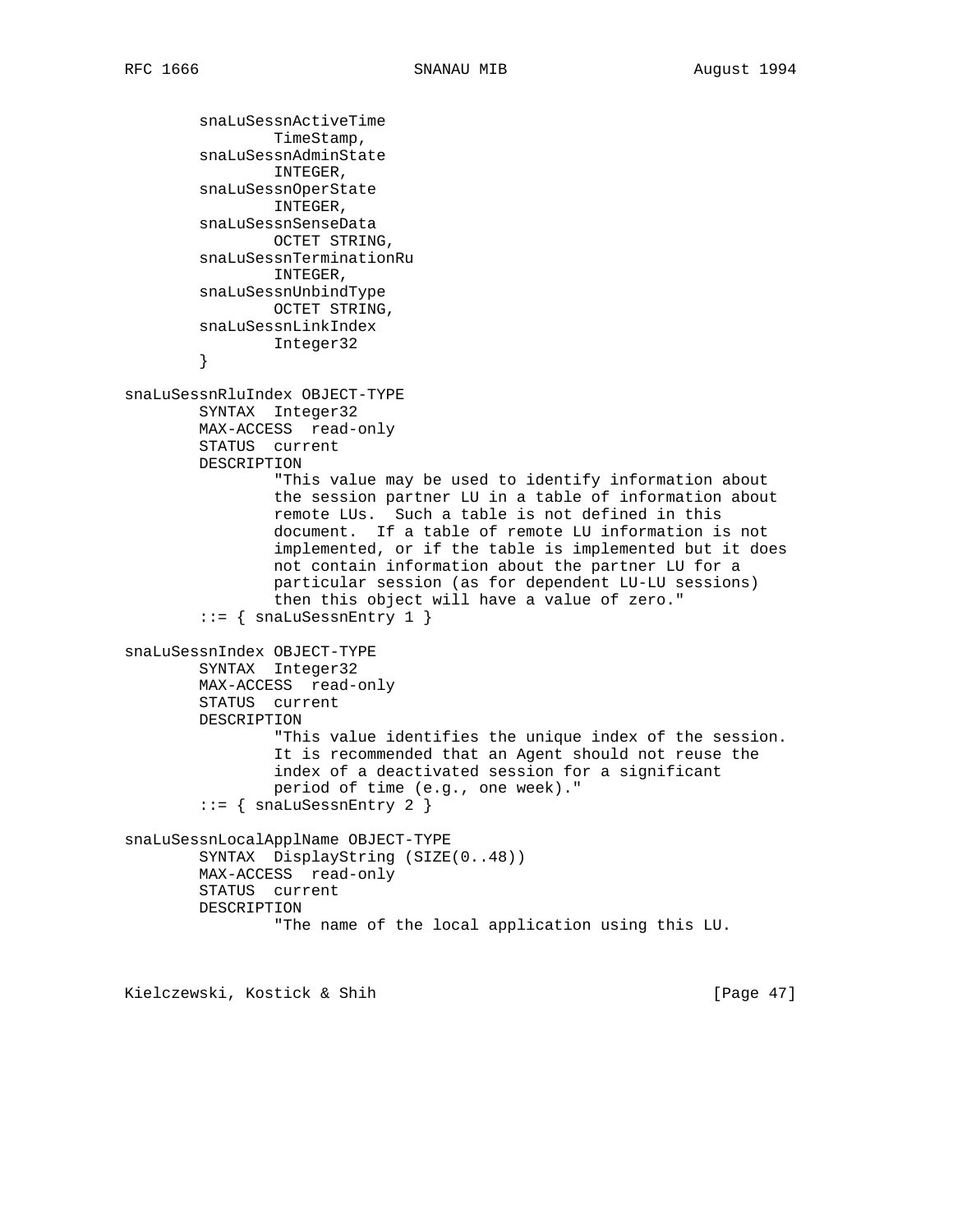If the local application is unknown, then this object contains a zero length string." ::= { snaLuSessnEntry 3 } snaLuSessnRemoteLuName OBJECT-TYPE SYNTAX DisplayString (SIZE(0..17)) MAX-ACCESS read-only STATUS current DESCRIPTION "For dependent LUs which are indicated by the snaLuOperDepType object containing the value 'dependent (1)', this object contains the Primary LU (PLU) name. For independent LUs, this object contains the fully-qualified remote LU name of this 6.2 session. A fully qualified name is an SNA NAU entity name preceded by the NetId and a period as the delimiter."  $::=$  { snaLuSessnEntry 4 } snaLuSessnMaxSndRuSize OBJECT-TYPE SYNTAX INTEGER (1..8192) MAX-ACCESS read-only STATUS current DESCRIPTION "The maximum RU size used on this session for sending RUs."  $::=$  { snaLuSessnEntry 5 } snaLuSessnMaxRcvRuSize OBJECT-TYPE SYNTAX INTEGER (1..8192) MAX-ACCESS read-only STATUS current DESCRIPTION "The maximum RU size used on this session for receiving RUs." ::= { snaLuSessnEntry 6 } snaLuSessnSndPacingSize OBJECT-TYPE SYNTAX INTEGER (1..63) MAX-ACCESS read-only STATUS current DESCRIPTION "The size of the send pacing window on this session."  $::=$  { snaLuSessnEntry 7 } snaLuSessnRcvPacingSize OBJECT-TYPE SYNTAX INTEGER (1..63) MAX-ACCESS read-only

Kielczewski, Kostick & Shih [Page 48]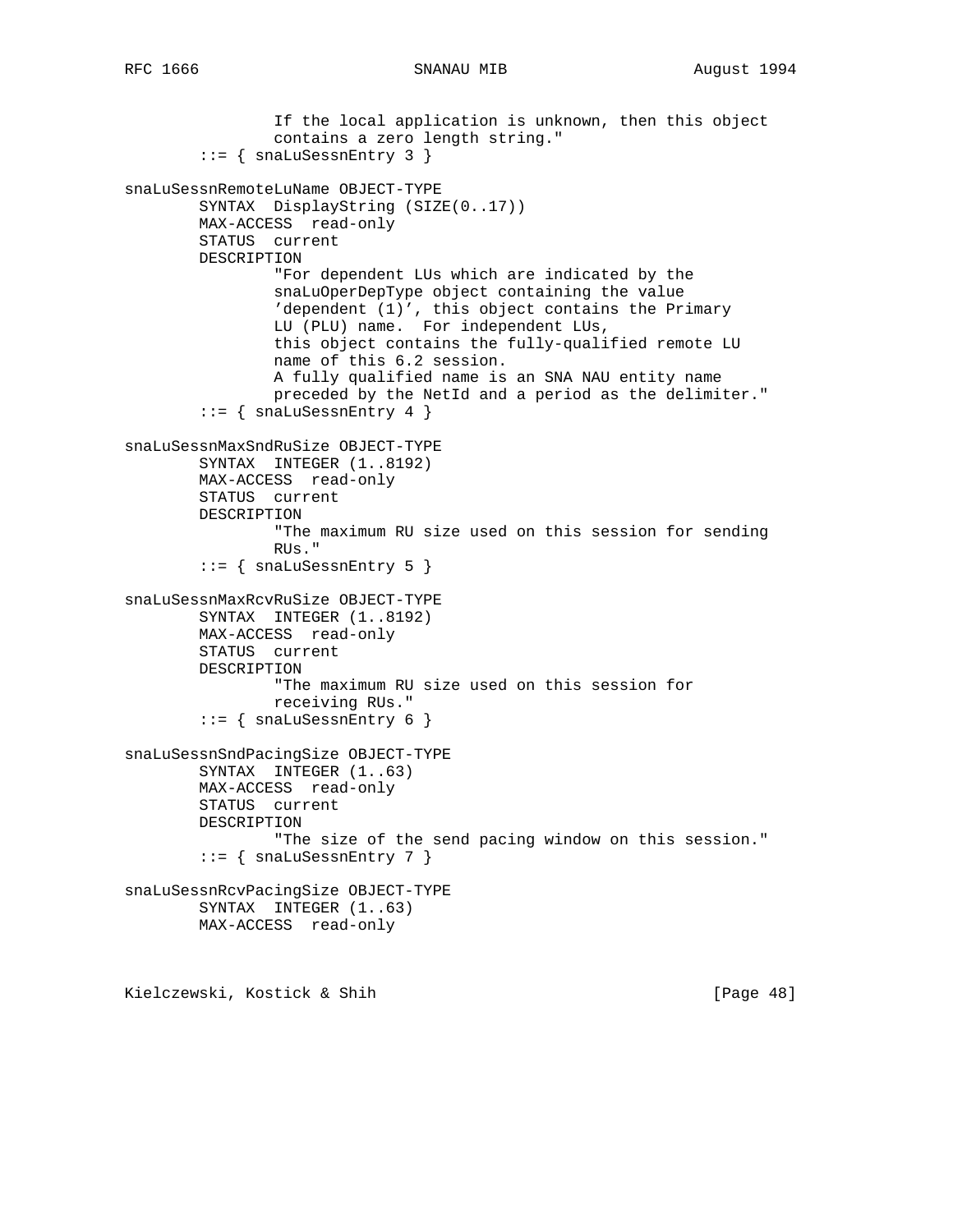```
 STATUS current
         DESCRIPTION
                 "The size of the receive pacing window on this
                 session."
        ::= { snaLuSessnEntry 8 }
snaLuSessnActiveTime OBJECT-TYPE
        SYNTAX TimeStamp
        MAX-ACCESS read-only
         STATUS current
        DESCRIPTION
                 "The timestamp (e.g., the Agent's sysUpTime value)
                 when this session becomes active."
        ::= { snaLuSessnEntry 9 }
snaLuSessnAdminState OBJECT-TYPE
        SYNTAX INTEGER {
                unbound (1),
                bound (3)
 }
        MAX-ACCESS read-write
         STATUS current
        DESCRIPTION
                 "The value indicates the desired operational state of
                 the session. This object is used to
                 change the operational state of the session.
                 A Management Station can only change the operational
                 state of the session to 'unbound (1)'.
                 Session deactivation:
                   If a session is in the operational state
                   'bound (3)' then setting the value of this
                   object to 'unbound (1)' will initiate the
                   session shutdown.
                   If a session is in the operational state
                   'pendingBind (2)' then setting the value of this
                   object to 'unbound (1)' will initiate the session
                   shutdown.
                   If a session is in the operational state
                   'pendingUnbind (4)' for an abnormally long period
                   of time (e.g., three minutes) then setting the value
                   of this object to 'unbound (1)' will change the
                   session operational state to 'unbound (1)'.
                 Note: for dependent LUs, deactivating the session is
                 the same as deactivating the LU."
         ::= { snaLuSessnEntry 10 }
```
Kielczewski, Kostick & Shih [Page 49]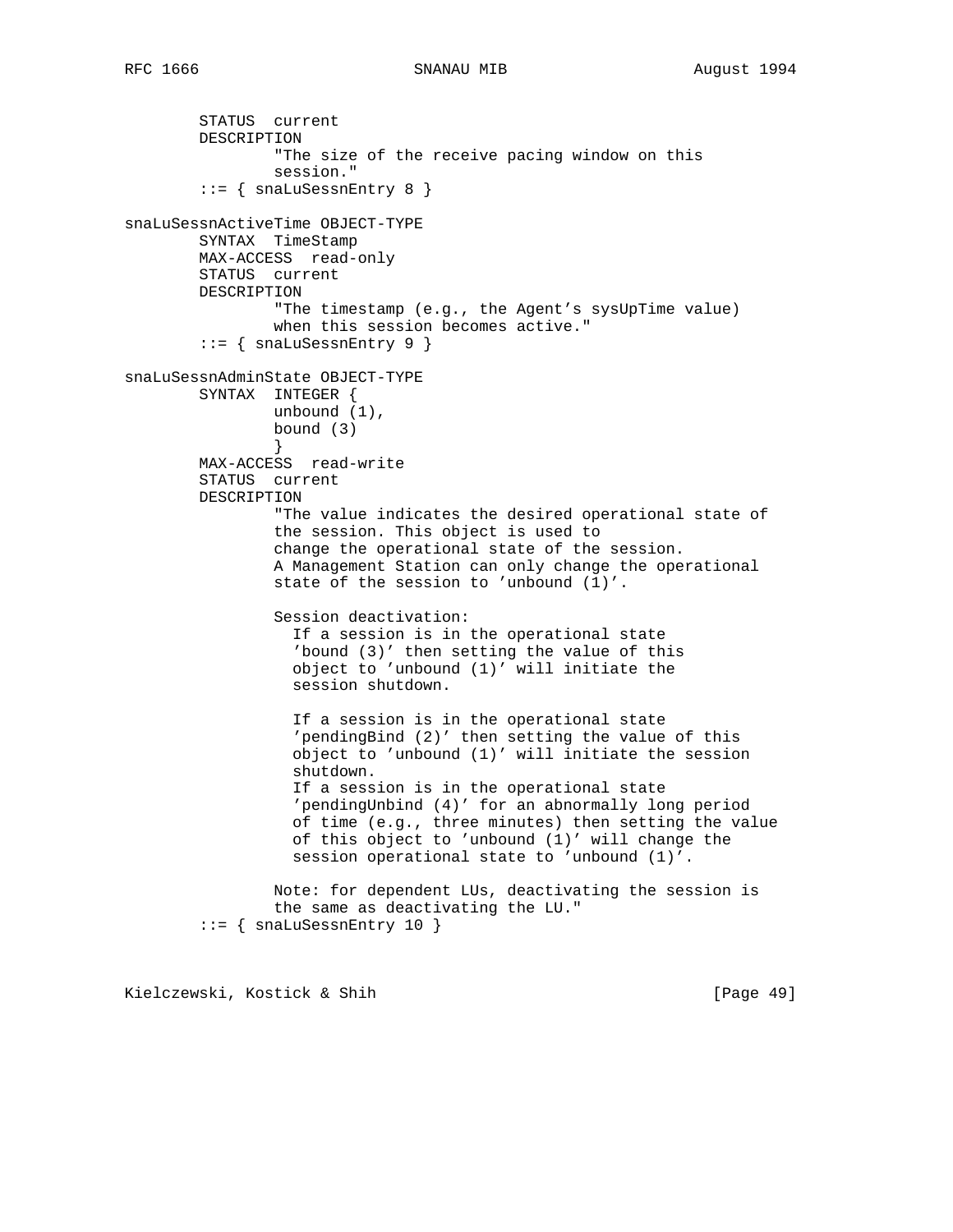snaLuSessnOperState OBJECT-TYPE SYNTAX INTEGER { unbound (1), pendingBind (2), bound (3), pendingUnbind (4) } MAX-ACCESS read-only STATUS current DESCRIPTION "The value indicates the current operational state of the session. 'unbound (1)' - session has been unbound; in this state it will be removed from the session table by the Agent. 'pendingBind (2)' - this state has different meanings for dependent and independent LUs; for dependent LU - waiting for BIND from the host, for independent LU - waiting for BIND response. When a session enters this state, the corresponding entry in the session table is created by the Agent. 'bound (3)' - session has been successfully bound. 'pendingUnbind (4)' - session enters this state when an UNBIND is sent and before the rsp(UNBIND) is received." ::= { snaLuSessnEntry 11 } snaLuSessnSenseData OBJECT-TYPE SYNTAX OCTET STRING (SIZE(0..8)) MAX-ACCESS read-only STATUS current DESCRIPTION "The value identifies the sense code when there is a BIND failure. It is taken from the negative BIND response or UNBIND request. This is displayed as 8 hexadecimal digits." ::= { snaLuSessnEntry 12 } snaLuSessnTerminationRu OBJECT-TYPE SYNTAX INTEGER { other (1), bindFailure (2), unbind (3)

Kielczewski, Kostick & Shih [Page 50]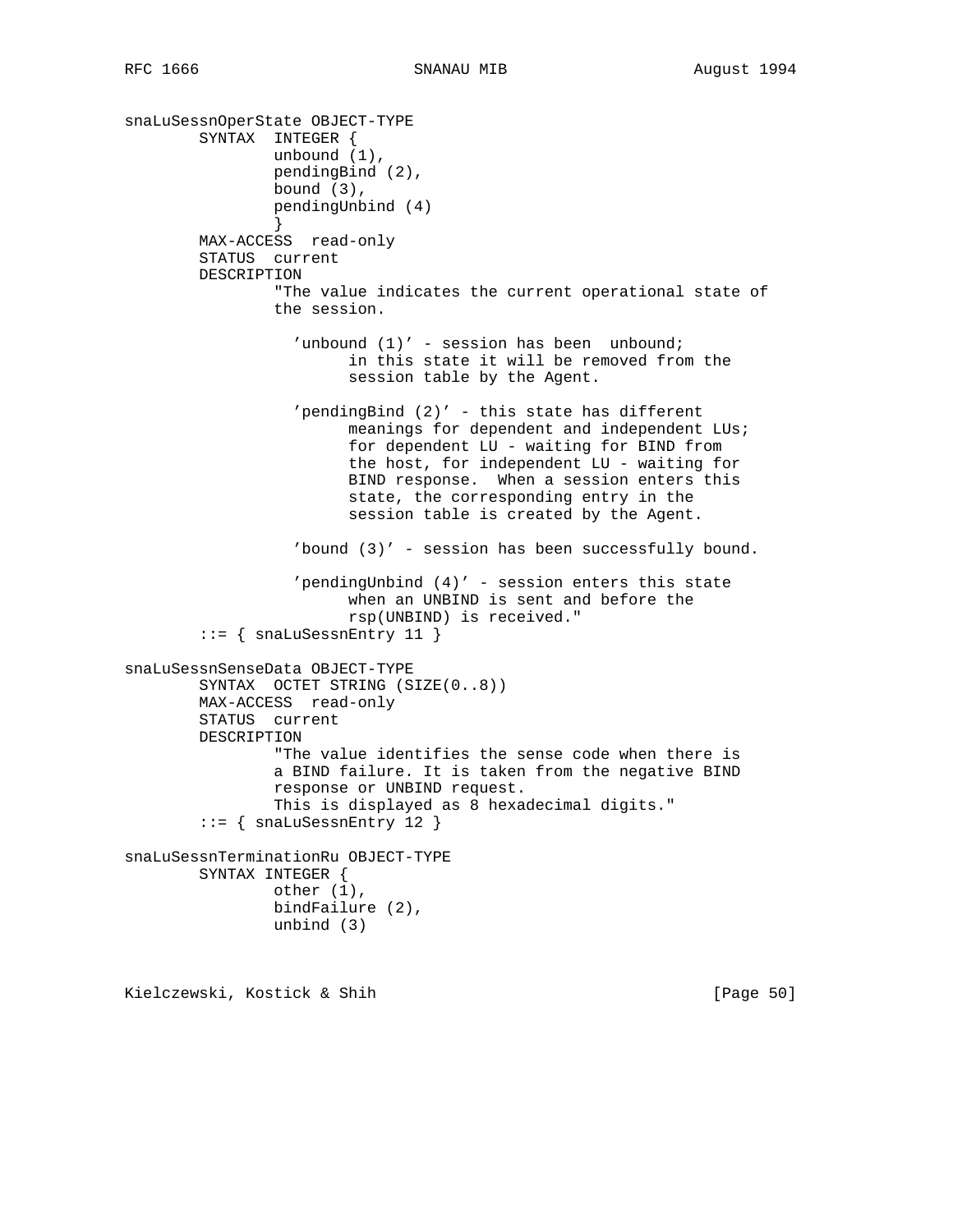MAX-ACCESS read-only STATUS current DESCRIPTION "The value identifies the SNA RU that terminated the session. If the session is not in the unbound state, this object has a value of  $'other(1)'$ ."  $::=$  { snaLuSessnEntry 13 } snaLuSessnUnbindType OBJECT-TYPE SYNTAX OCTET STRING (SIZE(0..1)) MAX-ACCESS read-only STATUS current DESCRIPTION "If the session is in the unbound state, and it was terminated by an UNBIND, then this object contains the UNBIND type value (byte 1 of the UNBIND RU); otherwise the string is null."  $::=$  { snaLuSessnEntry 14 } snaLuSessnLinkIndex OBJECT-TYPE SYNTAX Integer32 MAX-ACCESS read-only STATUS current DESCRIPTION "This value identifies the link over which the session passes. It is an index into snaNodeLinkAdminTable. If the index value is not known, the value of this object shall be zero."  $::=$  { snaLuSessnEntry 15 } -- The following table contains LU sessions statistics dynamic -- parameters. snaLuSessnStatsTable OBJECT-TYPE SYNTAX SEQUENCE OF SnaLuSessnStatsEntry MAX-ACCESS not-accessible STATUS current DESCRIPTION "This table contains dynamic statistics information relating to LU sessions. The entries in this table augment the entries in the snaLuSessnTable and cannot be created by

Kielczewski, Kostick & Shih

[Page 51]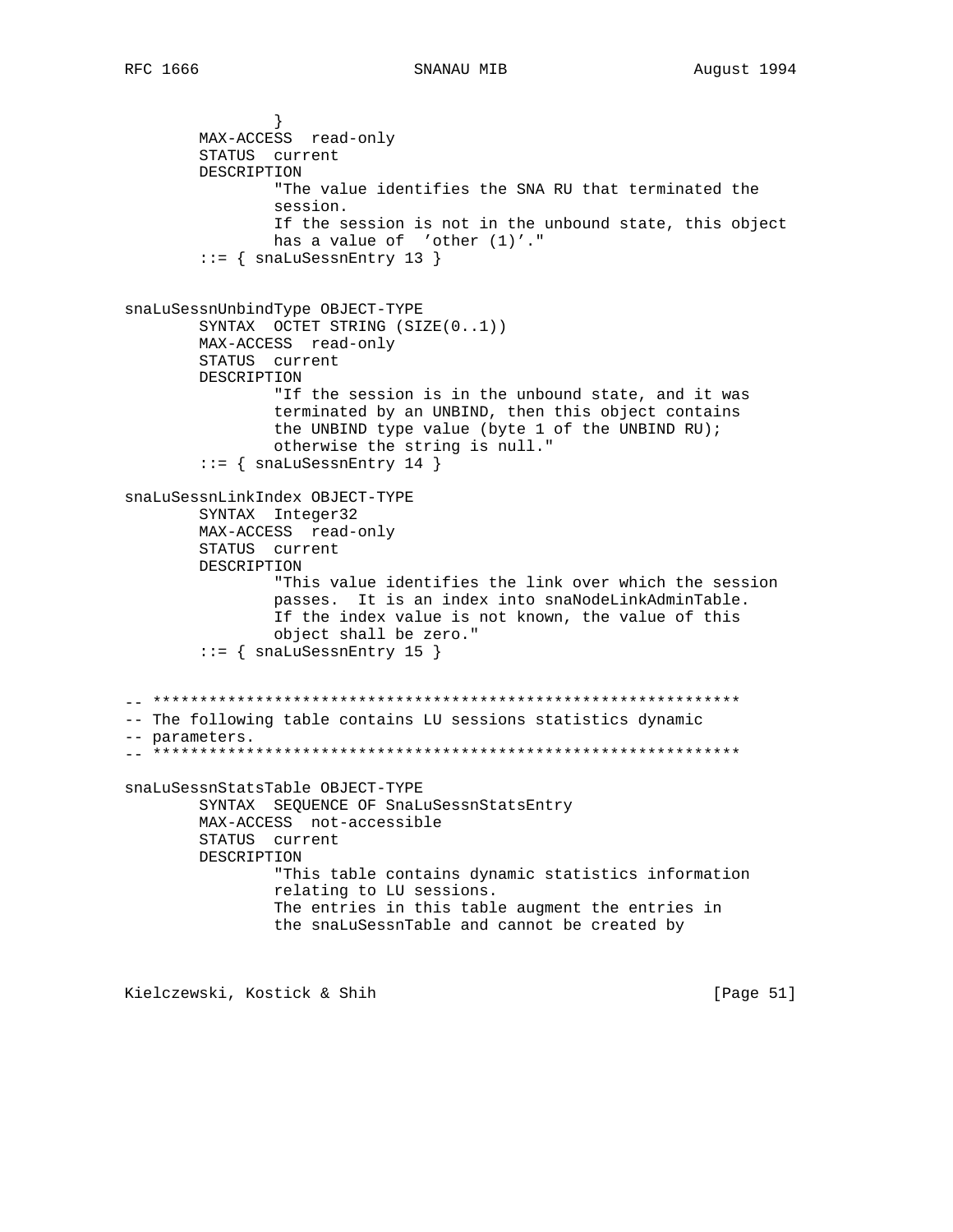```
 a Management Station."
        \cdot \cdot = \{ \text{snalu 4 } \}snaLuSessnStatsEntry OBJECT-TYPE
         SYNTAX SnaLuSessnStatsEntry
         MAX-ACCESS not-accessible
         STATUS current
         DESCRIPTION
                 "Contains statistics information for an LU session.
                 Each entry is created by the Agent.
                 Objects in this table have read-only access.
                 Each session from snaLuSessnTable
                 has one entry in this table."
 AUGMENTS { snaLuSessnEntry }
 ::= { snaLuSessnStatsTable 1 }
SnaLuSessnStatsEntry ::= SEQUENCE {
         snaLuSessnStatsSentBytes
                Counter32,
         snaLuSessnStatsReceivedBytes
                Counter32,
         snaLuSessnStatsSentRus
                Counter32,
         snaLuSessnStatsReceivedRus
                Counter32,
         snaLuSessnStatsSentNegativeResps
                 Counter32,
         snaLuSessnStatsReceivedNegativeResps
                Counter32
         }
snaLuSessnStatsSentBytes OBJECT-TYPE
         SYNTAX Counter32
         MAX-ACCESS read-only
         STATUS current
         DESCRIPTION
                 "The number of bytes sent by the local LU."
         ::= { snaLuSessnStatsEntry 1 }
snaLuSessnStatsReceivedBytes OBJECT-TYPE
         SYNTAX Counter32
         MAX-ACCESS read-only
         STATUS current
         DESCRIPTION
                 "The number of bytes received by the local LU."
         ::= { snaLuSessnStatsEntry 2 }
snaLuSessnStatsSentRus OBJECT-TYPE
```
Kielczewski, Kostick & Shih [Page 52]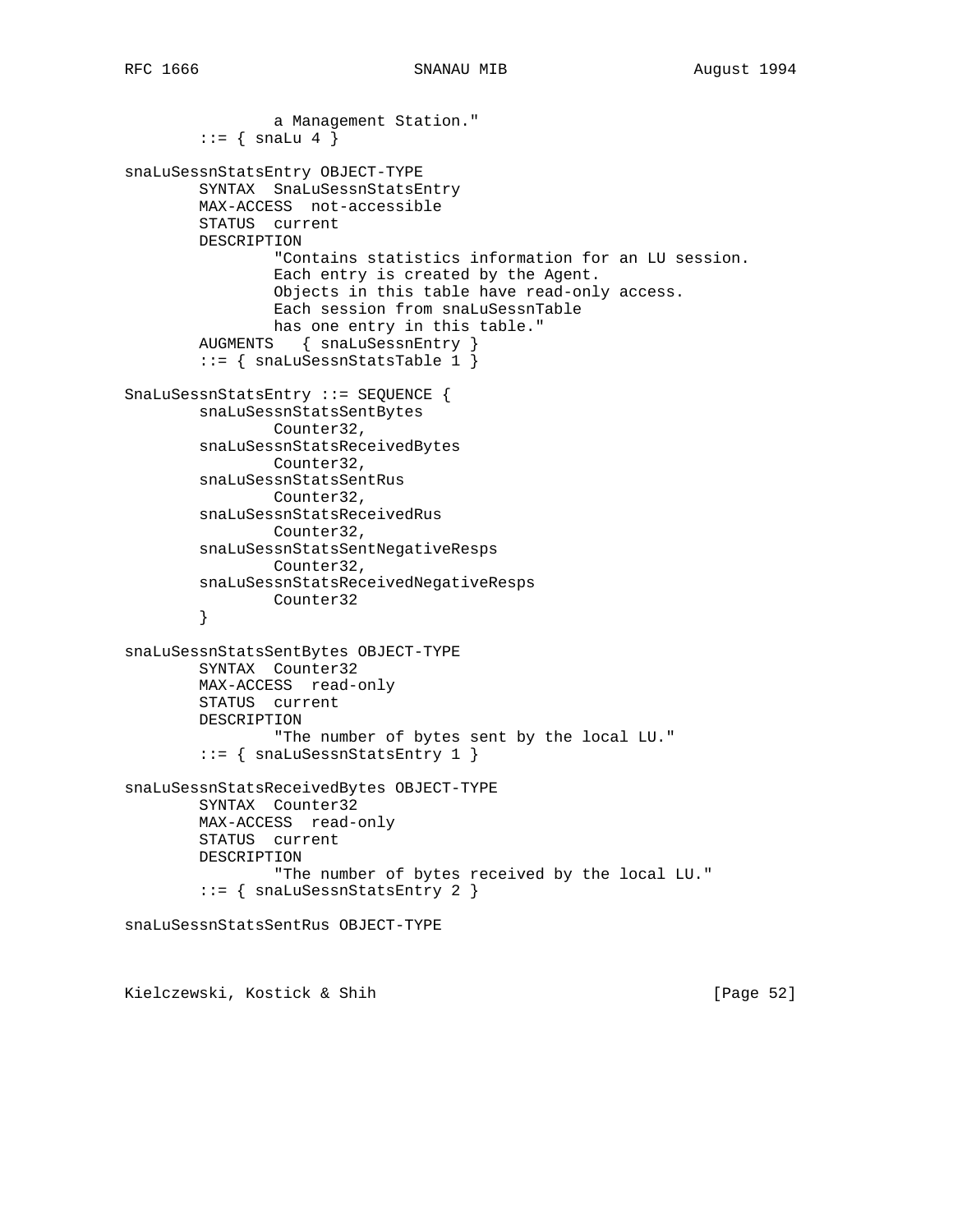```
SNANAU MIB
```
SYNTAX Counter32 MAX-ACCESS read-only STATUS current DESCRIPTION "The number of RUs sent by the local LU."  $::=$  { snaLuSessnStatsEntry 3 } snaLuSessnStatsReceivedRus OBJECT-TYPE SYNTAX Counter32 MAX-ACCESS read-only STATUS current DESCRIPTION "The number of RUs received by the local LU."  $::=$  { snaLuSessnStatsEntry 4 } snaLuSessnStatsSentNegativeResps OBJECT-TYPE SYNTAX Counter32 MAX-ACCESS read-only STATUS current DESCRIPTION "The number of negative responses sent by the local LU."  $::= \{$  snaLuSessnStatsEntry 5  $\}$ snaLuSessnStatsReceivedNegativeResps OBJECT-TYPE SYNTAX Counter32 MAX-ACCESS read-only STATUS current DESCRIPTION "The number of negative responses received by the local LU."  $::= \{ \text{snalussenstatsEntry } 6 \}$ -- Traps snaLuTraps OBJECT IDENTIFIER ::=  $\{$  snaLu 5  $\}$ snaLuStateChangeTrap NOTIFICATION-TYPE OBJECTS { snaLuOperName, snaLuOperSnaName, snaLuOperState } STATUS current DESCRIPTION "This trap indicates that the operational state (i.e., snaLuOperState value) of the LU has changed.

Kielczewski, Kostick & Shih

[Page 53]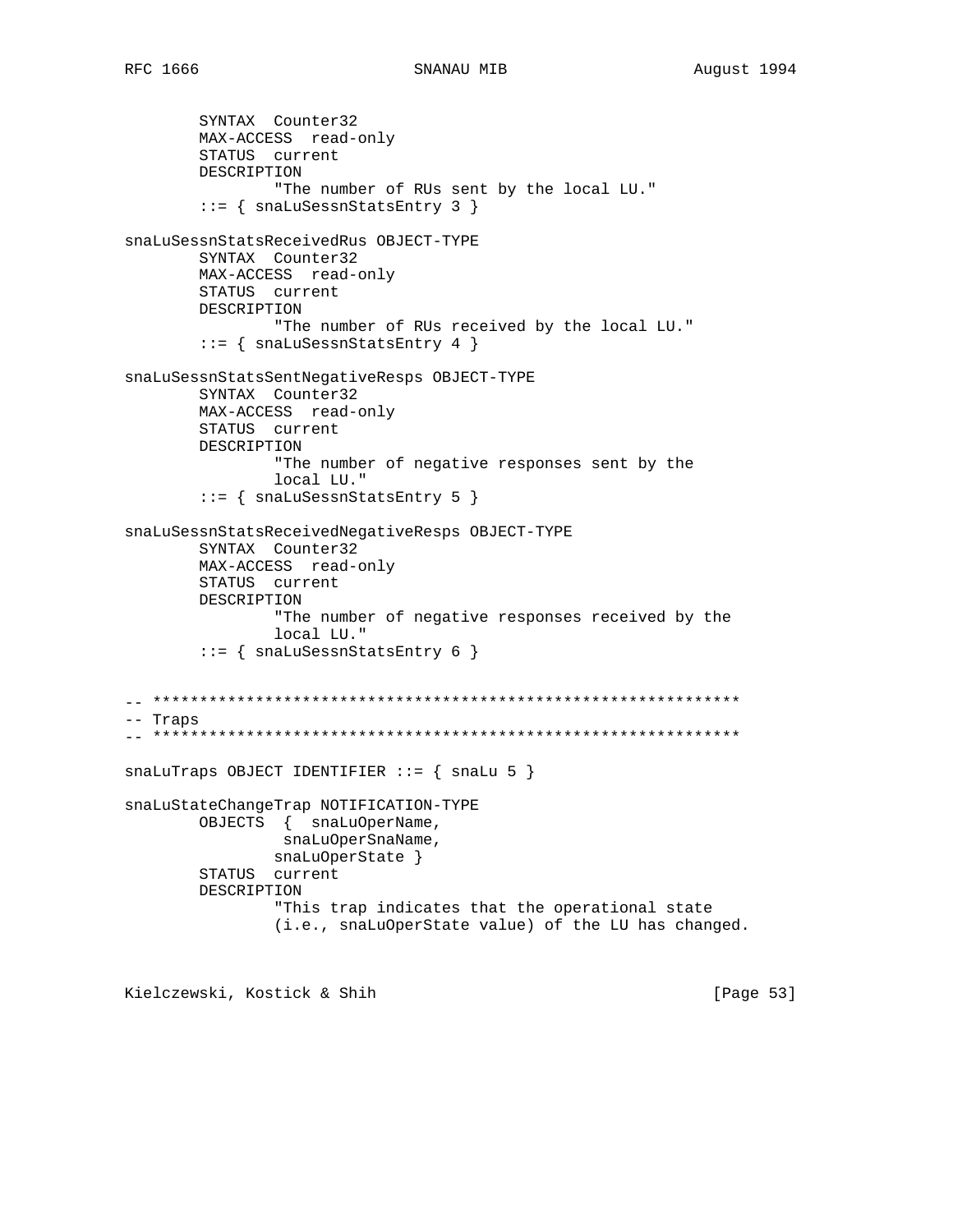SNANAU MIB

The value of snaLuOperName indicates the name of the LU. The value of snaLuOperSnaName indicates the SNA name of LU. The value of snaLuOperState indicates the current state after change."  $::=$  { snaLuTraps 1 } snaLuSessnBindFailTrap NOTIFICATION-TYPE OBJECTS { snaLuSessnLocalApplName, snaLuSessnRemoteLuName, snaLuSessnOperState, snaLuSessnSenseData } STATUS current DESCRIPTION "This trap indicates the failure of a BIND. The value of snaLuSessnLocalApplName indicates the local application name. The value of snaLuSessnPartnerName indicates the partner name. The value of snaLuSessnOperState indicates the current state after change. The value of snaLuSessnBindFailureReason indicates the failure reason. The Agent should not generate more than 1 trap of this type per minute to minimize the level of management traffic on the network."  $::=$  { snaLuTraps 2 } -- snaMqtTools group  $-\,-$ -- Currently this group contains only one table. -- The following table contains Response Time Monitoring (RTM) -- configuration information and statistics for LU Type 2s. -- RTM supports the capability to measure and report end-user -- response times for dependent LUs. When the RTM state of an LU -- is 'on', response times for each LU transaction are monitored. -- A set of ranges is defined (e.g., Range 1 includes the number of -- transactions with response times less than 1 second) using the -- "boundary" definitions (e.g., boundary #2 is defined as 3 seconds). -- A set of counters (one per range) identifies -- the number of transactions within each response time range. 

Kielczewski, Kostick & Shih

[Page  $54$ ]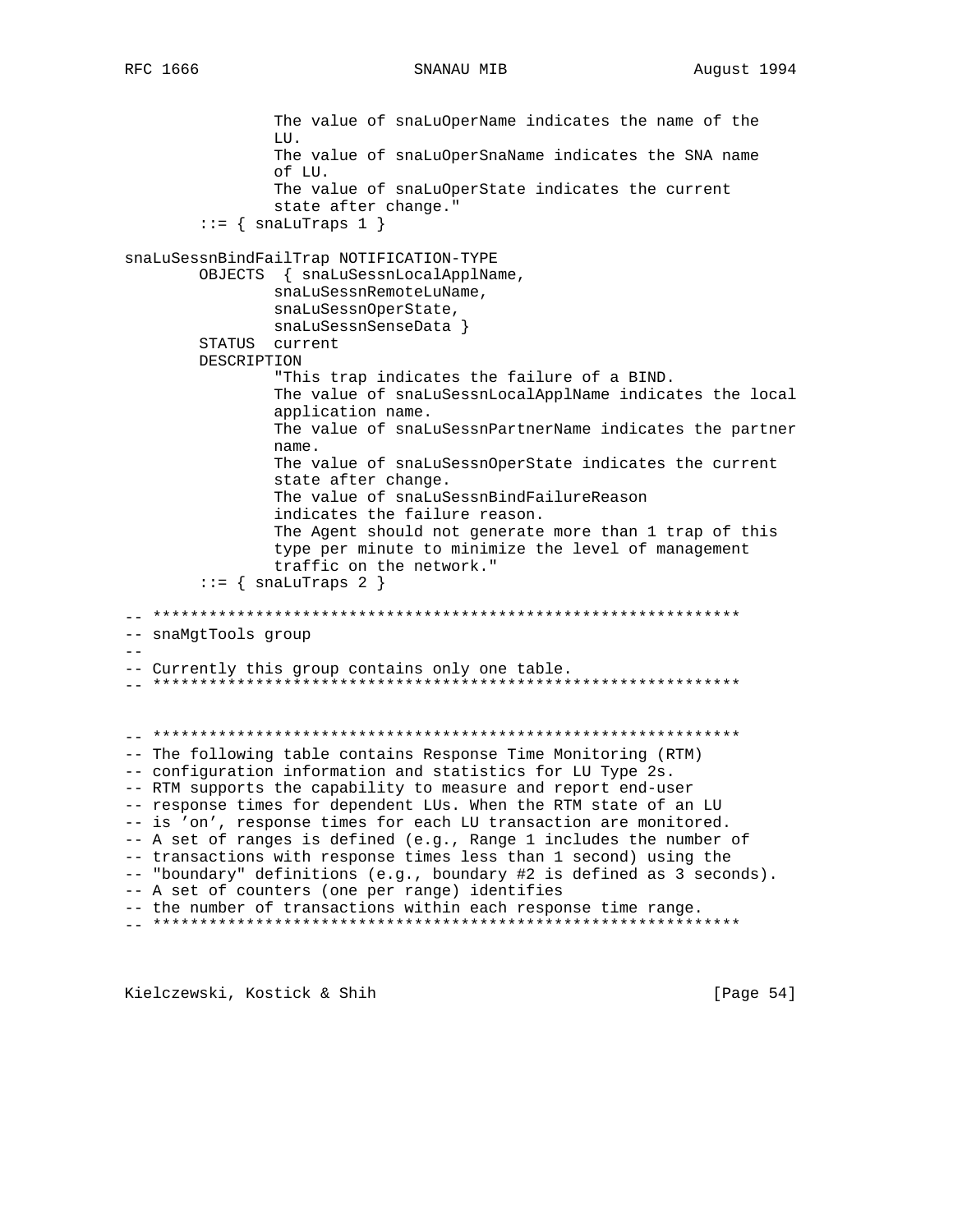```
snaLuRtmTable OBJECT-TYPE
         SYNTAX SEQUENCE OF SnaLuRtmEntry
         MAX-ACCESS not-accessible
         STATUS current
         DESCRIPTION
                 "This table contains Response Time Monitoring (RTM)
                 information relating to an LU (Type 2). Each entry
                 corresponds to an LU 2 entry in
                 snaLuAdminTable."
        ::= { snaMgtTools 1 }
snaLuRtmEntry OBJECT-TYPE
         SYNTAX SnaLuRtmEntry
         MAX-ACCESS not-accessible
         STATUS current
         DESCRIPTION
                 "Contains RTM information for an LU (Type 2).
                 Each entry is created by the Agent."
         INDEX { snaLuRtmPuIndex, snaLuRtmLuIndex }
        ::= { snaLuRtmTable 1 }
SnaLuRtmEntry ::= SEQUENCE {
         snaLuRtmPuIndex
                 Integer32,
         snaLuRtmLuIndex
                 Integer32,
         snaLuRtmState
                 INTEGER,
         snaLuRtmStateTime
                 TimeStamp,
         snaLuRtmDef
                INTEGER,
         snaLuRtmBoundary1
                Integer32,
         snaLuRtmBoundary2
                Integer32,
         snaLuRtmBoundary3
                Integer32,
         snaLuRtmBoundary4
                 Integer32,
         snaLuRtmCounter1
                Counter32,
         snaLuRtmCounter2
                 Counter32,
         snaLuRtmCounter3
                 Counter32,
         snaLuRtmCounter4
                 Counter32,
```
Kielczewski, Kostick & Shih [Page 55]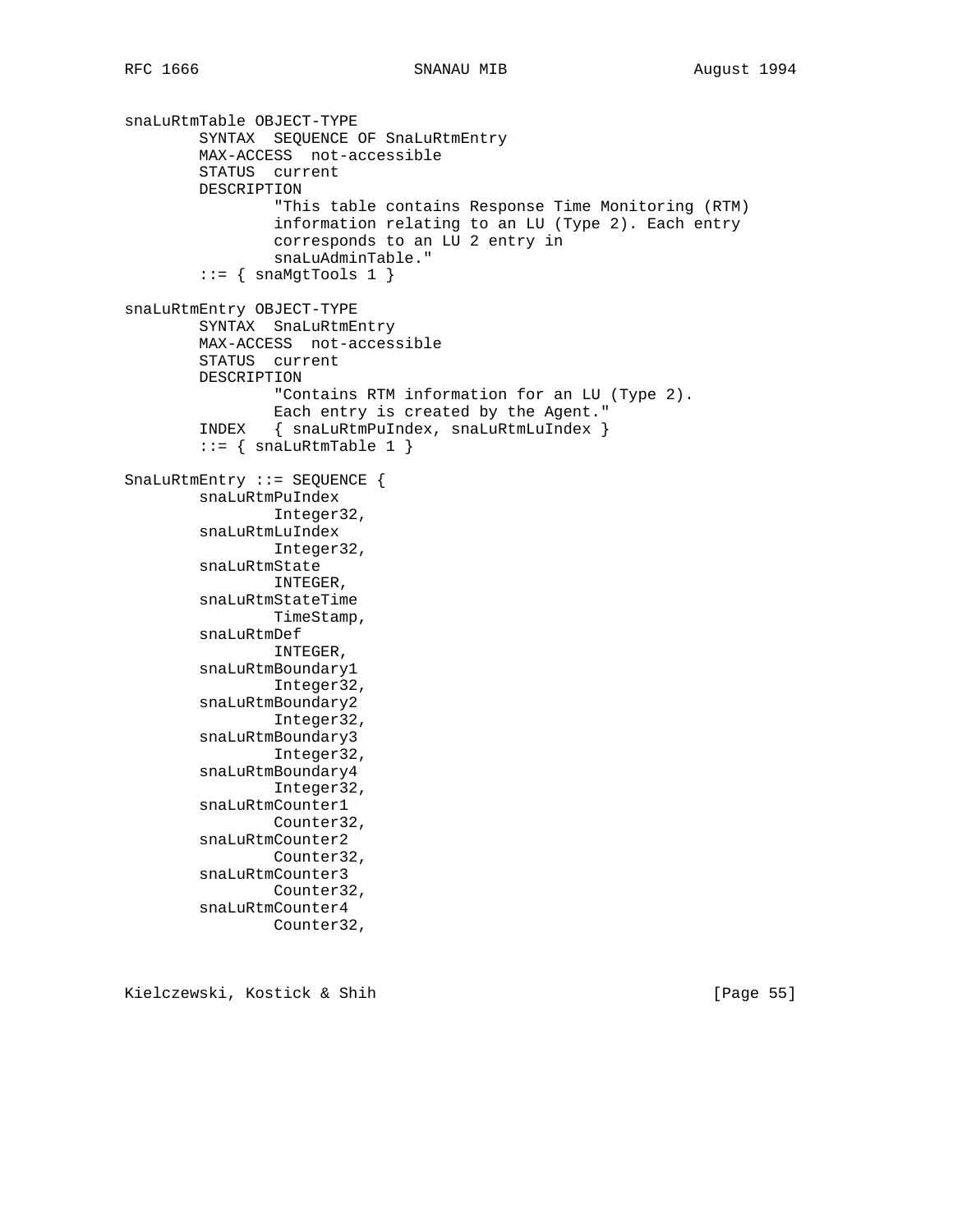```
 snaLuRtmOverFlows
                Counter32,
         snaLuRtmObjPercent
                 Integer32,
         snaLuRtmObjRange
                 INTEGER,
         snaLuRtmNumTrans
                Integer32,
         snaLuRtmLastRspTime
                Integer32,
         snaLuRtmAvgRspTime
                 Integer32
         }
snaLuRtmPuIndex OBJECT-TYPE
         SYNTAX Integer32
         MAX-ACCESS not-accessible
         STATUS current
         DESCRIPTION
                 "The value identifies the PU 2.0 with which this LU is
                 associated."
        ::= { snaLuRtmEntry 1 }
snaLuRtmLuIndex OBJECT-TYPE
         SYNTAX Integer32
         MAX-ACCESS not-accessible
         STATUS current
         DESCRIPTION
                 "The value uniquely identifies an LU in a PU 2.0."
        ::= { snaLuRtmEntry 2 }
snaLuRtmState OBJECT-TYPE
        SYNTAX INTEGER {
                off(1),
                 on(2)
 }
         MAX-ACCESS read-only
         STATUS current
         DESCRIPTION
                 "The value indicates the current RTM state of an LU."
        ::= { snaLuRtmEntry 3 }
snaLuRtmStateTime OBJECT-TYPE
         SYNTAX TimeStamp
         MAX-ACCESS read-only
         STATUS current
         DESCRIPTION
                 "The timestamp (e.g., the Agent's sysUpTime value)
```
Kielczewski, Kostick & Shih [Page 56]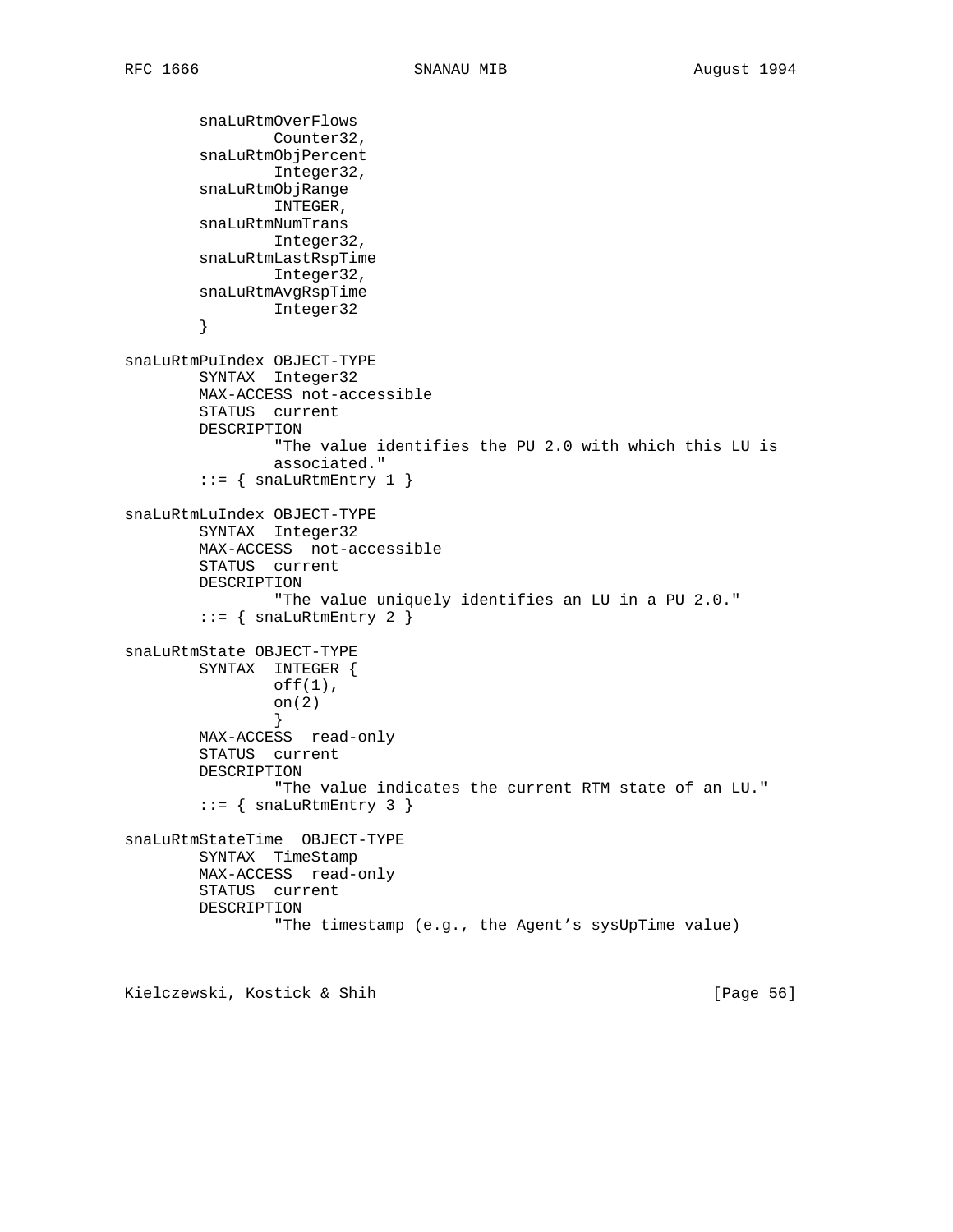```
 when this session's RTM state (e.g., snaLuRtmState)
                changes value."
        ::= { snaLuRtmEntry 4 }
snaLuRtmDef OBJECT-TYPE
        SYNTAX INTEGER {
               firstChar(1),
               kb(2),
                cdeb(3)
 }
        MAX-ACCESS read-only
        STATUS current
        DESCRIPTION
                "The value indicates the mode of measurement for this
                RTM request. The values have following meaning:
                  firstChar(1) - time to first character on screen
                 kb(2) - time to keyboard usable by operator
                  cdeb(3) - time to Change Direction/End Bracket."
        ::= { snaLuRtmEntry 5 }
snaLuRtmBoundary1 OBJECT-TYPE
        SYNTAX Integer32
        MAX-ACCESS read-only
        STATUS current
        DESCRIPTION
                "This object contains the value of the first boundary
                in units of 1/10th of a second."
        ::= { snaLuRtmEntry 6 }
snaLuRtmBoundary2 OBJECT-TYPE
        SYNTAX Integer32
        MAX-ACCESS read-only
        STATUS current
        DESCRIPTION
                 "This object contains the value of the second boundary
                 in units of 1/10th of a second."
        ::= { snaLuRtmEntry 7 }
snaLuRtmBoundary3 OBJECT-TYPE
        SYNTAX Integer32
        MAX-ACCESS read-only
        STATUS current
        DESCRIPTION
                 "This object contains the value of the third boundary
                 in units of 1/10th of a second."
        ::= { snaLuRtmEntry 8 }
snaLuRtmBoundary4 OBJECT-TYPE
Kielczewski, Kostick & Shih [Page 57]
```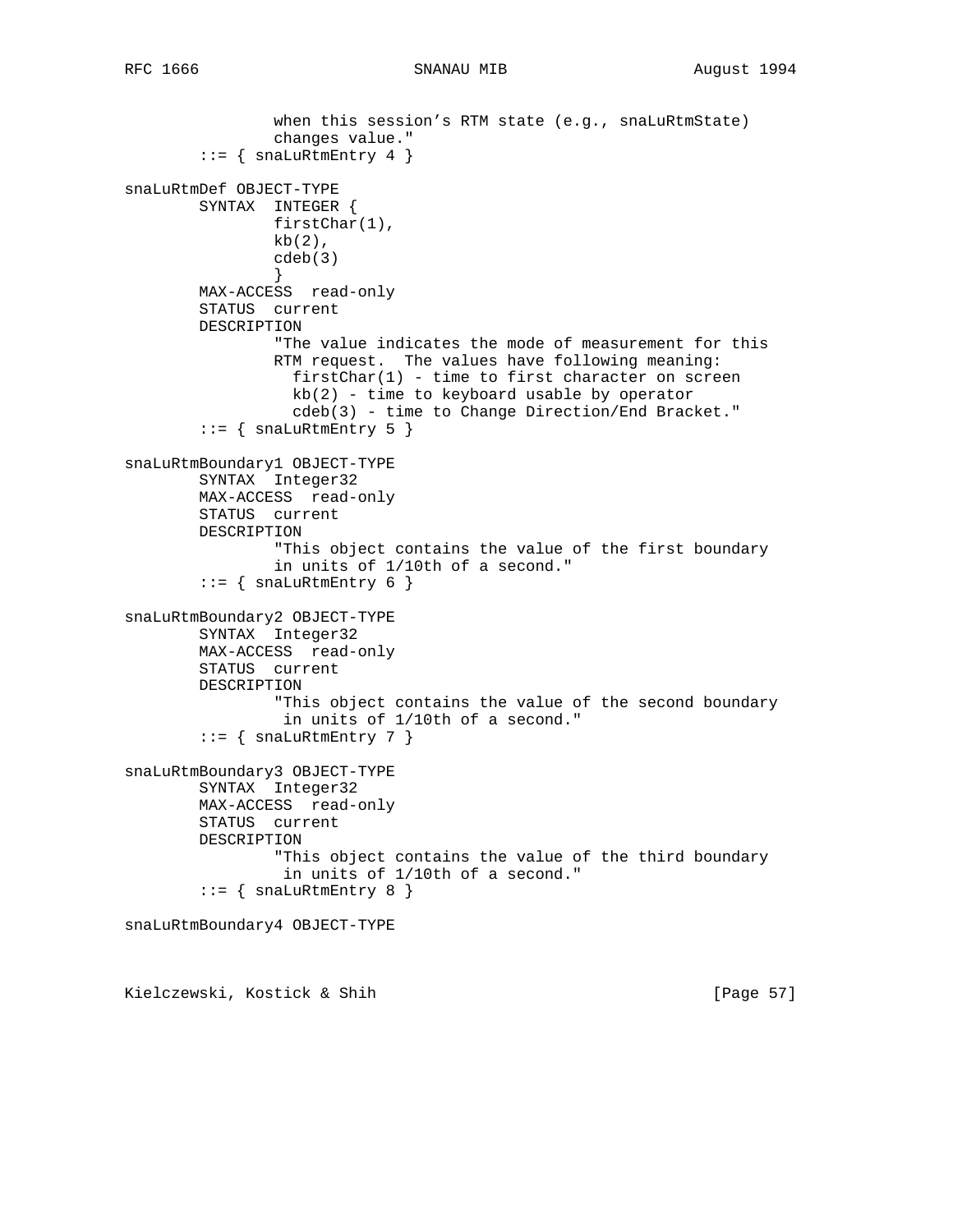```
 SYNTAX Integer32
         MAX-ACCESS read-only
         STATUS current
         DESCRIPTION
                 "This object contains the value of the fourth boundary
                 in units of 1/10th of a second."
        ::= { snaLuRtmEntry 9 }
snaLuRtmCounter1 OBJECT-TYPE
        SYNTAX Counter32
        MAX-ACCESS read-only
        STATUS current
        DESCRIPTION
                 "This value indicates the number of transactions which
                 fall in the range specified by the first boundary."
        ::= { snaLuRtmEntry 10 }
snaLuRtmCounter2 OBJECT-TYPE
        SYNTAX Counter32
        MAX-ACCESS read-only
        STATUS current
        DESCRIPTION
                 "This value indicates the number of transactions which
                 fall in the range specified by the second boundary."
         ::= { snaLuRtmEntry 11 }
snaLuRtmCounter3 OBJECT-TYPE
         SYNTAX Counter32
        MAX-ACCESS read-only
        STATUS current
        DESCRIPTION
                 "This value indicates the number of transactions which
                 fall in the range specified by the third boundary."
        ::= { snaLuRtmEntry 12 }
snaLuRtmCounter4 OBJECT-TYPE
        SYNTAX Counter32
        MAX-ACCESS read-only
         STATUS current
         DESCRIPTION
                 "This value indicates the number of transactions which
                 fall in the range specified by the fourth boundary."
        ::= { snaLuRtmEntry 13 }
snaLuRtmOverFlows OBJECT-TYPE
        SYNTAX Counter32
        MAX-ACCESS read-only
        STATUS current
Kielczewski, Kostick & Shih [Page 58]
```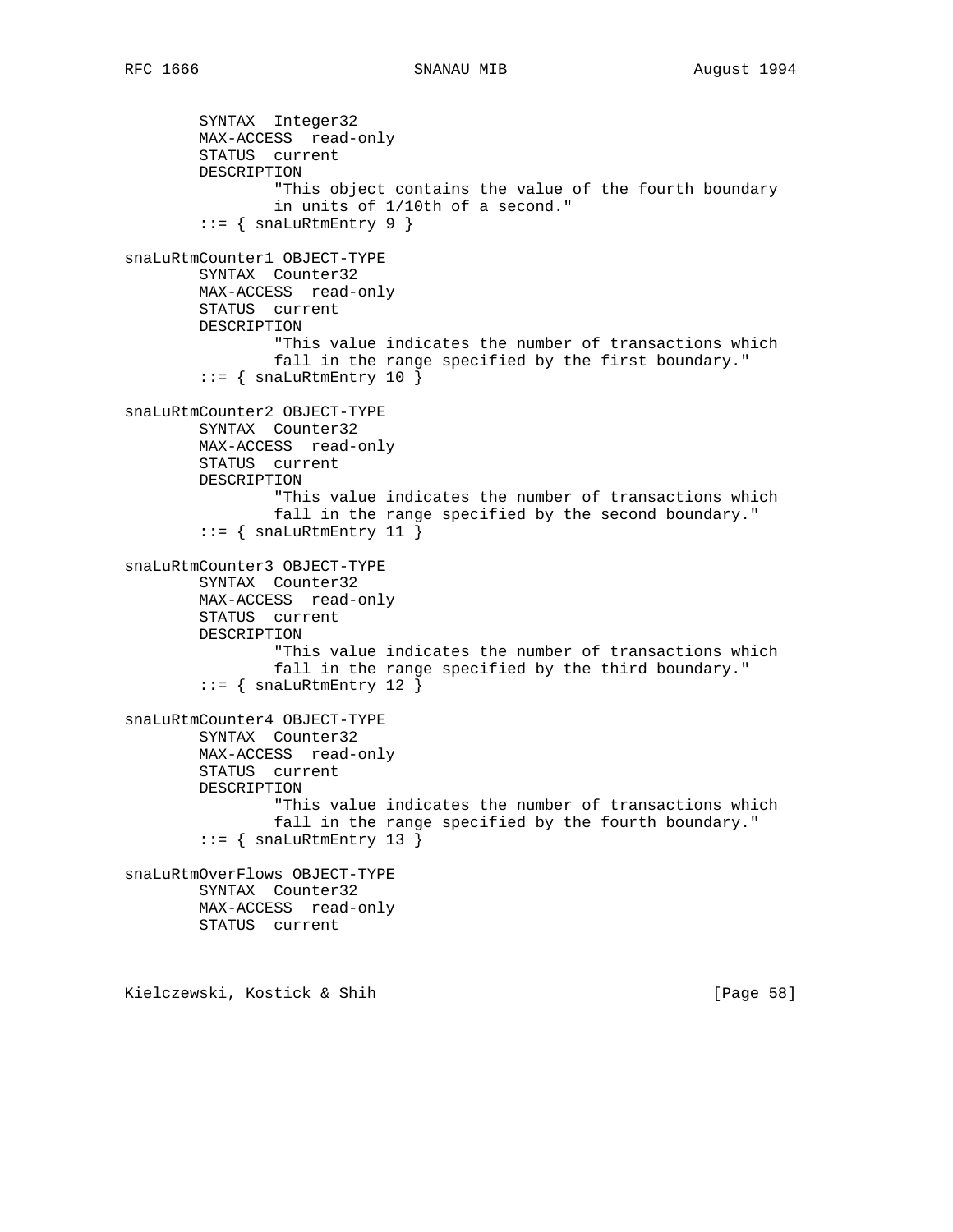```
 DESCRIPTION
                 "This value indicates the number of transactions which
                 exceed the highest range specified by the
                 boundaries."
        ::= { snaLuRtmEntry 14 }
snaLuRtmObjPercent OBJECT-TYPE
        SYNTAX Integer32
        MAX-ACCESS read-only
         STATUS current
        DESCRIPTION
                 "This value indicates the desired percentage of
                 transactions which should be under a designated
                 boundary range indicated by snaLuRtmObjRange."
        ::= { snaLuRtmEntry 15 }
snaLuRtmObjRange OBJECT-TYPE
         SYNTAX INTEGER {
                other(1),
                range1(2),
                range2(3),
               range3(4),
                range4(5),
                range5(6)
 }
         MAX-ACCESS read-only
         STATUS current
         DESCRIPTION
                 "This value indicates the designated boundary range to
                 which the snaLuRtmObject refers.
                 The values have the following meanings:
                 other(1) - not specified
                 range1(2) - less than boundary 1
                  range2(3) - between boundary 1 and 2
                  range3(4) - between boundary 2 and 3
                 range4(5) - between boundary 3 and 4
                 range5(6) - greater than boundary 4."
        ::= { snaLuRtmEntry 16 }
snaLuRtmNumTrans OBJECT-TYPE
        SYNTAX Integer32
        MAX-ACCESS read-only
         STATUS current
        DESCRIPTION
                 "This value indicates the total number of transactions
                 executed since the RTM monitoring began (i.e.,
                 snaLuRtmState changed to 'on(2)') for this LU."
        ::= { snaLuRtmEntry 17 }
```
Kielczewski, Kostick & Shih [Page 59]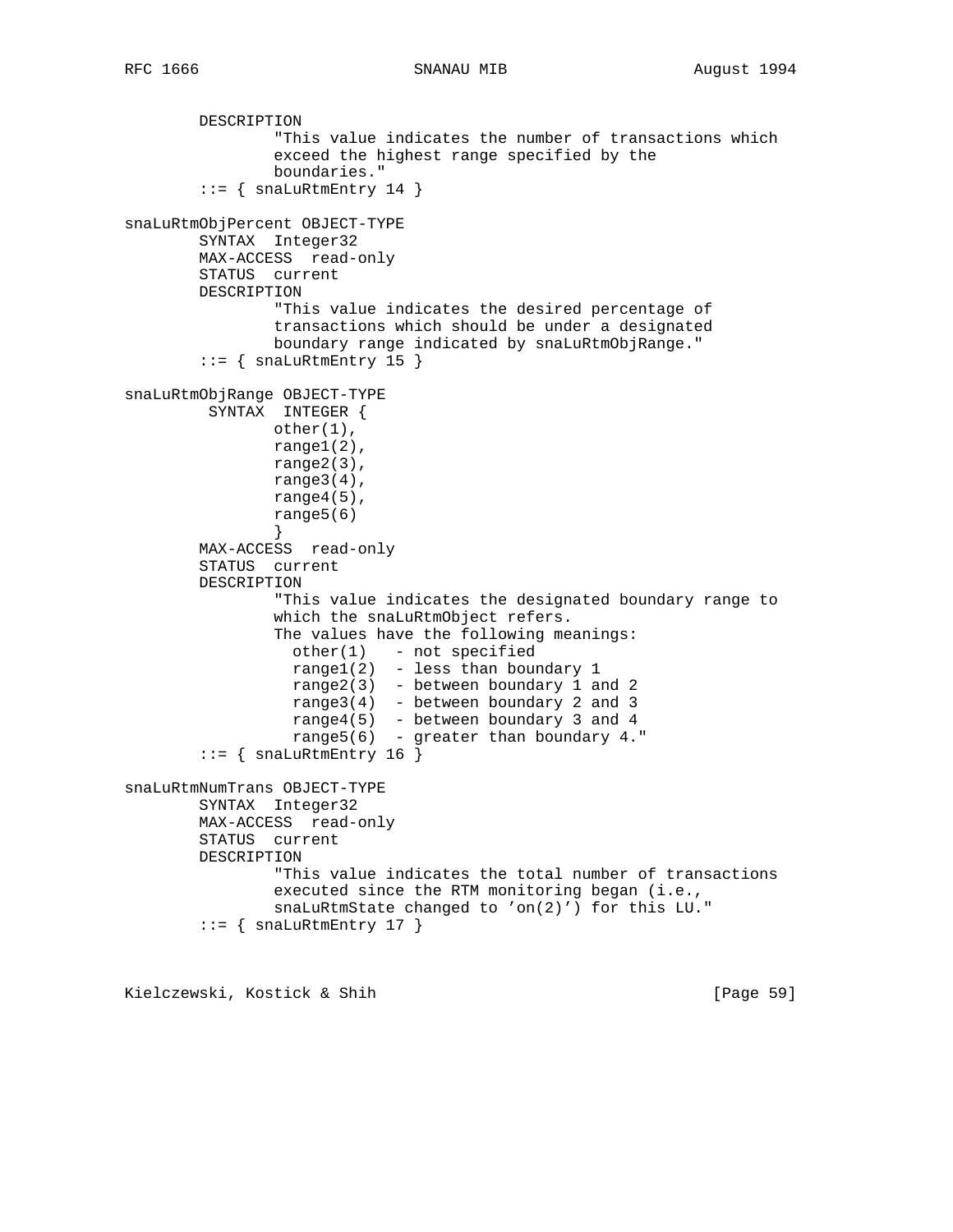snaLuRtmLastRspTime OBJECT-TYPE SYNTAX Integer32 MAX-ACCESS read-only STATUS current DESCRIPTION "This value indicates the response time for the last transaction in units of 1/10th of a second."  $::=$  { snaLuRtmEntry 18 } snaLuRtmAvqRspTime OBJECT-TYPE SYNTAX Integer32 MAX-ACCESS read-only STATUS current DESCRIPTION "This value indicates the average response time for all transactions in units of 1/10th of a second."  $::=$  { snaLuRtmEntry 19 } -- Conformance information  $\verb|snanauConformance| 0 \verb|BJECT IDENTIFYER : := { snanauMIB 2 } |$  $\verb|snanauCompliances|0BJECT IDENTIFIER :: = \{snanauConformance 1 } \verb|snanauGroups|0BJECT IDENTIFIER :: = \{snanauConformance 2 } \}$ -- Compliance statements snanauCompliance MODULE-COMPLIANCE STATUS current DESCRIPTION "The compliance statement for the SNMPv2 entities which implement the snanau MIB." MODULE -- this module Unconditionally mandatory groups  $- -$ MANDATORY-GROUPS { snaNodeGroup, snaLuGroup, snaSessionGroup } Conditionally mandatory groups  $- -$ GROUP snaPu20Group DESCRIPTION "The snaPu20Group is mandatory only for those entities which implement PU type 2.0" GROUP snaMgtToolsRtmGroup DESCRIPTION

Kielczewski, Kostick & Shih

[Page  $60$ ]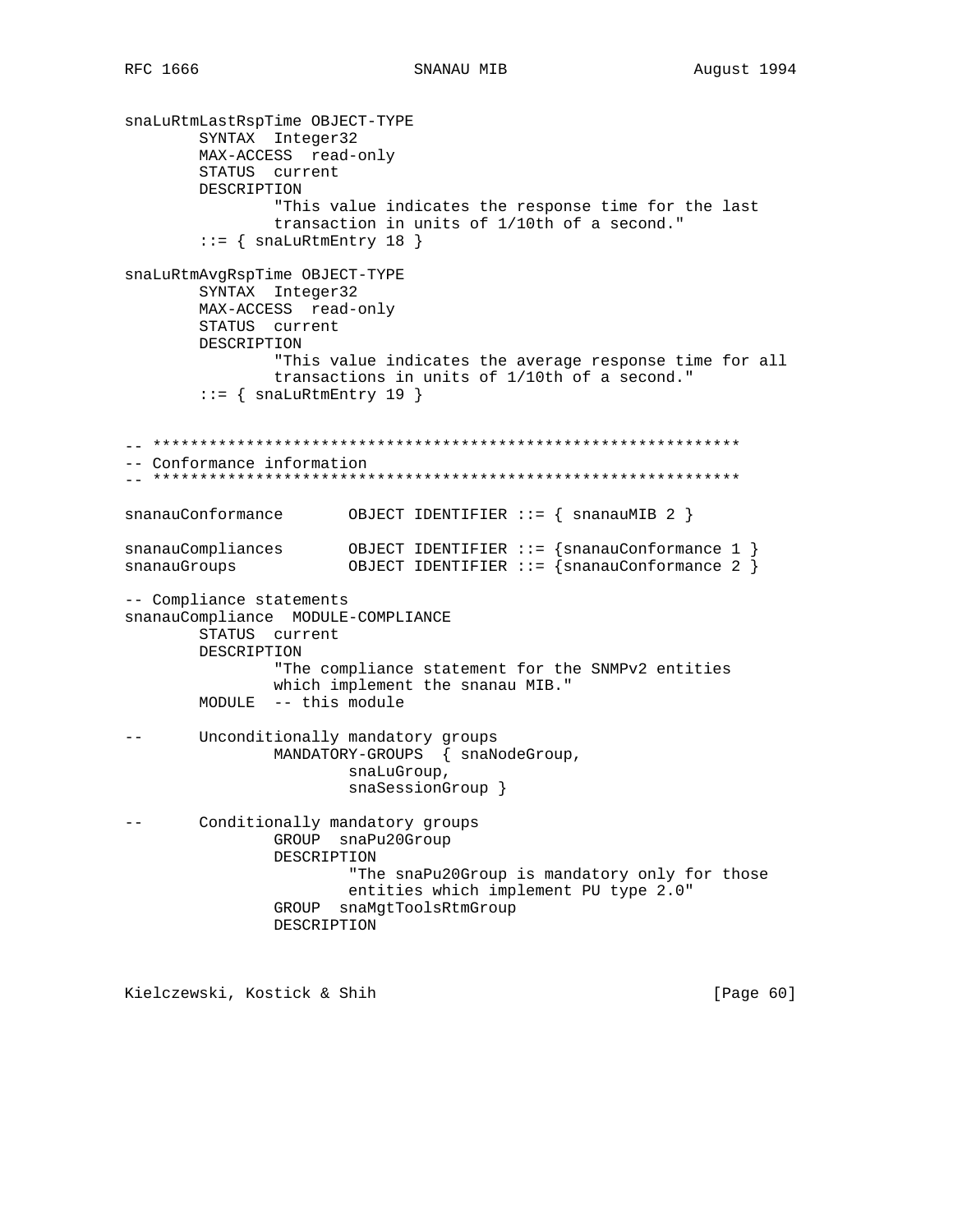"The snaMgtToolsGroup is mandatory only for those entities which implement LU type 2 and RTM." -- Refinement of requirements for objects access. -- The Agent which does not implement row creation for -- snaNodeAdminTable, snaNodeLinkAdminTable and -- snaLuAdminTable must at least accept -- objects modification (read-write access instead of -- read-create). OBJECT snaNodeAdminName MIN-ACCESS read-write DESCRIPTION "An Agent is required to implement read-write access to this object." OBJECT snaNodeAdminType MIN-ACCESS read-write DESCRIPTION "An Agent is required to implement read-write access to this object." OBJECT snaNodeAdminXidFormat MIN-ACCESS read-write DESCRIPTION "An Agent is required to implement read-write access to this object." OBJECT snaNodeAdminBlockNum MIN-ACCESS read-write DESCRIPTION "An Agent is required to implement read-write access to this object." OBJECT snaNodeAdminIdNum MIN-ACCESS read-write DESCRIPTION "An Agent is required to implement read-write access to this object." OBJECT snaNodeAdminEnablingMethod MIN-ACCESS read-write DESCRIPTION "An Agent is required to implement read-write access to this object." OBJECT snaNodeAdminLuTermDefault

Kielczewski, Kostick & Shih [Page 61]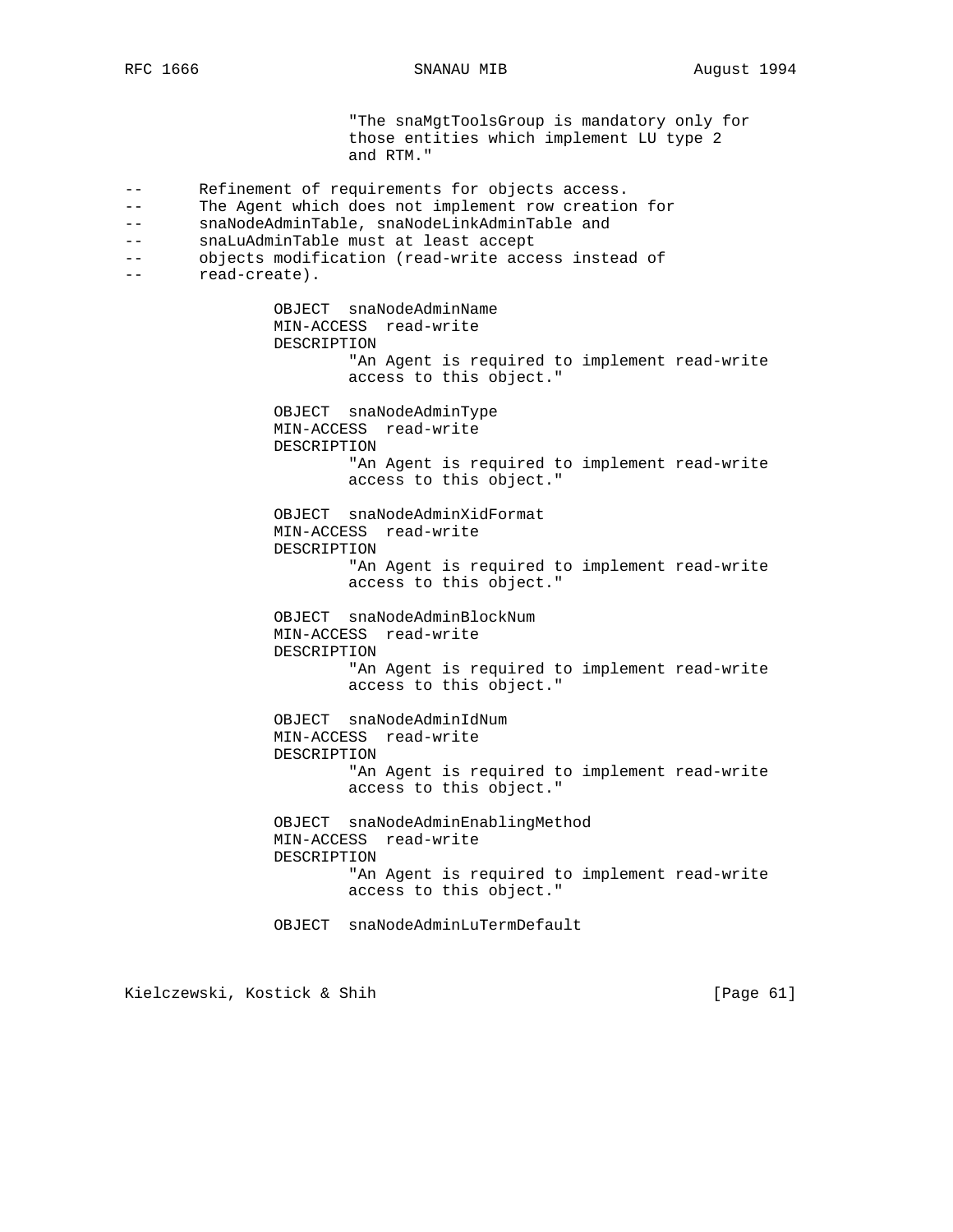MIN-ACCESS read-write DESCRIPTION "An Agent is required to implement read-write access to this object." OBJECT snaNodeAdminMaxLu MIN-ACCESS read-write DESCRIPTION "An Agent is required to implement read-write access to this object." OBJECT snaNodeAdminHostDescription MIN-ACCESS read-write DESCRIPTION "An Agent is required to implement read-write access to this object." OBJECT snaNodeAdminStopMethod MIN-ACCESS read-write DESCRIPTION "An Agent is required to implement read-write access to this object." OBJECT snaNodeAdminState MIN-ACCESS read-write DESCRIPTION "An Agent is required to implement read-write access to this object." OBJECT snaNodeLinkAdminSpecific MIN-ACCESS read-write DESCRIPTION "An Agent is required to implement read-write access to this object." OBJECT snaNodeLinkAdminMaxPiu MIN-ACCESS read-write DESCRIPTION "An Agent is required to implement read-write access to this object." OBJECT snaLuAdminName MIN-ACCESS read-write DESCRIPTION "An Agent is required to implement read-write access to this object." OBJECT snaLuAdminSnaName MIN-ACCESS read-write

Kielczewski, Kostick & Shih [Page 62]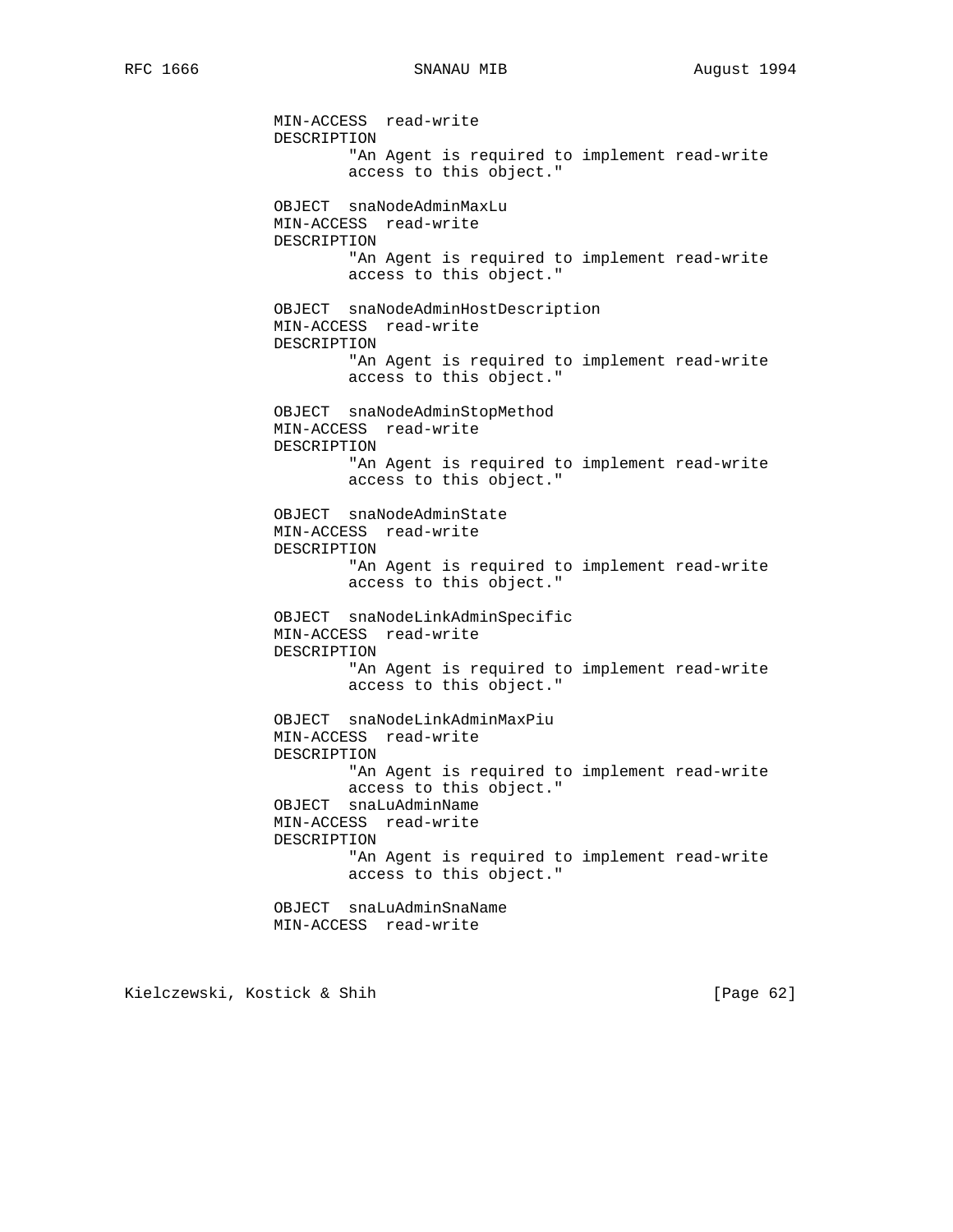RFC 1666 SNANAU MIB August 1994

 DESCRIPTION "An Agent is required to implement read-write access to this object." OBJECT snaLuAdminType MIN-ACCESS read-write DESCRIPTION "An Agent is required to implement read-write access to this object." OBJECT snaLuAdminDepType MIN-ACCESS read-write DESCRIPTION "An Agent is required to implement read-write access to this object." OBJECT snaLuAdminLocalAddress MIN-ACCESS read-write DESCRIPTION "An Agent is required to implement read-write access to this object." OBJECT snaLuAdminDisplayModel MIN-ACCESS read-write DESCRIPTION "An Agent is required to implement read-write access to this object." OBJECT snaLuAdminTerm MIN-ACCESS read-write DESCRIPTION "An Agent is required to implement read-write access to this object." ::= {snanauCompliances 1 } -- Units of conformance snaNodeGroup OBJECT-GROUP OBJECTS { snaNodeAdminName, snaNodeAdminType, snaNodeAdminXidFormat, snaNodeAdminBlockNum, snaNodeAdminIdNum, snaNodeAdminEnablingMethod, snaNodeAdminLuTermDefault, snaNodeAdminMaxLu,

Kielczewski, Kostick & Shih [Page 63]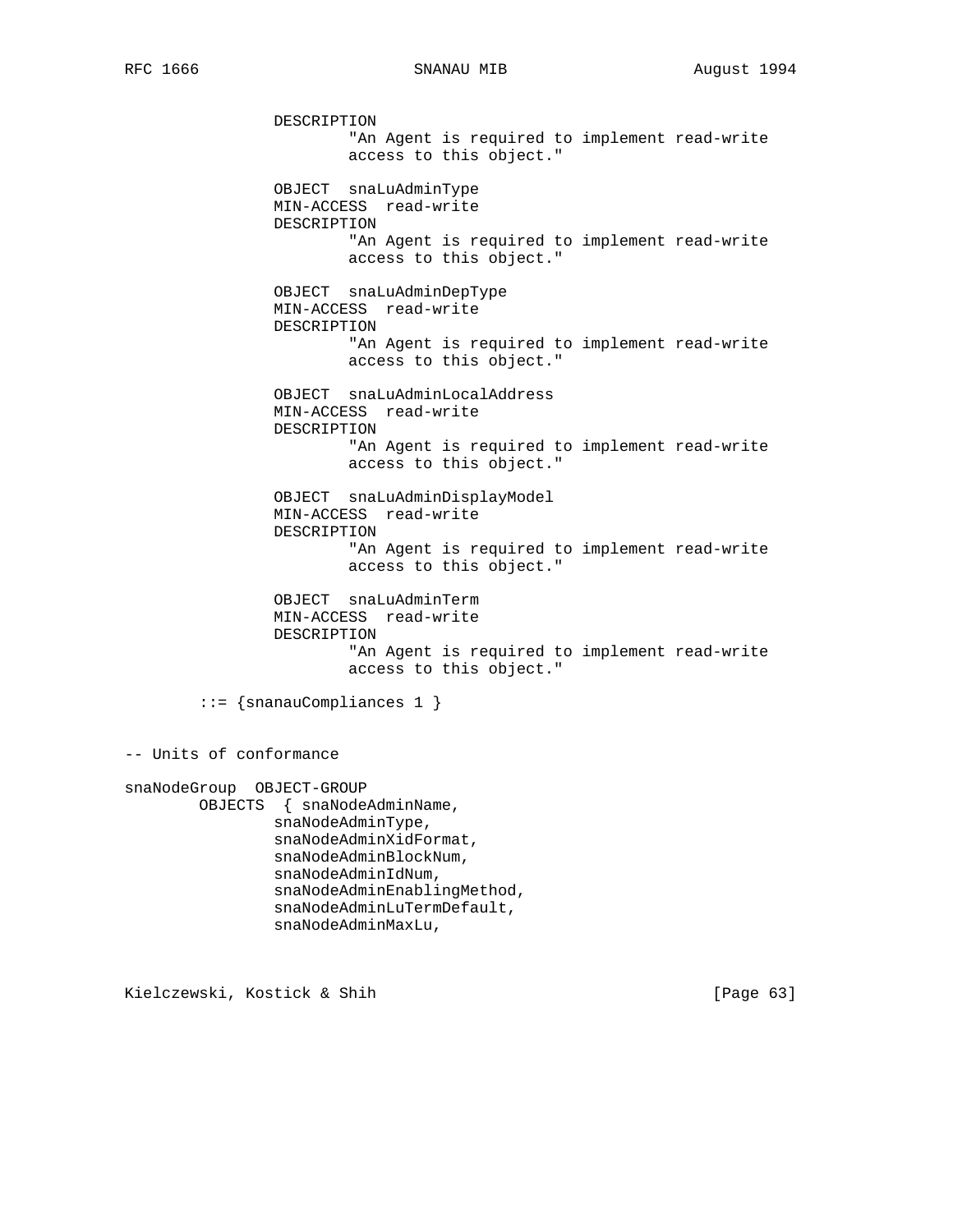snaNodeAdminHostDescription, snaNodeAdminStopMethod, snaNodeAdminState, snaNodeAdminRowStatus, snaNodeAdminTableLastChange, snaNodeOperName, snaNodeOperType, snaNodeOperXidFormat, snaNodeOperBlockNum, snaNodeOperIdNum, snaNodeOperEnablingMethod, snaNodeOperLuTermDefault, snaNodeOperMaxLu, snaNodeOperHostDescription, snaNodeOperStopMethod, snaNodeOperState, snaNodeOperHostSscpId, snaNodeOperStartTime, snaNodeOperLastStateChange, snaNodeOperActFailures, snaNodeOperActFailureReason, snaNodeOperTableLastChange, snaNodeLinkAdminSpecific, snaNodeLinkAdminMaxPiu, snaNodeLinkAdminRowStatus, snaNodeLinkAdminTableLastChange, snaNodeLinkOperSpecific, snaNodeLinkOperMaxPiu, snaNodeLinkOperTableLastChange } STATUS current DESCRIPTION "A collection of objects providing the instrumentation of SNA nodes."  $::=$  { snanauGroups 1 } snaLuGroup OBJECT-GROUP OBJECTS { snaLuAdminName, snaLuAdminSnaName, snaLuAdminType, snaLuAdminDepType, snaLuAdminLocalAddress, snaLuAdminDisplayModel, snaLuAdminTerm, snaLuAdminRowStatus, snaLuOperName, snaLuOperSnaName, snaLuOperType, snaLuOperDepType,

Kielczewski, Kostick & Shih [Page 64]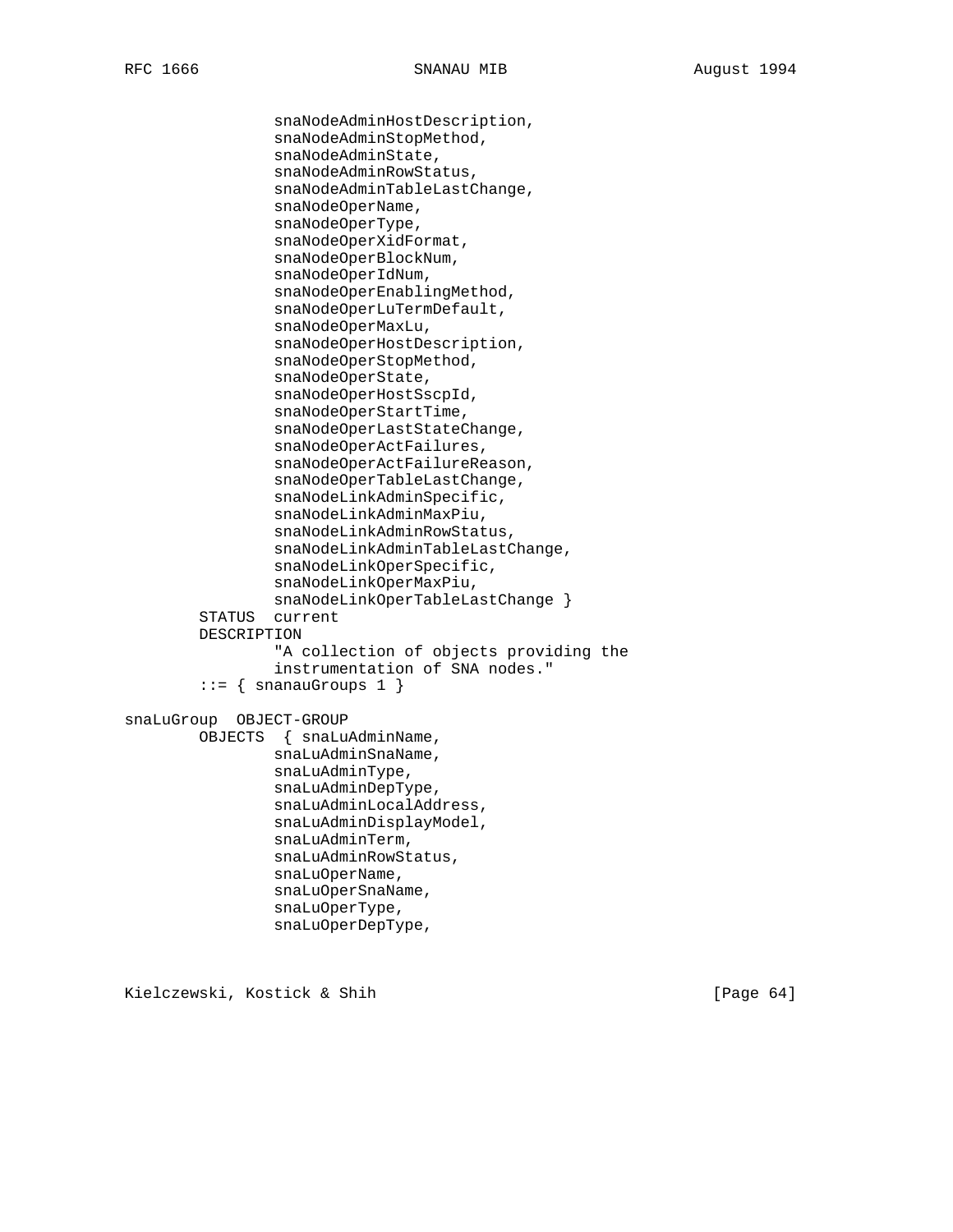```
 snaLuOperLocalAddress,
                  snaLuOperDisplayModel,
                  snaLuOperTerm,
                  snaLuOperState,
                 snaLuOperSessnCount }
         STATUS current
         DESCRIPTION
                  "A collection of objects providing the
                  instrumentation of SNA LUs."
        ::= { snanauGroups 2 }
snaSessionGroup OBJECT-GROUP
         OBJECTS { snaLuSessnRluIndex,
                 snaLuSessnIndex,
                  snaLuSessnLocalApplName,
                  snaLuSessnRemoteLuName,
                 snaLuSessnMaxSndRuSize,
                 snaLuSessnMaxRcvRuSize,
                 snaLuSessnSndPacingSize,
                 snaLuSessnRcvPacingSize,
                 snaLuSessnActiveTime,
                 snaLuSessnAdminState,
                 snaLuSessnOperState,
                 snaLuSessnSenseData,
                 snaLuSessnTerminationRu,
                  snaLuSessnUnbindType,
                  snaLuSessnLinkIndex,
                 snaLuSessnStatsSentBytes,
                 snaLuSessnStatsReceivedBytes,
                 snaLuSessnStatsSentRus,
                 snaLuSessnStatsReceivedRus,
                 snaLuSessnStatsSentNegativeResps,
                 snaLuSessnStatsReceivedNegativeResps }
         STATUS current
         DESCRIPTION
                  "A collection of objects providing the
                  instrumentation of SNA sessions."
        ::= { snanauGroups 3 }
snaPu20Group OBJECT-GROUP
         OBJECTS { snaPu20StatsSentBytes,
                 snaPu20StatsReceivedBytes,
                 snaPu20StatsSentPius,
                  snaPu20StatsReceivedPius,
                 snaPu20StatsSentNegativeResps,
                 snaPu20StatsReceivedNegativeResps,
                 snaPu20StatsActLus,
                 snaPu20StatsInActLus,
```
Kielczewski, Kostick & Shih [Page 65]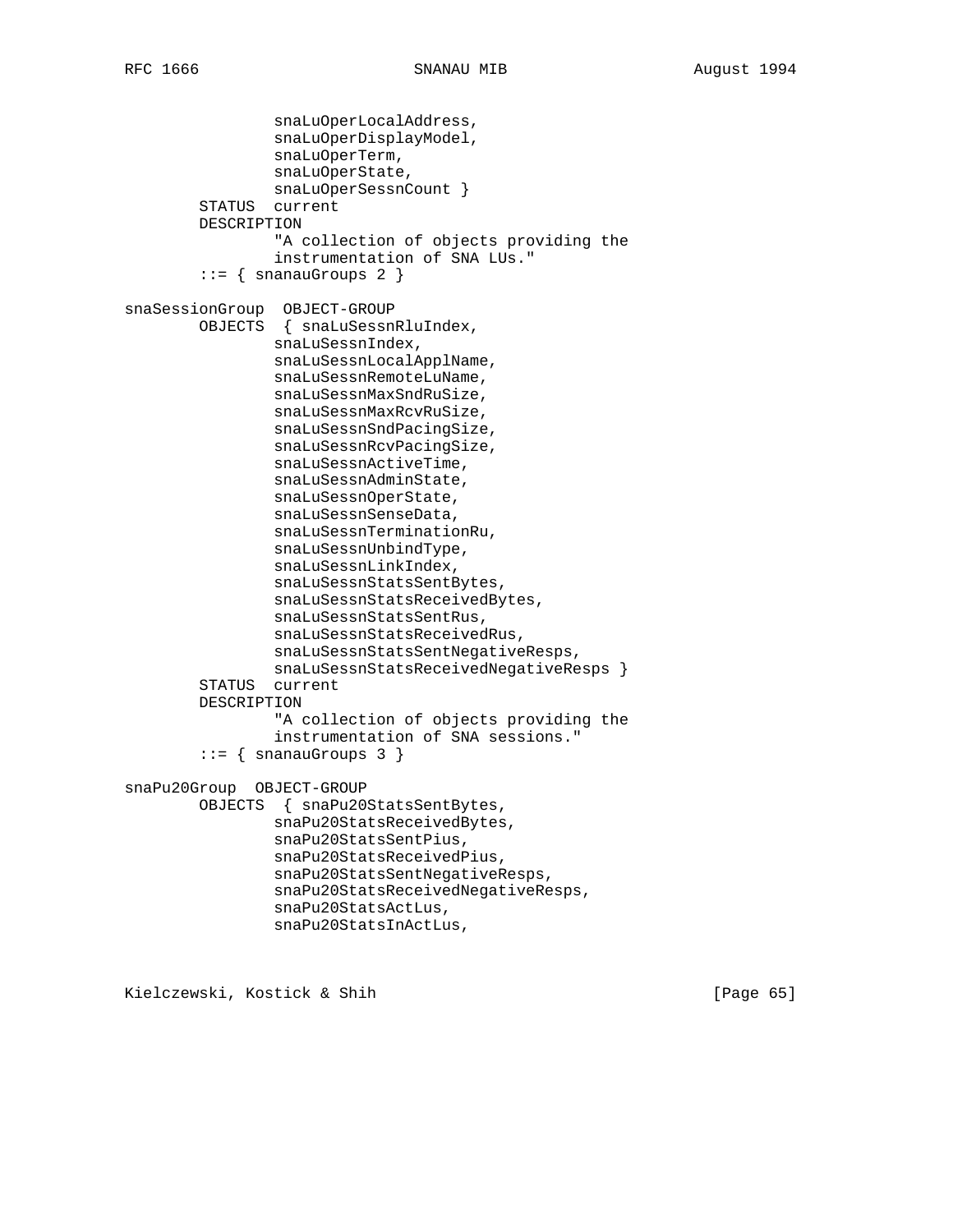snaPu20StatsBindLus } STATUS current DESCRIPTION "A collection of objects providing the instrumentation of PU 2.0."  $::=$  { snanauGroups 4 } snaMgtToolsRtmGroup OBJECT-GROUP OBJECTS { snaLuRtmState, snaLuRtmStateTime, snaLuRtmDef, snaLuRtmBoundary1, snaLuRtmBoundary2, snaLuRtmBoundary3, snaLuRtmBoundary4, snaLuRtmCounter1, snaLuRtmCounter2, snaLuRtmCounter3, snaLuRtmCounter4, snaLuRtmOverFlows, snaLuRtmObjPercent, snaLuRtmObjRange, snaLuRtmNumTrans, snaLuRtmLastRspTime, snaLuRtmAvgRspTime } STATUS current DESCRIPTION "A collection of objects providing the instrumentation of RTM for SNA LU 2.0."  $::=$  { snanauGroups 5 } -- end of conformance statement

END

Kielczewski, Kostick & Shih [Page 66]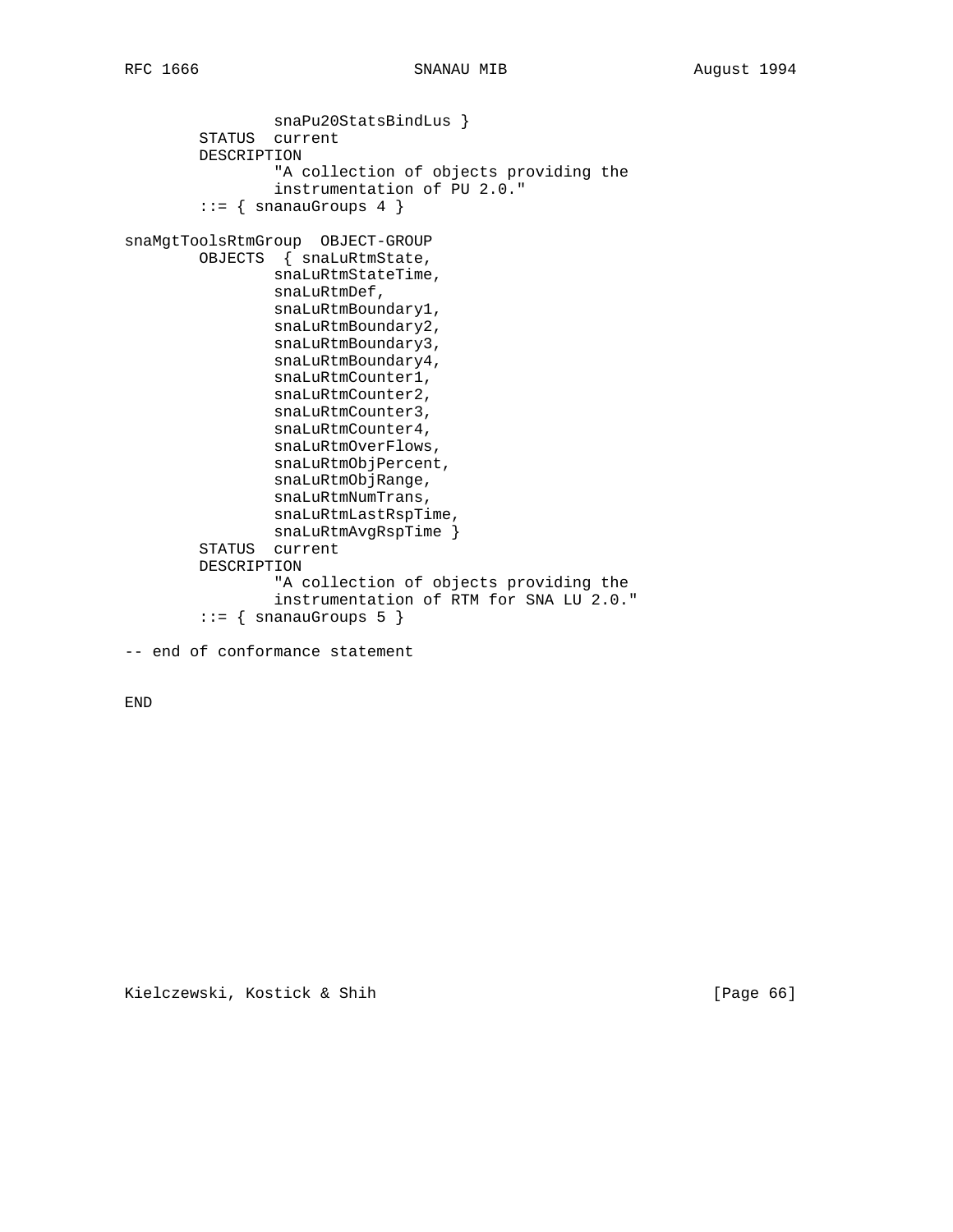## 5. Acknowledgments

 The following people greatly contributed to the work on this MIB document: Michael Allen, Robin Cheng, Bill Kwan. Special thanks goes to Dave Perkins for his assistance in reviewing this MIB proposal.

- 6. References
	- [1] IBM, Systems Network Architecture Technical Overview, GC 30- 3073-3, March, 1991.
	- [2] Case, J., McCloghrie, K., Rose, M., and S. Waldbusser, "Structure of Management Information for version 2 of the Simple Network Management Protocol (SNMPv2)", RFC 1442, SNMP Research, Inc., Hughes LAN Systems, Dover Beach Consulting, Inc., Carnegie Mellon University, April 1993.
	- [3] McCloghrie, K., and M. Rose, "Management Information Base for Network Management of TCP/IP-based internets - MIB-II", STD 17, RFC 1213, Hughes LAN Systems, Performance Systems International, March 1991.
	- [4] Galvin, J., and K. McCloghrie, "Administrative Model for version 2 of the Simple Network Management Protocol (SNMPv2)", RFC 1445, Trusted Information Systems, Hughes LAN Systems, April 1993.
	- [5] Case, J., McCloghrie, K., Rose, M., and S. Waldbusser, "Protocol Operations for version 2 of the Simple Network Management Protocol (SNMPv2)", RFC 1448, SNMP Research, Inc., Hughes LAN Systems, Dover Beach Consulting, Inc., Carnegie Mellon University, April 1993.
	- [6] Case, J., McCloghrie, K., Rose, M., and S. Waldbusser, "Textual Conventions for version 2 of the Simple Network Management Protocol (SNMPv2)", RFC 1443, SNMP Research, Inc., Hughes LAN Systems, Dover Beach Consulting, Inc., Carnegie Mellon University, April 1993.

Kielczewski, Kostick & Shih [Page 67]